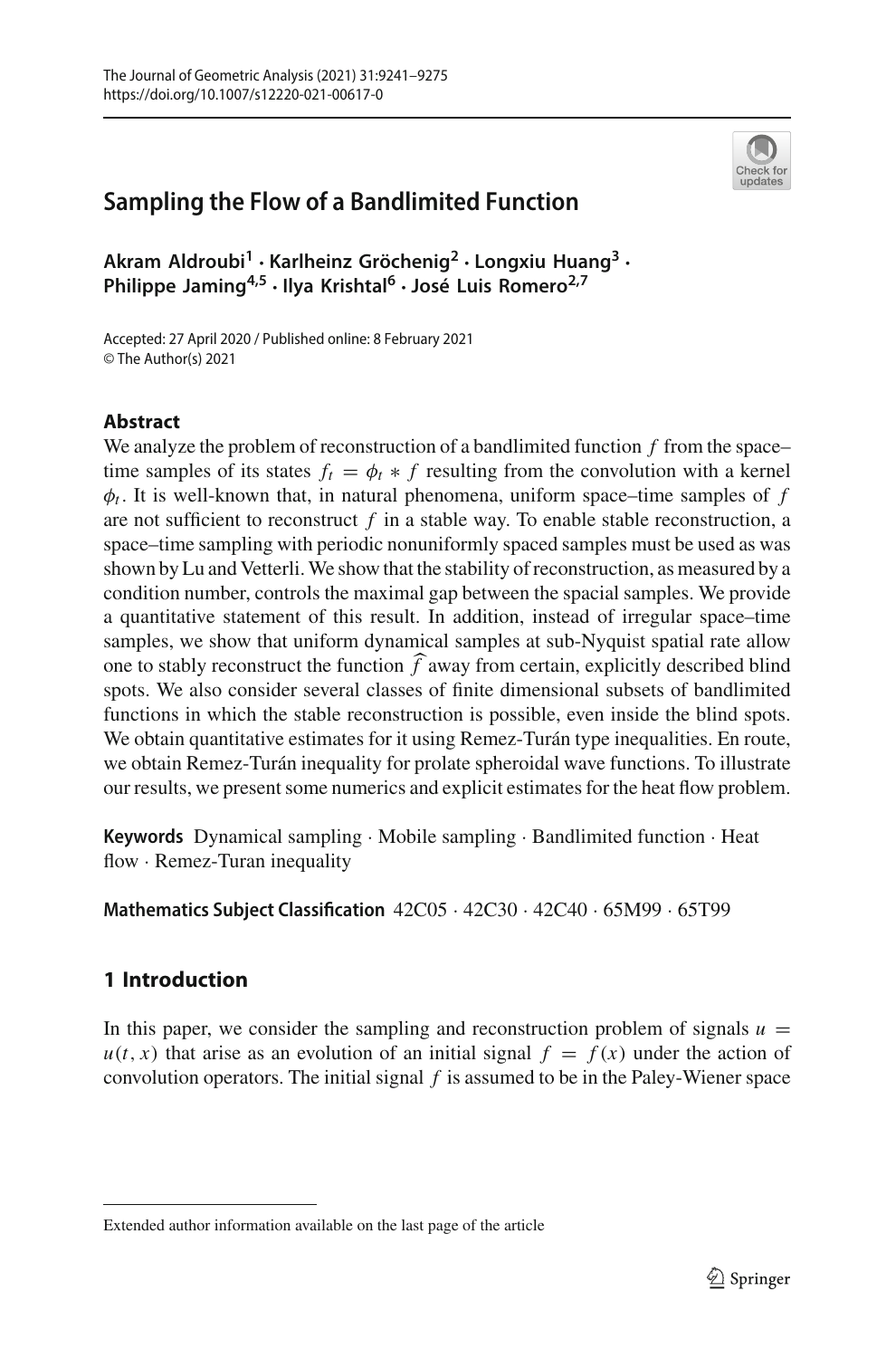<span id="page-1-2"></span>٦

 $PW_c, c > 0$  (fixed throughout this paper) given by

$$
PW_c, c > 0 \text{ (fixed throughout this paper) given by}
$$
\n
$$
PW_c := \left\{ f \in L^2(\mathbb{R}) : \text{supp}(\widehat{f}) \subseteq [-c, c] \right\}
$$
\nwith the Fourier transform normalized as  $\widehat{f}(\xi) = \int_{\mathbb{R}} f(t)e^{-it\xi} dt$ .

The functions *u* are solutions of initial value problems stemming from a physical system. Thus, due to the semigroup properties of such solutions, there is a family of kernels  $\{\phi_t : t > 0\}$  such that  $u(t, x) = \phi_t * f(x), \phi_{t+s} = \phi_t * \phi_s$  for all  $t, s \in (0, \infty)$ , and  $f = \lim_{t \to 0^+} \phi_t * f, f \in L^2(\mathbb{R})$ .

As we are primarily interested in physical systems, we typically consider the following set of kernels:

$$
\Phi_c = \{ \phi \in L^1(\mathbb{R}) : \text{there exists } \kappa_{\phi} > 0 \text{ such that } \kappa_{\phi} \le \widehat{\phi}(\xi) \le 1 \text{ for } |\xi| \le c, \widehat{\phi}(0) = 1 \}. \tag{1.1}
$$

Observe that  $\phi \in L^1$  implies that  $\hat{\phi}$  is continuous and, therefore, the existence of  $\kappa_{\phi} > 0$  such that  $\phi \ge \kappa_{\phi}$  on  $[-c, c]$  is equivalent to  $\phi > 0$  on  $[-c, c]$ . We remark that  $\phi \in L^1$  implies that  $\widehat{\phi}$  is continuous an  $\widehat{\phi} \ge \kappa_{\phi}$  on  $[-c, c]$  is equivalent to  $\widehat{\phi} >$ some of our results hold for a less restrictive class of kernels.

**Example 1.1** A prototypical example is the diffusion process with  $\hat{\phi}_t(\xi) = e^{-t\sigma^2\xi^2}$ , *t* > 0 It corresponds to the initial value problem (IVP) for the heat equation (with a diffusion parameter  $\sigma \neq 0$ )

<span id="page-1-1"></span>
$$
\begin{cases} \partial_t u(x,t) = \sigma^2 \partial_x^2 u(x,t) & \text{for } x \in \mathbb{R} \text{ and } t > 0 \\ u(x,0) = f(x) \end{cases}
$$
 (1.2)

for which the solution is given by  $u(x, t) = (\phi_t * f)(x)$ .

Other examples include the IVP for the fractional diffusion equation

$$
\begin{cases} \partial_t u(x, t) = (\partial_x^2)^{\alpha/2} u(x, t) & \text{for } x \in \mathbb{R} \text{ and } t > 0 \\ u(x, 0) = f(x), & 0 < \alpha \le 1, \end{cases}
$$

for which the solution is given by  $u(x, t) = (\phi_t * f)(x)$  with  $\widehat{\phi}_t(\xi) = e^{-t|\xi|^{\alpha}}$ , and the IVP for the Laplace equation in the upper half plane

$$
\begin{cases} \Delta u(x, y) = 0 & \text{for } x \in \mathbb{R} \text{ and } y > 0 \\ u(x, 0) = f(x) \end{cases}
$$

for which the solution is given by  $u(x, y) = (\phi_y * f)(x)$  with  $\widehat{\phi}_y(\xi) := e^{-y|\xi|}$ .

<span id="page-1-0"></span>The following problem serves as a motivation for this paper.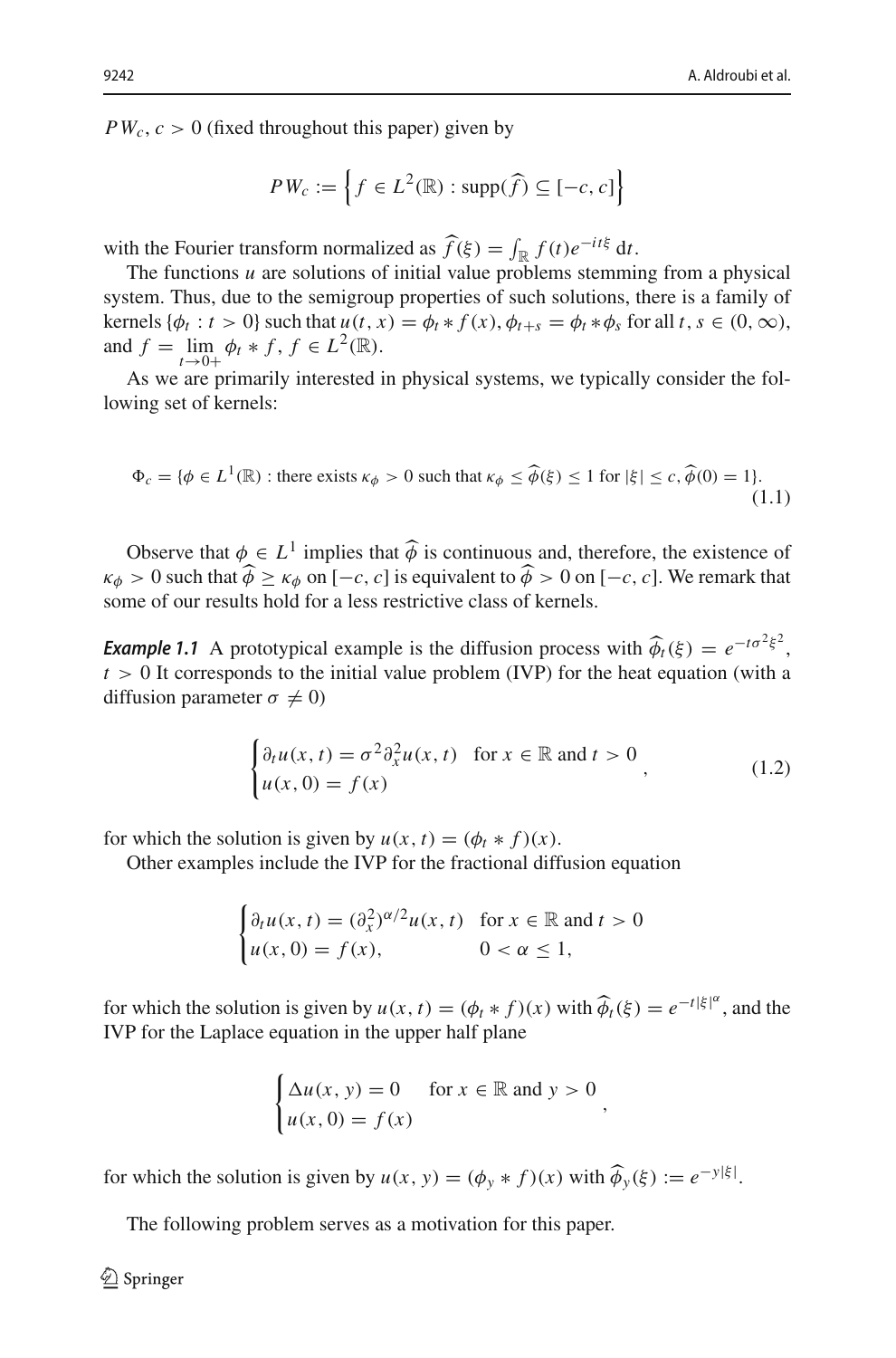*Problem 1* Let  $\phi \in \Phi$ ,  $L > 0$ , and  $\Lambda \subset \mathbb{R}$  be a discrete subset of  $\mathbb{R}$ . What are the conditions that allow one to recover a function  $f \in PW_c$  in a stable way from the data set

<span id="page-2-0"></span>
$$
\{(f * \phi_t)(\lambda) : \lambda \in \Lambda, 0 \le t \le L\} \tag{1.3}
$$

The set of measurements [\(1.3\)](#page-2-0) is the image of an operator  $\mathcal{T}: PW_c \to L^2(\Lambda \times [0, L])$ . Thus, the stable recovery of f from  $(1.3)$  amounts to finding conditions on  $\Lambda$ ,  $\phi$  and *L* such that *T* has a bounded inverse from  $T(PW_c)$  to  $PW_c$  or, equivalently, the existence of  $A, B > 0$  such that

<span id="page-2-1"></span>
$$
A\|f\|_2^2 \le \int_0^L \sum_{\lambda \in \Lambda} |(f * \phi_t)(\lambda)|^2 \, dt \le B\|f\|_2^2, \text{ for all } f \in PW_c. \tag{1.4}
$$

If for a given  $\phi$  and *L* the frame condition [\(1.4\)](#page-2-1) is satisfied, we say that  $\Lambda = \Lambda_{\phi, L}$  is a stable sampling set.

**Remark 1.2** It was shown in [\[5,](#page-33-0) Theorem 5.5] that  $\Lambda_{\phi,L}$  is a stable sampling set

for some  $L > 0$ , if and only if  $\Lambda_{\phi,1}$  is a stable sampling set.

Thus, for qualitative results, we will only consider the case of  $L = 1$ . For quantitative results, however, we may keep *L* in order to estimate the optimal time length of measurements.

*Remark 1.3* Whenever [\(1.4\)](#page-2-1) holds, standard frame methods can be used for the stable reconstruction of *f* [\[11\]](#page-33-1).

Let us discuss Problem [1](#page-1-0) in more detail in the case of our prototypical example.

### **1.1 Sampling the Heat Flow**

Consider the problem of sampling the temperature in a heat diffusion process initiated by a bandlimited function  $f \in PW_c$ :

$$
f_t := f * \phi_t, \qquad 0 \le t \le 1,
$$

where  $\phi_t$  is the heat kernel at time *t*:

$$
\widehat{\phi}_t(\xi) = e^{-t\sigma^2 \xi^2},\tag{1.5}
$$

with a parameter  $\sigma \neq 0$ . According to Shannon's sampling theorem, f can be stably reconstructed from equispaced samples { $f(k/T) : k \in \mathbb{Z}$ } if and only if the sampling rate *T* is bigger than or equal to the critical value  $T = \frac{c}{\pi}$ , known as the *Nyquist rate*. The Nyquist bound is universal in the sense that it also applies to irregular sampling patterns: if a bandlimited function can be stably reconstructed from its samples at  $\Lambda \subseteq \mathbb{R}$ , then the *lower Beurling density*<br> $D^{-}(A) := \liminf_{n \to \infty} \inf \frac{\#(\Lambda \cap [x - r, x + r])}{n}$  $\Lambda \subseteq \mathbb{R}$ , then the *lower Beurling density* 

$$
D^{-}(\Lambda) := \liminf_{r \to \infty} \inf_{x \in \mathbb{R}} \frac{\#(\Lambda \cap [x - r, x + r])}{2r}
$$

<span id="page-2-2"></span> $\mathcal{D}$  Springer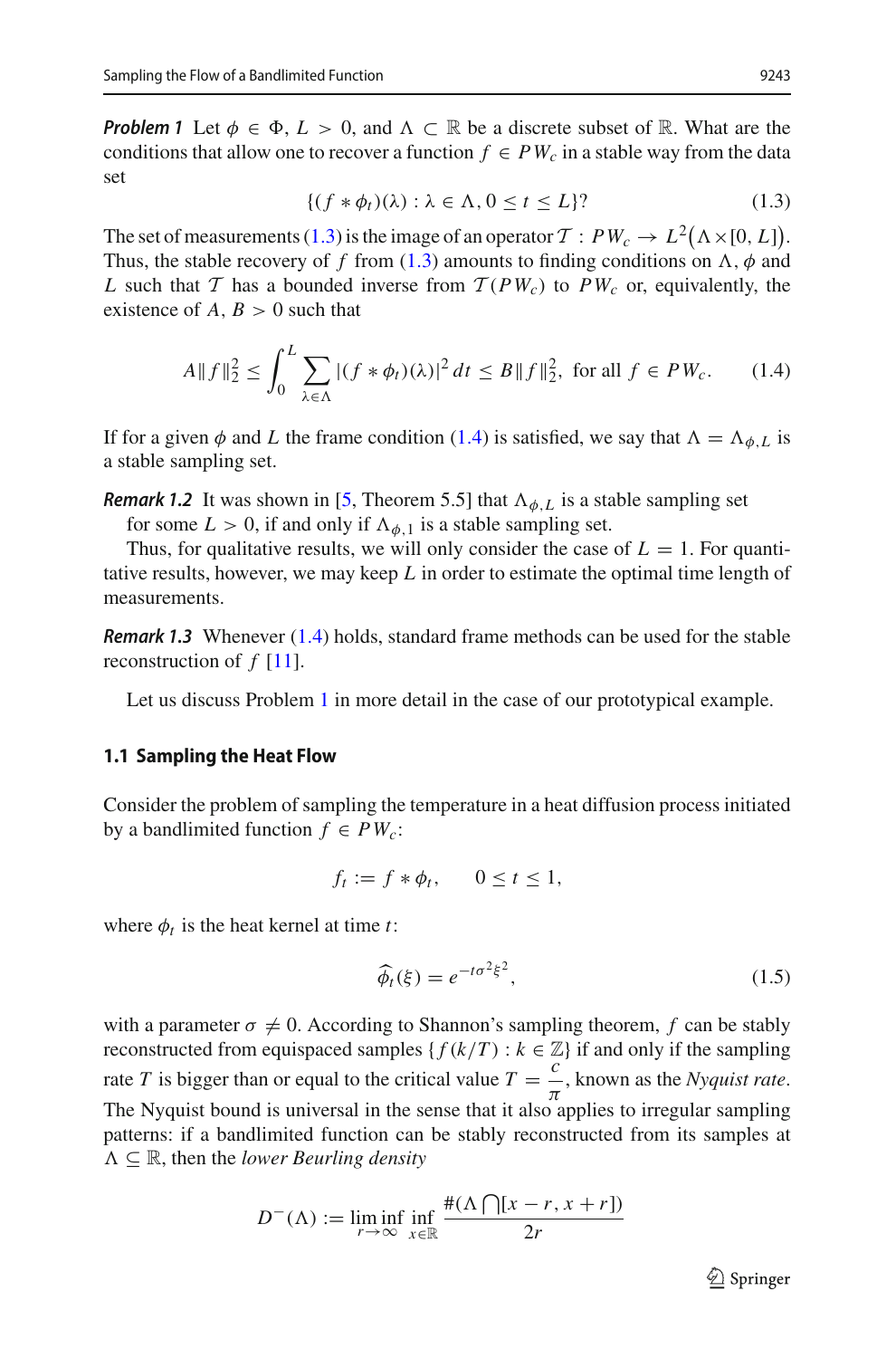satisfies  $D^{-}(\Lambda) \ge \frac{c}{\pi}$ . Recall that the *upper Beurling density* is defined by *Beurling density* is<br> $\Lambda \bigcap [x - r, x + r]$ 

$$
D^{+}(\Lambda) := \limsup_{r \to \infty} \sup_{x \in \mathbb{R}} \frac{\#(\Lambda \cap [x - r, x + r])}{2r}.
$$

We are interested to know if the spatial sampling rate can be reduced by using the information provided by the following spatio-temporal samples:

<span id="page-3-0"></span>
$$
\{f_t(k/T) : k \in \mathbb{Z}, 0 \le t \le 1\}.
$$
 (1.6)

Observe that the amount of collected data in  $(1.6)$  is not smaller than that in the case of sampling at the Nyquist rate  $T = \frac{c}{\pi}$ . If  $T < \frac{c}{\pi}$ , however, the density of sensors is smaller, and thus such a sampling procedure may provide considerable cost savings.

Lu and Vetterli showed [\[16](#page-33-2)] that for all  $T < \frac{\vec{c}}{c}$  there exist bandlimited signals with  $\frac{\pi}{\pi}$  and strated are not projection in  $\frac{\pi}{\pi}$  and construction is impossible reconstruction is impossible from  $(1.6)$ . As a remedy, they introduced periodic, nonuniform sampling patterns  $\Lambda \subseteq \mathbb{R}$  that do lead to a meaningful *spatio-temporal trade-off* : there exist sets  $\Lambda \subseteq \mathbb{R}$ that have sub-Nyquist density and, yet, lead to the frame inequality:

<span id="page-3-1"></span>
$$
A \|f\|_2^2 \le \int_0^1 \sum_{\lambda \in \Lambda} |(f_t)(\lambda)|^2 dt \le B \|f\|_2^2, \text{ for all } f \in PW_c,
$$
 (1.7)

with  $A, B > 0$ ; see Example [4.1](#page-29-0) for a concrete construction. The emerging field of dynamical sampling investigates such phenomena in great generality (see, e.g.,  $[1-5]$  $[1-5]$ ).

As follows from Example [4.1,](#page-29-0) the estimates [\(1.7\)](#page-3-1) may hold with an arbitrary small sensor density. The meaningful trade-off between spatial and temporal resolution, however, is limited by the desired numerical accuracy. For example, in the following theorem we relate the *maximal gap* of a stable sampling set to the bounds from  $(1.7)$ .

<span id="page-3-2"></span>**Theorem 1.4** *Let*  $\Lambda \subseteq \mathbb{R}$  *be such that* [\(1.7\)](#page-3-1) *holds. Then there exists an absolute* **constant** *K* > 0 *such that, for R*  $\geq$  *K* max  $\left(\frac{B}{A}, \frac{1}{C}\right)$ *c and every a* <sup>∈</sup> <sup>R</sup>*, we have*  $[a - R, a + R] ∩ ∧ ≠ ∅$ *. In particular, we have*  $D^{-}(Λ) ≥ K^{-1}$  min  $\left(\frac{A}{B}, c\right)$  *and a there exists an*<br>*d every a*  $\in \mathbb{R}$ ,<br> $\Rightarrow$   $K^{-1} \min \left( \frac{A}{B} \right)$  $D^+(\Lambda) \leq KB$ .

Theorem [4.4,](#page-31-0) which is a more general version of the above result, provides a more explicit dependence of *K* on the parameters of the problem.

Besides the constraints implied by Theorem[1.4,](#page-3-2) the special sampling configurations of Lu and Vetterli that lead to [\(1.7\)](#page-3-1) lack the simplicity of regular sampling patterns. In this article, we explore a different solution to the diffusion sampling problem. We consider sub-Nyquist equispaced spatial sampling patterns [\(1.6\)](#page-3-0) with  $T = \frac{c}{m\pi}$ , *m* ∈ N, and restrict the sampling/reconstruction problem to a subset  $V \subseteq PW_c$ ,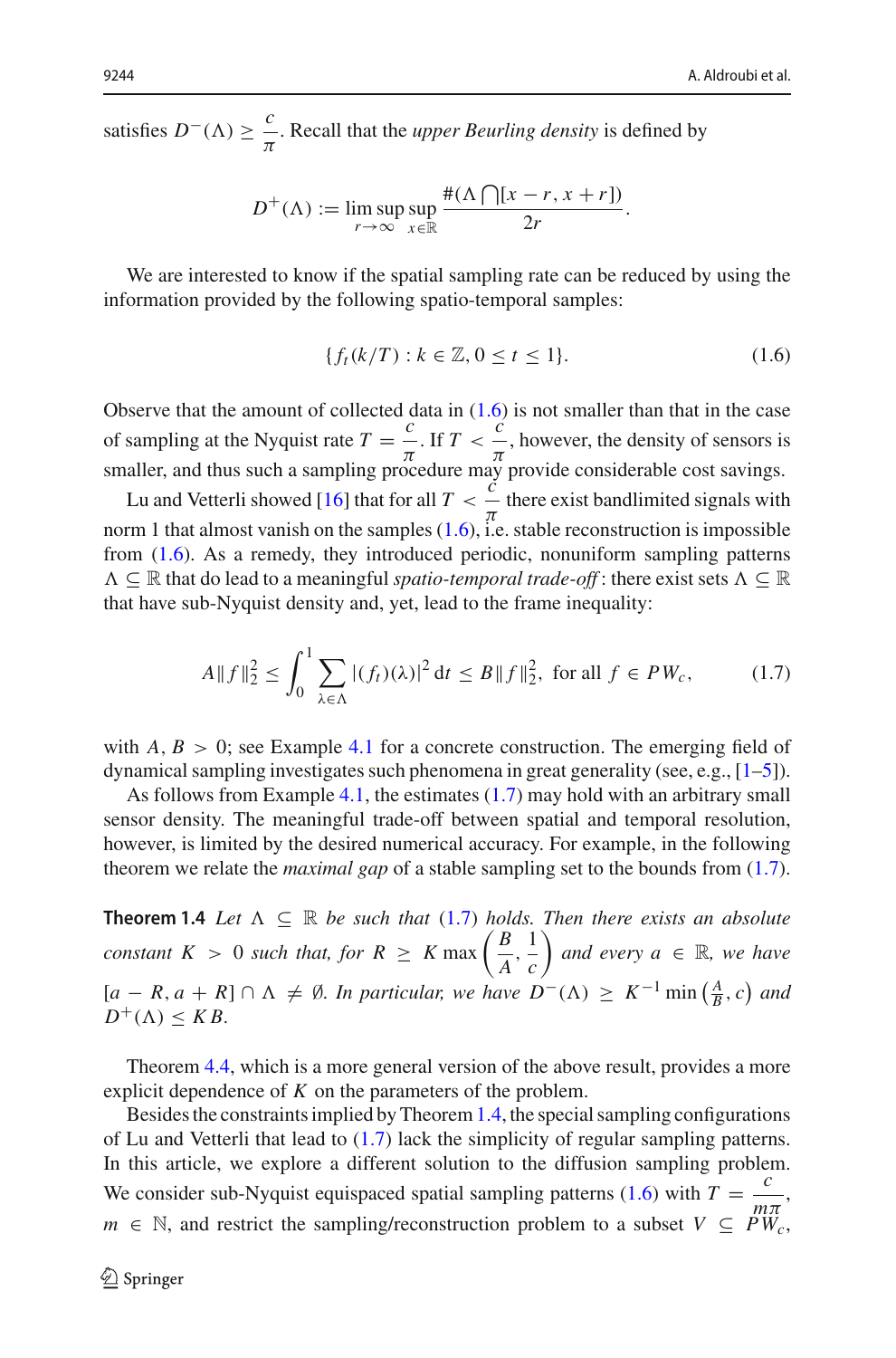aiming for an inequality of the form:

<span id="page-4-0"></span>
$$
A \|f\|_2^2 \le \int_0^1 \sum_{k \in \mathbb{Z}} \left| f_t \left( \frac{m\pi}{c} k \right) \right|^2 \, \mathrm{d}t \le B \|f\|_2^2, \qquad f \in V. \tag{1.8}
$$

Specifically, we consider the following signal models.

**Away from blind spots**. We will identify a set *E* with measure arbitrarily close to 1 Specifically, we consider the following signal models.<br> **Away from blind spots**. We will identify a set *E* with measure arbitrarily close to 1 such that [\(1.8\)](#page-4-0) holds with  $V = V_E = \{ f \in PW_c : \text{supp} \hat{f} \subseteq E \}$ . In effect, *E* is set  $[-c, c] \setminus \mathcal{O}$  where  $\mathcal{O}$  is a small open neighborhood of a finite set, i.e., *E* avoids a certain number of "blind spots."

<span id="page-4-2"></span>**Theorem 1.5** *Let*  $\phi \in \Phi$  *and*  $m > 2$  *be an integer. Then for any r* > 0 *there exists a certain compact set E* ⊆ [−*c*, *c*] *of measure at least* 2*c* − *r such that any*  $f \in V_E$  *can be recovered from the samples*

$$
\mathcal{M} = \left\{ f_t \left( \frac{m\pi}{c} k \right) : k \in \mathbb{Z}, 0 \le t \le 1 \right\}
$$

*in a stable way.*

The set *E* in the above theorem depends only on  $\phi$  and the choice of *r*. The stable recovery in this case means that  $(1.8)$  holds with  $B = 1$  and some  $A > 0$  which is estimated in a more explicit version of the above result, Theorem [2.8.](#page-17-0)

**Prolate spheroidal wave functions**. The Prolate Spheroidal Wave Functions (PSWFs) are eigenfunctions of an integral operator known as the time-band liminting operator or sinc-kernel operator

$$
\mathcal{Q}_c f(x) = \int_{-1}^1 \frac{\sin \pi c (y - x)}{\pi (y - x)} f(y) \, \mathrm{d}y.
$$

Using the min-max theorem, we get that  $\psi_{n,c}$  is the norm-one solution of the following extremal problem nin-ma<br>roblem<br>max {

$$
\max \left\{ \frac{\|f\|_{L^2(-1,1)}}{\|f\|_{L^2(\mathbb{R})}} : f \in PW_c, \ f \in \text{span}\{\psi_{k,c} : k < n\}^\perp \right\}
$$

where the condition  $f \in \text{span}\{\psi_{k,c} : k < n\}^{\perp}$  is void for  $n = 0$ . The family  $(\psi_{n,c})_{n \geq 0}$ forms an orthogonal basis for  $PW_c$  and has the property to form an orthonormal sequence in  $L^2(-1, 1)$ .

We consider the *N*-dimensional space

<span id="page-4-1"></span>
$$
V_N = \text{span}\{\psi_0^c, \dots, \psi_N^c\} \subset PW_c. \tag{1.9}
$$

 $\mathcal{D}$  Springer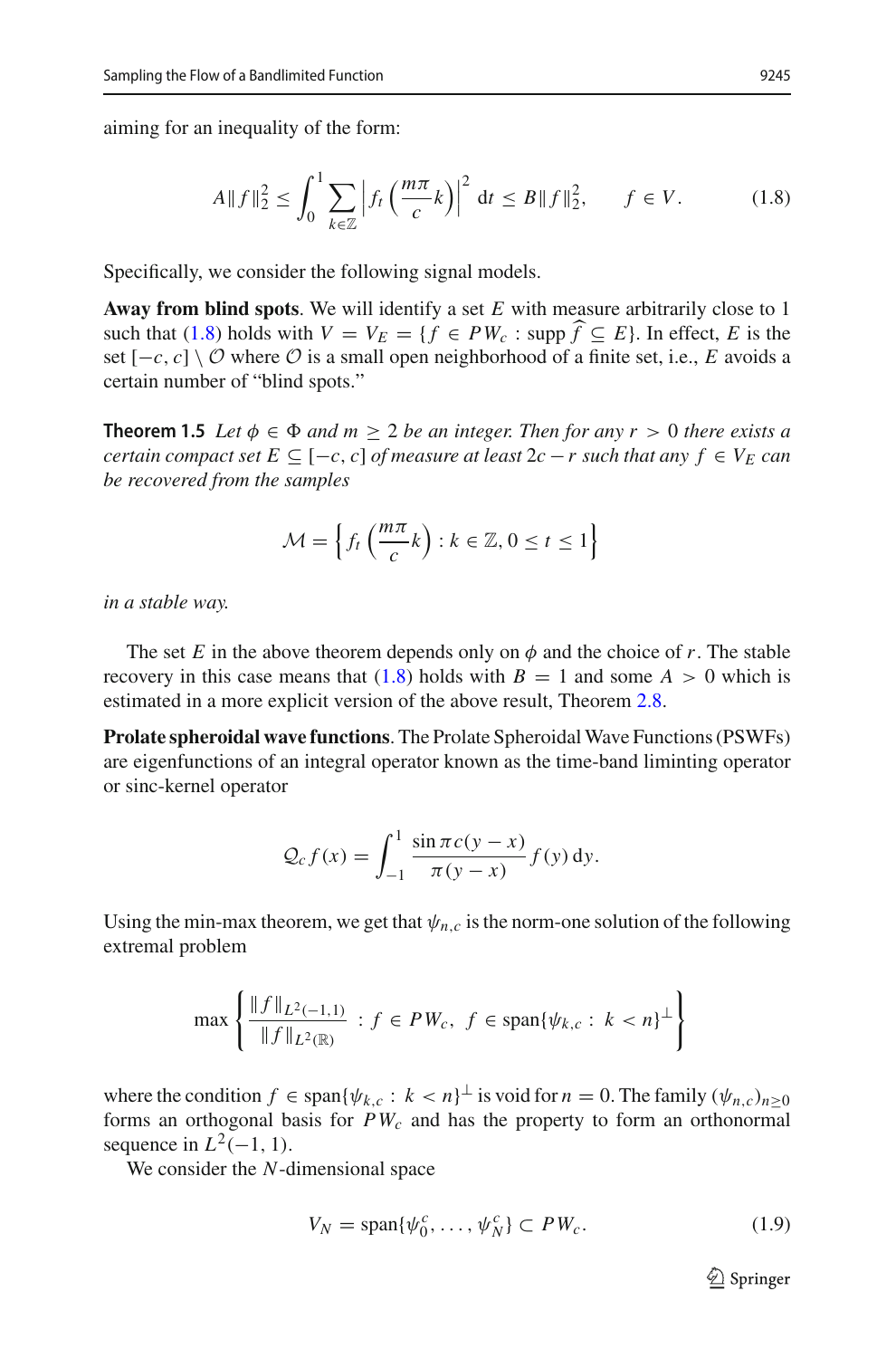The Landau-Pollak-Slepian theory shows that this subspace provides an optimal approximation of a bandlimited function that is concentrated on [−1, 1]. More pre cisely,  $V = V_N$  minimizes the approximation error

$$
\sup_{\substack{f \in PW_c \\ \|f\|_2 = 1}} \inf_{g \in V} \int_{-1}^1 |f(x) - g(x)|^2 dx,
$$

among all *N*-dimensional subspaces of *PWc*. **Sparse sinc translates with free nodes**. In this model, we let

<span id="page-5-0"></span>
$$
V_N = \left\{ \sum_{n=1}^N c_n \operatorname{sinc} c(x - \lambda_n) : c_1, \dots, c_N \in \mathbb{C}, \lambda_1, \dots, \lambda_N \in \mathbb{R} \right\}
$$
 (1.10)

be the class of linear combinations of *N* arbitrary translates of the sinc kernel sinc(*x*) = *x* Note that *V<sub>N</sub>* is not a linear space. However,  $V_N - V_N \subseteq V_{2N}$ . Therefore, [\(1.8\)](#page-4-0) with  $V = V_{2N}$  implies

$$
A\|f-g\|_2^2 \le \int_0^1 \sum_{k\in\mathbb{Z}} \left|f_t\left(\frac{m\pi}{c}k\right) - g_t\left(\frac{m\pi}{c}k\right)\right|^2 \, \mathrm{d}t \le B\|f-g\|_2^2, \qquad f, g \in V_N,
$$

which ensures the numerical stability of the sampling problem  $f \mapsto \{f_t(m\pi k/c):$  $k \in \mathbb{Z} : 0 \le t \le 1$  restricted non-linearly to the class  $V_N$ . In other words, if [\(1.8\)](#page-4-0) holds with  $V = V_{2N}$  then any  $f \in V_N$  can be stably reconstructed from the samples [\(1.6\)](#page-3-0).

**Fourier polynomials**. As our last model, we consider the Fourier image of the space of polynomials of degree at most *N* restricted to the unit interval. Explicitly,

<span id="page-5-1"></span>
$$
V_N = \left\{ \sum_{n=0}^N c_n D^n \operatorname{sinc} c \cdot : c_0, \dots, c_N \in \mathbb{C} \right\},\tag{1.11}
$$

where  $D : PW_c \to PW_c$  is the differential operator  $Df = f'$ . Observe that the union of such  $V_N$ ,  $N \in \mathbb{N}$ , is dense in  $PW_c$ .

In this article, we show that each of the above-mentioned signal models regularizes the diffusion sampling problem, albeit with possibly very large condition numbers.

*given by* [\(1.9\)](#page-4-1)*,* [\(1.10\)](#page-5-0)*, or* [\(1.11\)](#page-5-1)*. Then* [\(1.8\)](#page-4-0) *holds with*

<span id="page-5-2"></span>In this article, we show that each of the above-mentioned signal models regularizes  
the diffusion sampling problem, albeit with possibly very large condition numbers.  
**Theorem 1.6** Let 
$$
m \ge 2
$$
 be an integer,  $\Phi$  be given by  $\widehat{\Phi}(\xi) = e^{-\sigma^2 \xi^2}$ . Let  $V = V_N$  be  
given by (1.9), (1.10), or (1.11). Then (1.8) holds with  

$$
A = \frac{c\kappa_0(c)}{(\sigma c)^2 + m} \exp(-\kappa_1(c)N - m^2(-\kappa_2(c) \ln \sigma + \kappa_3(c)\sigma^2 + \ln m)), \qquad B = 1,
$$

*where the* κ<sub>*i*</sub>'s are positive constants that depend on c only.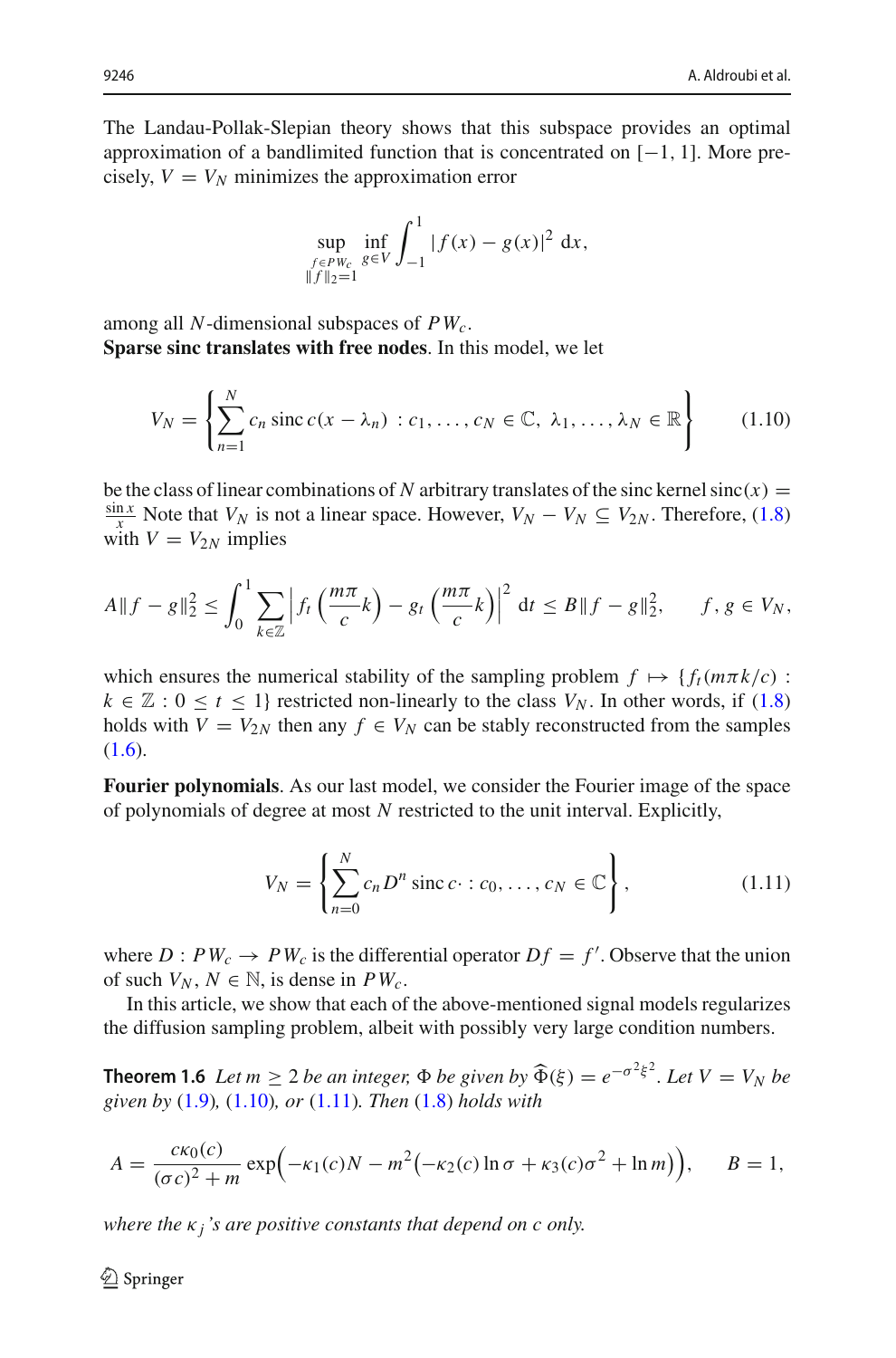We provide a more precise expression for the lower frame constant in Theorem [3.5.](#page-27-0) Note that the lower bound deteriorates when  $\sigma^2 \to 0$  (no diffusion) and  $\sigma^2 \to +\infty$ (very rapid diffusion). This agrees with the intuition and numerical experiments for (non-bandlimited) sparse initial conditions presented in [\[20](#page-33-4)]: if  $\sigma^2$  is very small, because of spatial undersampling, some components of *f* may be hidden from the sensors, while for large  $\sigma^2$  the diffusion completely blurs out the signal and no information can be extracted.

*Remark 1.7* To simplify the discussion we take  $c = 1/2$  in this remark. There are instances when Theorem [1.6](#page-5-2) applies for a signal  $f \in V_N$  which cannot be recovered simply from its samples on, say,  $2\mathbb{Z}$ . As an example, we offer  $V_1$  given by  $(1.10)$ with  $\lambda_1 = 1$ . The samples at time  $t = 0$  are not sufficient to identify each signal since sinc( $\cdot$  - 1)  $\in V_N$  vanishes on  $m\mathbb{Z}$ ,  $m \geq 2$ . Similarly, for Theorem [1.5:](#page-4-2) the function  $sin(\omega)$   $sinc(\frac{1}{a})$ , with an appropriately chosen *a* and  $\omega$ , belongs to  $V_E$  and vanishes on  $m\mathbb{Z}$  for  $m \geq 2$ . In finite dimensional subspaces  $V_N$ , e.g., given by [\(1.9\)](#page-4-1) and [\(1.11\)](#page-5-1), sampling at time  $t = 0$  with any  $m \in \mathbb{N}$  may be sufficient for stable recovery. However, the expected error of reconstruction in the presence of noise will be reduced if temporal samples are used in addition to those at  $t = 0$ . Theorems [1.5](#page-4-2) and [1.6](#page-5-2) can be used together. For example, a function *f* can be reconstructed away from the blind spots using Theorem [1.5](#page-4-2) and approximated around the blind spots using Theorem [1.6.](#page-5-2)

#### <span id="page-6-0"></span>**1.2 Technical Overview**

Lu and Vetterli explain the impossibility of subsampling the heat-flow of a bandlimited function on a grid [\(1.6\)](#page-3-0) as follows [\[16](#page-33-2)]. The function with Fourier transform

$$
\widehat{f} := \delta_{-T} - \delta_T
$$

is formally bandlimited to  $I = [-c, c]$  if  $T < c$ , and vanishes on the lattice  $\frac{\pi}{T}\mathbb{Z}$ . Moreover, *f* is an eigenfunction of the diffusion operator since  $\delta_T = e^{-t\sigma^2 T^2} \hat{f}$ 

$$
\widehat{f}_t = e^{-t\sigma^2(-T)^2} \delta_{-T} - e^{-t\sigma^2 T^2} \delta_T = e^{-t\sigma^2 T^2} \widehat{f},
$$

see [\(1.2\)](#page-1-1) and [\(1.5\)](#page-2-2). Hence, all the diffusion samples [\(1.6\)](#page-3-0) vanish, although  $f \neq 0$ . While no Paley-Wiener function is infinitely concentrated at  $\{-T, T\}$ , a more formal argument can be given by regularization. If  $\eta : \mathbb{R} \to \mathbb{R}$  is continuous and supported on While no Paley-Wiener function is infinitely concentrated at  $\{-T, T\}$ , a more formal argument can be given by regularization. If  $\eta : \mathbb{R} \to \mathbb{R}$  is continuous and supported on  $[-1, 1]$  and  $\eta_{\varepsilon}(x) = \varepsilon^{-1} \eta(x/\varepsilon)$ to [\(1.4\)](#page-2-1), provided that  $\varepsilon$  is sufficiently small.

As we show below in Sect. [2.1,](#page-7-0) a similar phenomenon holds for more general diffusion kernels  $\phi$  as in [\(1.1\)](#page-1-2). Indeed, an analysis along the lines of the Papoulis sampling theorem [\[18\]](#page-33-5) shows that the diffusion samples [\(1.6\)](#page-3-0) of a function  $f \in PW_c$ As we show below in Sect. 2.1,<br>diffusion kernels  $\phi$  as in (1.1). Inde<br>sampling theorem [18] shows that the<br>do not lead to a stable recovery of  $\hat{f}$ . do not lead to a stable recovery of  $\widehat{f}$ . However, these samples do allow for the stable recovery *away from certain blind spots* determined by φ; that is, one can effectively sampling theorem [18] shows that the diffusion samples (1.6) of a function *f* ∈ *PW<sub>c</sub>* do not lead to a stable recovery of  $\hat{f}$ . However, these samples do allow for the stable recovery *away from certain blind spots* characteristic function of the set *E*). If we, furthermore, restrict the sampling problem to one of the finite dimensional spaces  $V = V_N$  given by [\(1.9\)](#page-4-1), [\(1.10\)](#page-5-0), or [\(1.11\)](#page-5-1), we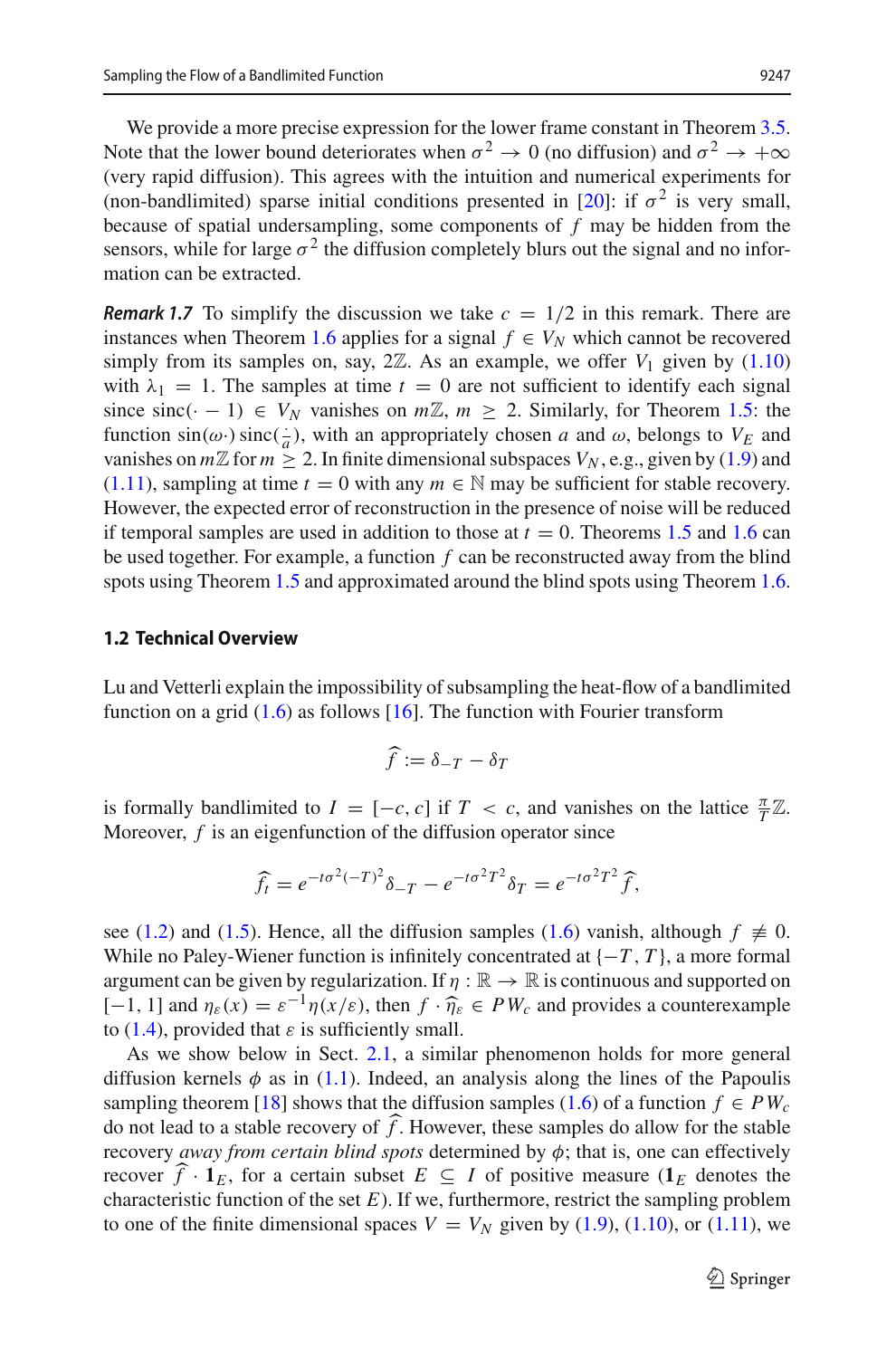9248<br> **A.** Aldroubi et al.<br>
19248<br> **independent on the main tools, in this case, are** *Remez-Turán-like***<br>
inequalities of the form:<br>**  $\|\widehat{f}\mathbf{1}_I\| \le C_E \|\widehat{f}\mathbf{1}_E\|$ **,**  $f \in V$ **.** inequalities of the form:

$$
\|\widehat{f}\mathbf{1}_I\| \le C_E \|\widehat{f}\mathbf{1}_E\|, \qquad f \in V.
$$

For Fourier polynomials [\(1.11\)](#page-5-1) the classical Remez-Turán inequality provides an explicit constant  $C_F$ , while the case of sparse sinc translates  $(1.10)$  is due to Nazarov [\[17](#page-33-6)]. The corresponding inequality for prolate spheroidal wave functions [\(1.9\)](#page-4-1) is new and a contribution of this article (our technique relies on [\[15\]](#page-33-7)).

#### **1.3 Paper Organization and Contributions**

In Sect. [2,](#page-7-1) we show that uniform dynamical samples at sub-Nyquist rate allow one to **1.3 Paper Organization and Contributions**<br>In Sect. 2, we show that uniform dynamical samples at sub-Nyquist rate allow one to<br>stably reconstruct the function  $\hat{f}$  away from certain, explicitly described blind spots determined by the kernel  $\phi$ . We also provide an upper and lower estimate for the lower frame bound in [\(1.8\)](#page-4-0). The upper estimate relies on the standard formulas for Pick matrices (see, e.g. [\[7](#page-33-8)[,10\]](#page-33-9)). The lower estimate is far more intricate and is based on the analysis of certain Vandermonde matrices. We also provide some numerics and explicit estimates in the case of the heat flow problem.

In Sect. [3,](#page-20-0) we restrict the problem to the sets  $V = V_N$  given by [\(1.9\)](#page-4-1), [\(1.10\)](#page-5-0), or  $(1.11)$ . We provide quantitative estimates for the frame bounds in  $(1.8)$ . En route, we obtain an explicit Remez-Turán inequality for prolate spheroidal wave functions – a result which we find interesting in its own right.

In Sect. [4,](#page-29-1) we discuss the case of irregular spacial sampling. We recall that a stable reconstruction may be possible with sets  $\Lambda$  that have an arbitrarily small (but positive) lower density. Nevertheless, we show that the maximal gap between the spacial samples (and, hence, the lower Beurling density) is controlled by the condition number of the problem (i.e. the ratio  $\frac{B}{A}$  of the frame bounds).

### <span id="page-7-1"></span>**2 Recovering a Bandlimited Function Away from the Blind-Spot**

#### <span id="page-7-0"></span>**2.1 Dynamical Sampling in** *PWc*

In this section, we recall some of the results on dynamical sampling from [\[4](#page-33-10)[,5](#page-33-0)] and adapt them for problems studied in this paper. -

For  $\phi \in L^1$ , consider the function

ems studied in this paper.  
der the function  

$$
\widehat{\phi}_p(x) = \sum_{k \in \mathbb{Z}} \widehat{\phi}(x - 2ck) \mathbf{1}_{[-c,c)}(x - 2ck),
$$

that is, the 2*c*-periodization of the piece of  $\phi$  supported in [−*c*, *c*). Recall that we consider kernels from the set  $\Phi$  given by [\(1.1\)](#page-1-2). Hence,

$$
\kappa_{\phi} \leq \widehat{\phi}_p(\xi) \leq 1, \quad \xi \in \mathbb{R}.
$$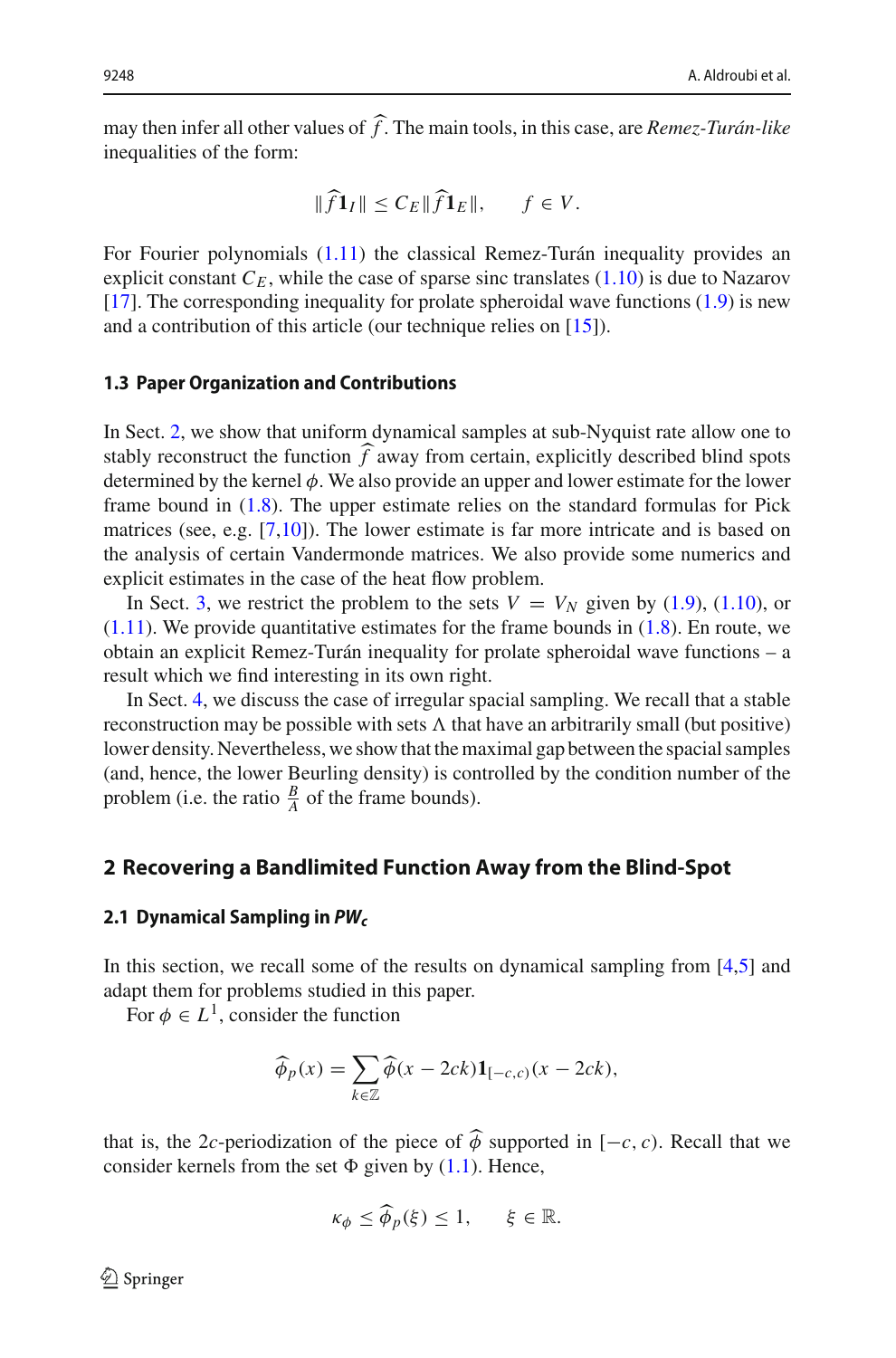We also write

$$
\widehat{f}_t(\xi) := \widehat{f}(\xi)\widehat{\phi}^t(\xi), \ f \in PW_c.
$$

Next, we introduce the *sampled diffusion matrix*, which is the  $m \times m$  matrix-valued function given by

<span id="page-8-1"></span>
$$
\mathcal{B}_m(\xi) = \left( \int_0^1 \overline{(\hat{\phi})_p^t} \left( \frac{2c}{m} (\xi + j) \right) (\hat{\phi})_p^t \left( \frac{2c}{m} (\xi + k) \right) dt \right)_{0 \le j, k \le m-1}
$$

$$
= \int_0^1 \mathcal{A}_m^*(\xi, t) \mathcal{A}_m(\xi, t) dt, \tag{2.12}
$$

where

$$
\mathcal{A}_m(\xi, t) = \left( (\widehat{\phi})_p^t \left( \frac{2c}{m} (\xi + k) \right) \right)_{k=0,\dots,m-1}
$$
  
= 
$$
\left( (\widehat{\phi})_p^t \left( \frac{2c}{m} \xi \right) \cdots (\widehat{\phi})_p^t \left( \frac{2c}{m} (\xi + m - 1) \right) \right) \in \mathcal{M}_{1,m}(\mathbb{C}).
$$

*Remark 2.1* Observe that the matrix function  $B_m$  is *m*-periodic. Its eigenvalues, however, are 1-periodic because the matrices  $\mathcal{B}_m(\xi)$  and  $\mathcal{B}_m(\xi + k)$ ,  $k \in \mathbb{Z}$ , are similar via a circular shift matrix.

The following lemma explains the role of the sampled diffusion matrix. In the lemma, we let

$$
\mathbf{f}(\xi) = \left( (\widehat{f})_p \left( \frac{2c}{m} (\xi + j) \right) \right)_{j=0,\dots,m-1} = \left( \begin{array}{c} (\widehat{f})_p \left( \frac{2c}{m} \xi \right) \\ \vdots \\ (\widehat{f})_p \left( \frac{2c}{m} (\xi + m - 1) \right) \end{array} \right) \in \mathcal{M}_{m,1}(\mathbb{C}). \tag{2.13}
$$

Note that if we recover **f**( $\xi$ ) for  $\xi \in [0, 1]$  then we can recover  $f_p$ . Observe also that

<span id="page-8-2"></span>
$$
\int_0^1 \|\mathbf{f}(\xi)\|^2 d\xi = \sum_{j=0}^{m-1} \int_0^1 \left| (\widehat{f})_p \left( \frac{2c}{m} (\xi + j) \right) \right|^2 d\xi = \frac{m}{2c} \sum_{j=0}^{m-1} \int_{2cj/m}^{2c(j+1)/m} |(\widehat{f})_p(u)|^2 du
$$
  
= 
$$
\frac{m}{2c} \int_0^{2c} |(\widehat{f})_p(s)|^2 ds = \frac{m}{2c} \int_{-c}^c |\widehat{f}(s)|^2 ds
$$
 (2.14)

<span id="page-8-0"></span>In other words,  $f \mapsto \sqrt{\frac{2c}{m}} \mathbf{f} : PW_c \to L^2([0, 1], \mathcal{M}_{m,1}(\mathbb{C}))$  is an isometric isomorphism.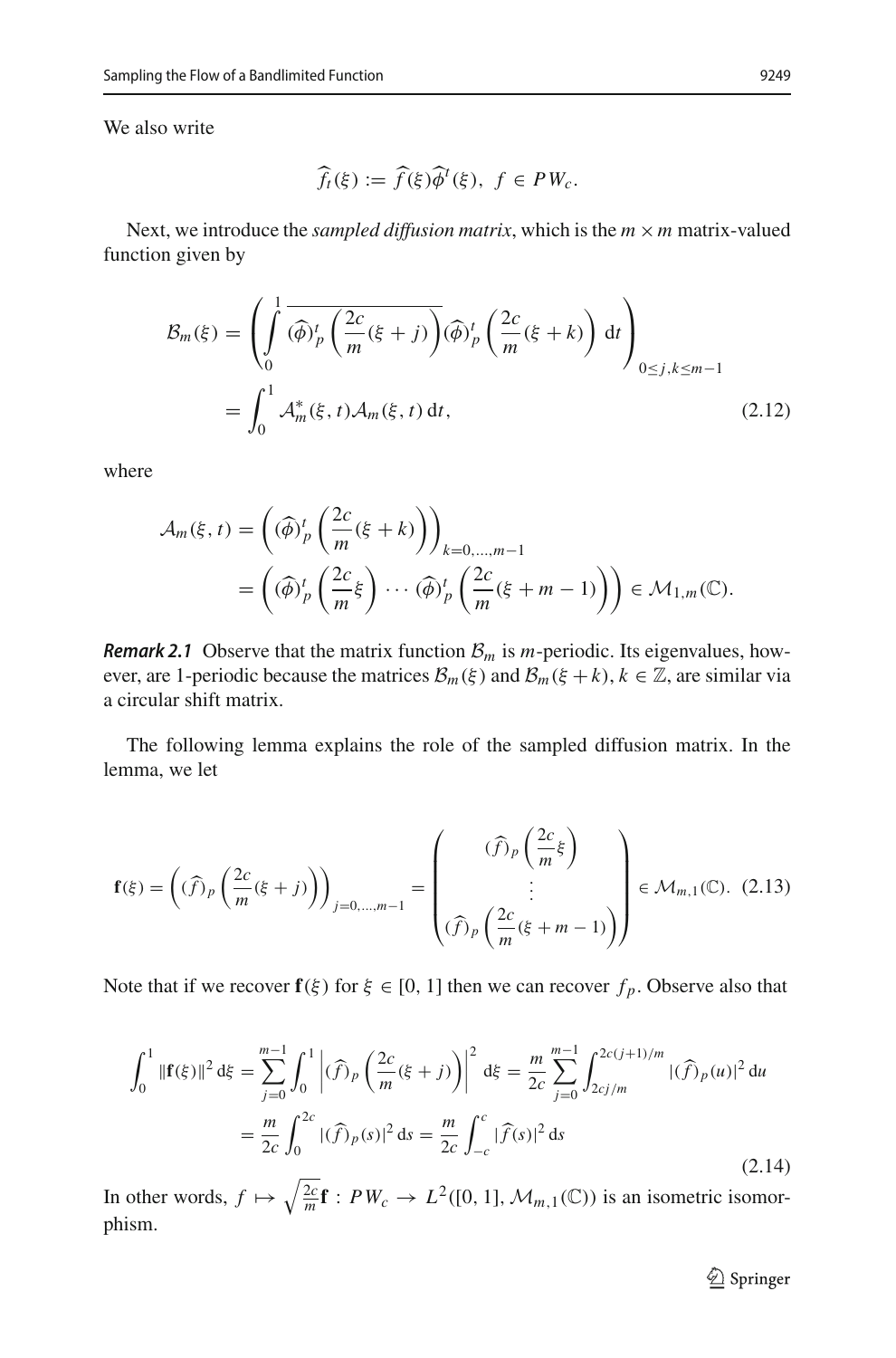**Lemma 2.2** *For f* ∈ *PWc,*

<span id="page-9-0"></span>
$$
2 For f \in PW_c,
$$
\n
$$
\int_0^1 \sum_{k \in \mathbb{Z}} \left| f_t \left( \frac{m\pi}{c} k \right) \right|^2 dt = \left( \frac{c}{m\pi} \right)^2 \int_0^1 \mathbf{f}(\xi)^* \mathcal{B}_m(\xi) \mathbf{f}(\xi) d\xi. \tag{2.15}
$$

*Proof* Observe that it suffices to prove the result in *PW<sub>c</sub>* ∩ *S*(ℝ) (the Schwarz class).<br> *b*(ξ, *t*) =  $\sum f_t \left(\frac{m\pi}{c} k\right) e^{-2i\pi k \xi}$ . Consider the function

$$
b(\xi, t) = \sum_{k \in \mathbb{Z}} f_t \left( \frac{m\pi}{c} k \right) e^{-2i\pi k \xi}.
$$

Using the Poisson summation formula and the definition of  $f_t$ , we get

$$
b(\xi, t) = \frac{c}{m\pi} \sum_{j\in\mathbb{Z}} \widehat{f}_t\left(\frac{2c}{m}(\xi + j)\right) = \frac{c}{m\pi} \sum_{-\frac{m}{2}-\xi \le j < \frac{m}{2}-\xi} \widehat{\phi}^t\left(\frac{2c}{m}(\xi + j)\right) \widehat{f}\left(\frac{2c}{m}(\xi + j)\right)
$$

$$
= \frac{c}{m\pi} \sum_{j=0}^{m-1} (\widehat{\phi})_p^t\left(\frac{2c}{m}(\xi + j)\right) (\widehat{f})_p\left(\frac{2c}{m}(\xi + j)\right),
$$

Note that the functions  $b(\cdot, t)$  are 1-periodic,

$$
b(\xi, t) = \frac{c}{m\pi} \mathcal{A}_m(\xi, t) \mathbf{f}(\xi),
$$
 (2.16)

and thus

$$
\int_0^1 |b(\xi,t)|^2 dt = \left(\frac{c}{m\pi}\right)^2 \mathbf{f}(\xi)^* \mathcal{B}_m(\xi) \mathbf{f}(\xi), \ \xi \in \mathbb{R}.
$$

Combining the last equation with the Parseval's relation  
\n
$$
\int_0^1 |b(\xi, t)|^2 d\xi = \sum_{k \in \mathbb{Z}} \left| f_t \left( \frac{m\pi}{c} k \right) \right|^2.
$$
\n(2.17)

yields the desired conclusion.

*Remark 2.3* Lemma [2.2](#page-8-0) shows that the stability of reconstruction from spatio-temporal samples is controlled by the condition number of the self-adjoint matrices *B<sub>m</sub>*(ξ) in<br>
(2.12). For symmetric *ϕ* ∈ Φ and *m* ≥ 2, however,<br>  $\inf_{\xi \in [0, 1]} \lambda_{\min} (\mathcal{B}_m(\xi)) = \lambda_{\min} (\mathcal{B}_m(0)) = 0$ , [\(2.12\)](#page-8-1). For symmetric  $\phi \in \Phi$  and  $m \ge 2$ , however,

$$
\inf_{\xi \in [0,1]} \lambda_{\min}(\mathcal{B}_m(\xi)) = \lambda_{\min}(\mathcal{B}_m(0)) = 0,
$$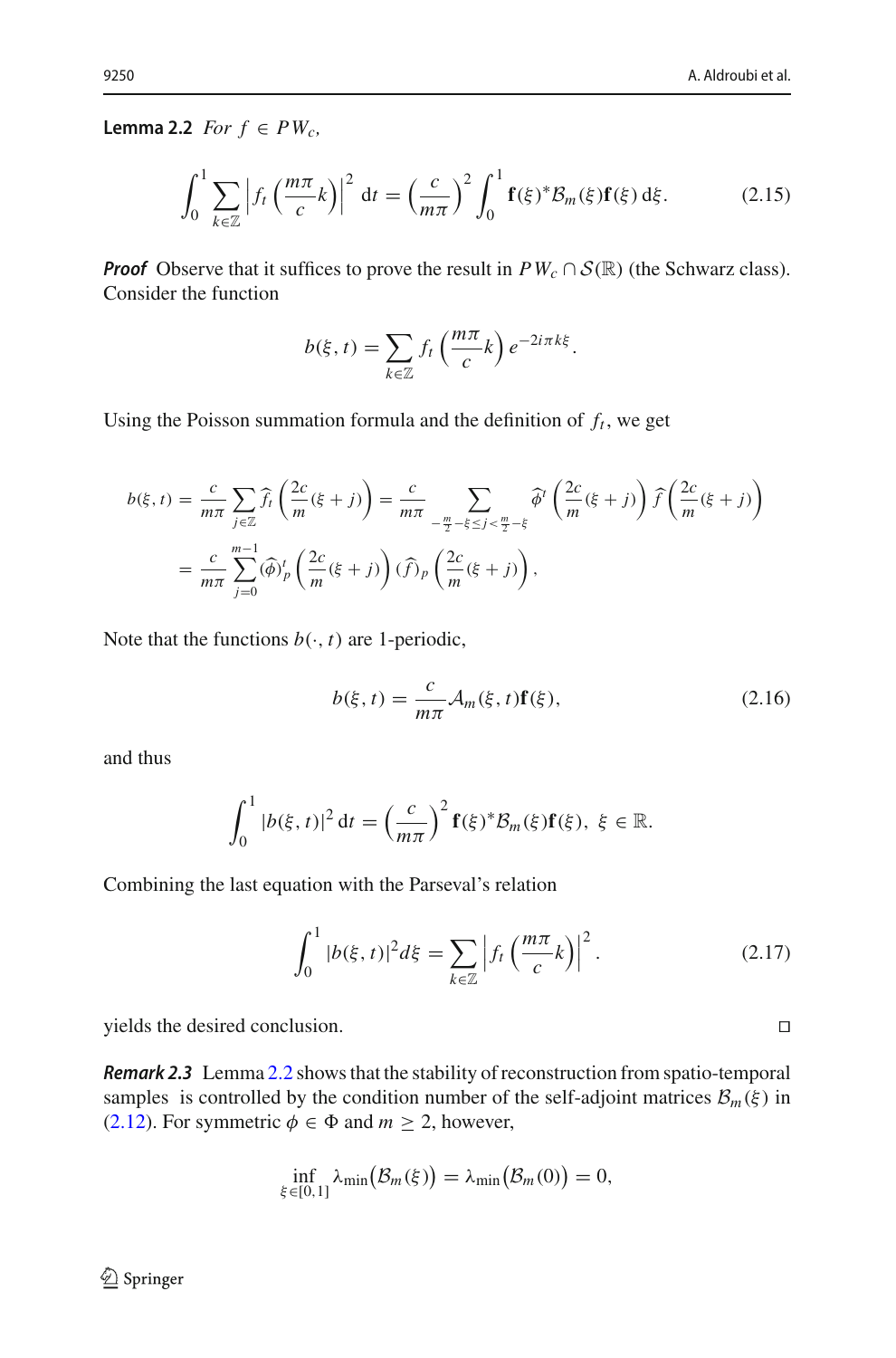which precludes the stable reconstruction of all  $f \in PW_c$ , see, e.g., [\[4](#page-33-10)]. This adds to our explanation of the phenomenon of blind spots in Sect. [1.2.](#page-6-0) We can nonetheless which precludes the stable reconstruction of all  $f \in PW_c$ , see, e.g., [4]. This adds to our explanation of the phenomenon of blind spots in Sect. 1.2. We can nonetheless hope to find a large set  $\widetilde{E} \subseteq [0, 1]$  such that repeating the computation in [\(2.14\)](#page-8-2), we get<br>  $\int_0^1 \sum |e^{(m\pi x)}|^2 \cdot (e^{-(C-x^2)})^2 f_{\text{max}}^1$ 

<span id="page-10-2"></span>repeating the computation in (2.14), we get  
\n
$$
\int_0^1 \sum_{k \in \mathbb{Z}} \left| f_t \left( \frac{m\pi}{c} k \right) \right|^2 dt = \left( \frac{c}{m\pi} \right)^2 \int_0^1 \mathbf{f}(\xi)^* \mathcal{B}_m(\xi) \mathbf{f}(\xi) d\xi. \ge \kappa \left( \frac{c}{m\pi} \right)^2 \int_{\tilde{E}} ||\mathbf{f}(\xi)||^2 d\xi
$$
\n
$$
= \frac{c\kappa}{2m\pi^2} \int_E ||\widehat{f}(\xi)||^2 d\xi
$$
\nwhere  $E = \left( \frac{2c}{m} (\tilde{E} + \mathbb{Z}) \right) \cap [-c, c].$  (2.18)

In the following example, we offer some numerics. To simplify the computations, we represent  $\mathcal{B}_m(\xi)$  in [\(2.12\)](#page-8-1) as a Pick matrix (see, e.g., [\[7](#page-33-8)[,10](#page-33-9)]). For  $\xi \in [-c, c)$ , we In the following example, we offer some numerics. To simplify the computations<br>we represent  $B_m(\xi)$  in (2.12) as a Pick matrix (see, e.g., [7,10]). For  $\xi \in [-c, c)$ , we<br>write  $\hat{\phi}(\xi) = e^{-\psi(\xi)}$ , so that  $\psi \ge 0$  and  $\psi(0)$ 

$$
(\mathcal{B}_m)_{jk}(\xi) = \int_0^1 \widehat{\phi}^t \left( \frac{2c}{m} (\xi + j') \right) \widehat{\phi}^t \left( \frac{2c}{m} (\xi + k') \right) dt
$$

where the indices  $j'$ ,  $k'$  are in the set

<span id="page-10-1"></span>
$$
I_{\xi} = \left\{ n \in \mathbb{Z} : \frac{\xi + n}{m} \in [-1/2, 1/2) \right\},\tag{2.19}
$$

*m* divides  $|j - j'|$  and  $|k - k'|$ , and  $j, k$ , and  $\xi$  are not 0 simultaneously. Thus

<span id="page-10-0"></span>
$$
(\mathcal{B}_m)_{jk}(\xi) = \int_0^1 e^{-t\left(\psi\left(\frac{2c}{m}(\xi + j')\right) + \psi\left(\frac{2c}{m}(\xi + k')\right)\right)} dt
$$
  
= 
$$
\left(\psi\left(\frac{2c}{m}(\xi + j')\right) + \psi\left(\frac{2c}{m}(\xi + k')\right)\right)^{-1} \left(1 - e^{-\left(\psi\left(\frac{2c}{m}(\xi + j')\right) + \psi\left(\frac{2c}{m}(\xi + k')\right)\right)}\right)
$$
(2.20)

Observe that  $(\mathcal{B}_m)_{00}(0) = 1$ .

*Example 2.4* Here, we choose  $\phi$  to be the Gaussian function, i.e.,<br>  $\widehat{\phi}(\xi) = \widehat{\phi}_1(\xi) = e^{-\sigma^2 \xi^2}$ 

$$
\widehat{\phi}(\xi) = \widehat{\phi}_1(\xi) = e^{-\sigma^2 \xi^2}
$$

for various values of  $\sigma \neq 0$ . Hence,  $\psi(\xi) = \sigma^2 \xi^2$ , and we get

$$
\text{es of } \sigma \neq 0. \text{ Hence, } \psi(\xi) = \sigma^2 \xi^2 \text{, and we get}
$$
\n
$$
(\mathcal{B}_m)_{jk}(\xi) = \frac{m^2}{4c^2 \sigma^2} \cdot \frac{1 - e^{-\left(\frac{\sigma^2}{m^2} \left((\xi + j')^2 + (\xi + k')^2\right)\right)}}{(\xi + j')^2 + (\xi + k')^2}
$$

with  $j'$ ,  $k'$ , and  $(\mathcal{B}_m)_{00}(0)$  as above.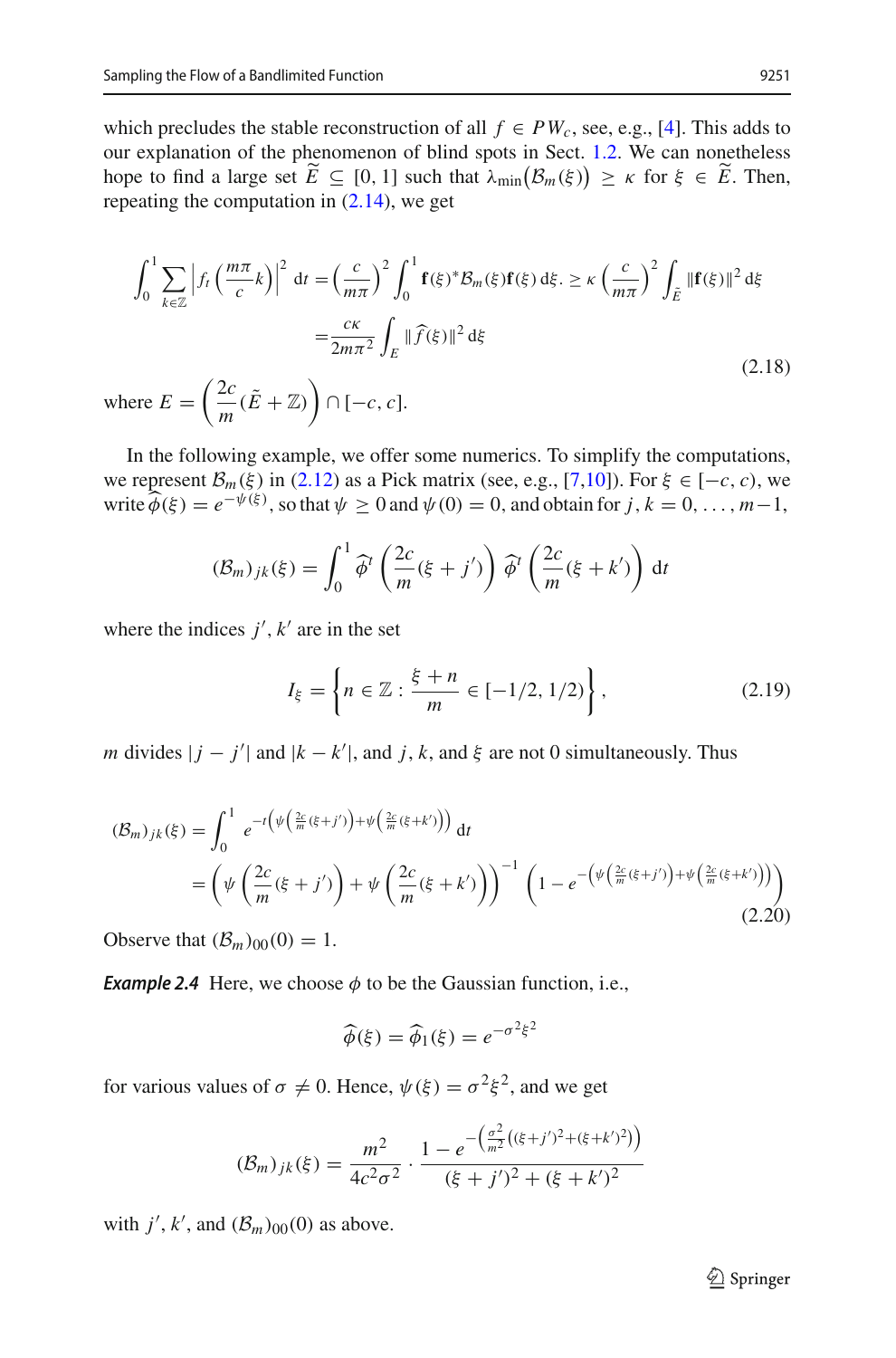In Figure [1,](#page-12-0) we show the condition numbers of the matrices  $\mathcal{B}_m(\xi)$  with  $\xi = 0.45$ ,  $c = 1/2, m \in \{2, 3, 5\}$ , and  $\sigma$  varying from 1 to 200.

In Figure [2,](#page-13-0) we also show the condition numbers of the matrices  $\mathcal{B}_m(\xi)$ . This time, however, still  $c = 1/2$ , the parameter  $\sigma$  is fixed to be 200, whereas the point  $\xi$  is allowed to vary from 0.35 to 0.49. We still have  $m \in \{2, 3, 5\}$ .

#### **2.2 Estimating the Minimal Eigenvalue of the Sampled Diffusion Matrix**

In this subsection, we use Vandermonde matrices to obtain a lower estimate for the eigenvalue  $\lambda_{\min}^{(m)}(\xi)$  of the matrices  $\mathcal{B}_m(\xi)$  in [\(2.12\)](#page-8-1). We also present an upper estimate for  $\lambda_{\min}^{(m)}(\xi)$ , which follows from the general theory of Pick matrices [\[7](#page-33-8)[,10\]](#page-33-9).

<span id="page-11-0"></span>We begin with the following auxiliary result.

**Lemma 2.5** *Let*  $v_0, v_1, \ldots v_{m-1}$  *be m distinct non-zero real numbers and let*  $\mathbf{v} =$ (v<sub>0</sub>,..., v<sub>m−1</sub>). For  $k \in \mathbb{N}$ , define a function  $\Psi_k : \mathbb{R} \to \mathbb{R}$  by  $\Psi_k(t) = \frac{1-t^2}{1-t^{2/k}}$  if  $t \neq 1$ *and*  $\psi_k(1) = k$ . For  $j = 0, ..., m - 1$ , define ⎨

$$
\sigma_j^2 = \sum_{k=0}^{m-1} v_j^{2k} = \Psi_m(v_j^m) = \begin{cases} m & \text{if } v_j = 1\\ \frac{1 - v_j^{2m}}{1 - v_j^2} & \text{otherwise} \end{cases}.
$$

Let  $\sigma = \left( \sum_{j=0}^{m-1} \sigma_j^2 \right)$ <sup>1/2</sup>, γ<sub>−</sub> = min<sub>j</sub> |v<sub>j</sub>| > 0, γ<sub>+</sub> = max<sub>j</sub> |v<sub>j</sub>| *and let*  $\gamma_{-} = \min_{j} |v_j| > 0,$  )<br>  $\left(m - 1\right)^{\frac{m-1}{2}}$ 

$$
\alpha = \left(\frac{m-1}{\sigma^2}\right)^{\frac{m-1}{2}} \prod_{0 \le j < k \le m-1} |v_j - v_k|.
$$

*For*  $N \in \mathbb{N}$ , let  $W_N$  be the  $(mN) \times m$  Vandermonde matrix associated to  $\mathbf{v}_N =$  $(v_0^{\frac{1}{N}}, v_1^{\frac{1}{N}}, \ldots v_{m-1}^{\frac{1}{N}})$ *, i.e.*,

$$
W_N = \left[ v_j^{\frac{i-1}{N}} \right]_{1 \le i \le mN, 0 \le j \le m-1}
$$

.

*Then for each*  $x \in \mathbb{C}^m$ , we have

$$
\alpha^2 \Psi_N(\gamma_-) \|x\|^2 \le \|W_N x\|^2 \le \sigma^2 \Psi_N(\gamma_+) \|x\|^2.
$$

*Proof* let *V* be the  $m \times m$  Vandermonde matrix associated to **v**:

$$
V=[v_j^i]_{0\leq i\leq m-1,0\leq j\leq m-1}.
$$

Note that the Frobenius norm of *V* and its determinant are given by

$$
V = \sum_{j=0}^{n} \sum_{j=m-1}^{n} \sum_{j=m-1}^{n} \sum_{j=m-1}^{n} \sum_{j=m-1}^{n} \sum_{j=m-1}^{n} |v_j - v_k|.
$$
  
obenius norm of *V* and its determinant are given by  

$$
||V||_F = \sigma \text{ and } |det V| = \prod_{0 \le j < k \le m-1} |v_j - v_k|.
$$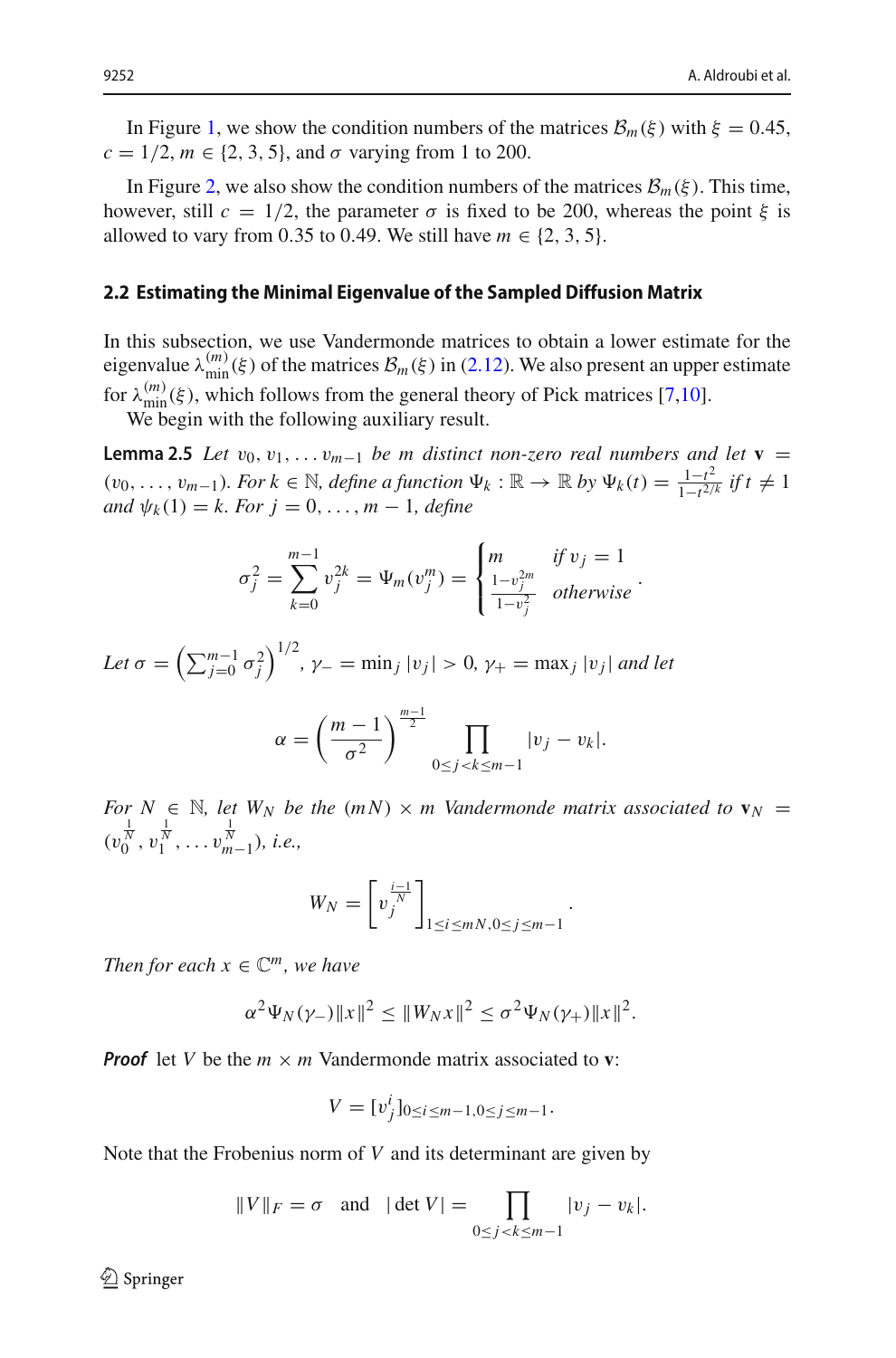

<span id="page-12-0"></span> $\underline{\textcircled{\tiny 2}}$  Springer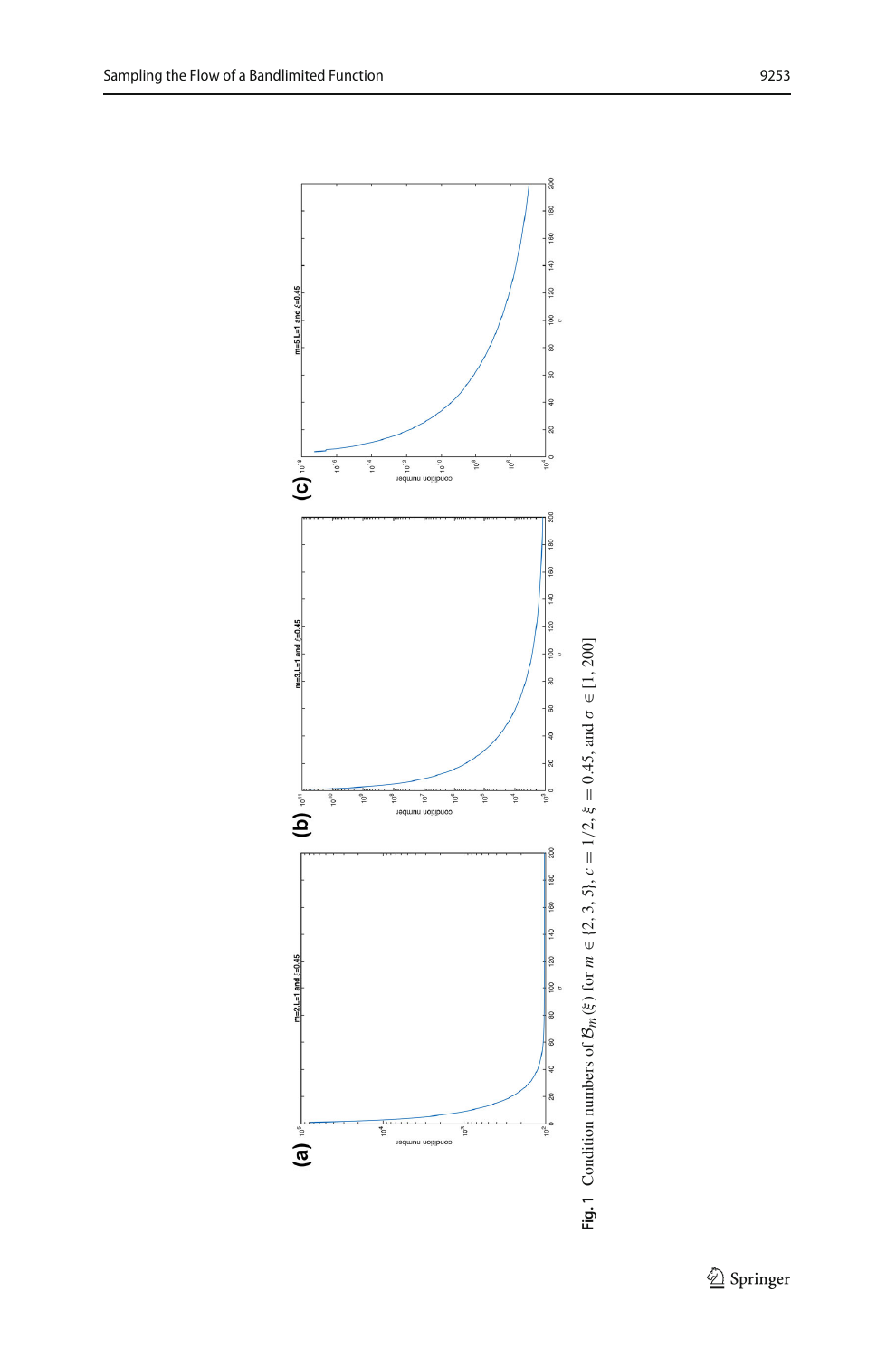<span id="page-13-0"></span>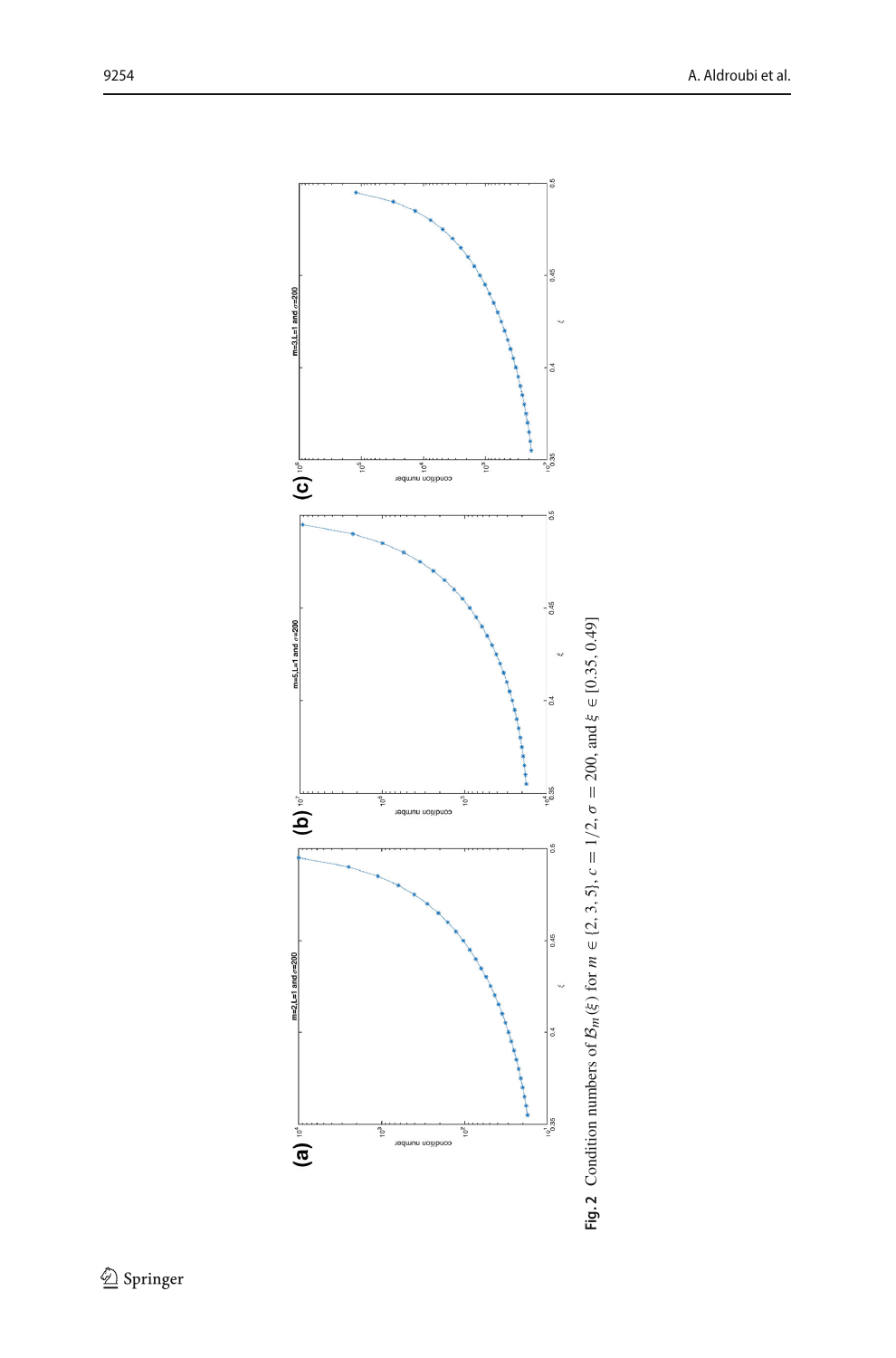Recall from [\[23\]](#page-33-11) an estimate for the minimal singular value of an  $m \times m$  matrix A:

<span id="page-14-4"></span>
$$
\sigma_{\min}(A) \ge \left(\frac{m-1}{\|A\|_F^2}\right)^{(m-1)/2} |\det A|.
$$
 (2.21)

Specifying this to *V* we get  $\sigma_{\min}(V) \ge \alpha$ . As  $||V|| \le ||V||_F$ , it follows that, for all  $x \in \mathbb{C}^m$ ,

<span id="page-14-0"></span>
$$
\alpha^2 \|x\|^2 \le \|Vx\|^2 \le \sigma^2 \|x\|^2. \tag{2.22}
$$

Let  $D_N$  be the diagonal matrix with  $\mathbf{v}_N$  on the main diagonal. Since

$$
||W_Nx||^2 = \langle W_N^*W_Nx, x \rangle = \sum_{\ell=0}^{N-1} \langle (D_N^{\ell})^*V^*VD_N^{\ell}x, x \rangle = \sum_{\ell=0}^{N-1} ||VD_N^{\ell}x||^2,
$$

we deduce from  $(2.22)$  that

$$
\sum_{\ell=0}^{N-1} \alpha^2 \|D_N^{\ell} x\|^2 \le \|W_N x\|^2 \le \sum_{\ell=0}^{N-1} \sigma^2 \|D_N^{\ell} x\|^2.
$$

Moreover, we have  $\gamma_-^{\frac{2\ell}{N}} \|x\|^2 \leq \|D_N^{\ell} x\|^2 \leq \gamma_+^{\frac{2\ell}{N}} \|x\|^2$  by definition of  $D_N$ . The conclusion now follows by summing the two geometric sequences.  $\Box$ 

Note that the function  $\Psi_N$  is increasing on  $(0, +\infty)$  and that, for  $t \neq 1, t > 0$ 

<span id="page-14-3"></span>
$$
\lim_{N \to \infty} \frac{1}{N} \Psi_N(t) = \frac{1 - t^2}{\lim_{N \to \infty} N(1 - e^{2\ln t/N})} = \left| \frac{1 - t^2}{2\ln t} \right|.
$$
 (2.23)

<span id="page-14-1"></span>**Corollary 2.6** *With the notation of Lemma [2.5,](#page-11-0) assume further that*  $0 < v \le v_j \le 1$ *and*  $m \geq 2$ *. Let* 

<span id="page-14-2"></span>
$$
\widetilde{\alpha} = e^{-1/2} m^{-\frac{m-1}{2}} \prod_{0 \le j < k \le m-1} |v_j - v_k|.
$$
\n(2.24)

*Then for each*  $x \in \mathbb{C}^m$ , we have

$$
\widetilde{\alpha}^2 \Psi_N(v) \|x\|^2 \le \|W_N x\|^2 \le m^2 N \|x\|^2.
$$

*Proof* Indeed,  $\nu \le \gamma_- \le \gamma_+ \le 1$  so  $\Psi_N(\nu) \le \Psi_N(\gamma_-)$  and  $\Psi_N(\gamma_+) \le \Psi_N(1) = N$ .

Froof Indeed,  $v \le \gamma_- \le \gamma_+ \le 1$  so  $\Psi_N(v) \le \Psi_N(\gamma_-)$  and  $\Psi_N(\gamma_+) \le \Psi_N(1) = N$ .<br>
Further, since  $v_j \le 1$ ,  $\sigma^2 \le m^2$ . Moreover, the derivative of  $\left(\frac{t-1}{t}\right)^{(t-1)/2}$ <br>  $\left(1 - \frac{1}{t}\right)^{(t-1)/2}$  is<br>  $\frac{1}{2}\left(1 - \frac{1}{t}\right)^{(t \left(1 - \frac{1}{t}\right)^{(t-1)/2}$  is

$$
\frac{1}{2}\left(1-\frac{1}{t}\right)^{(t-1)/2}\left(\frac{1}{t}+\ln\left(1-\frac{1}{t}\right)\right)\leq 0
$$

 $\mathcal{D}$  Springer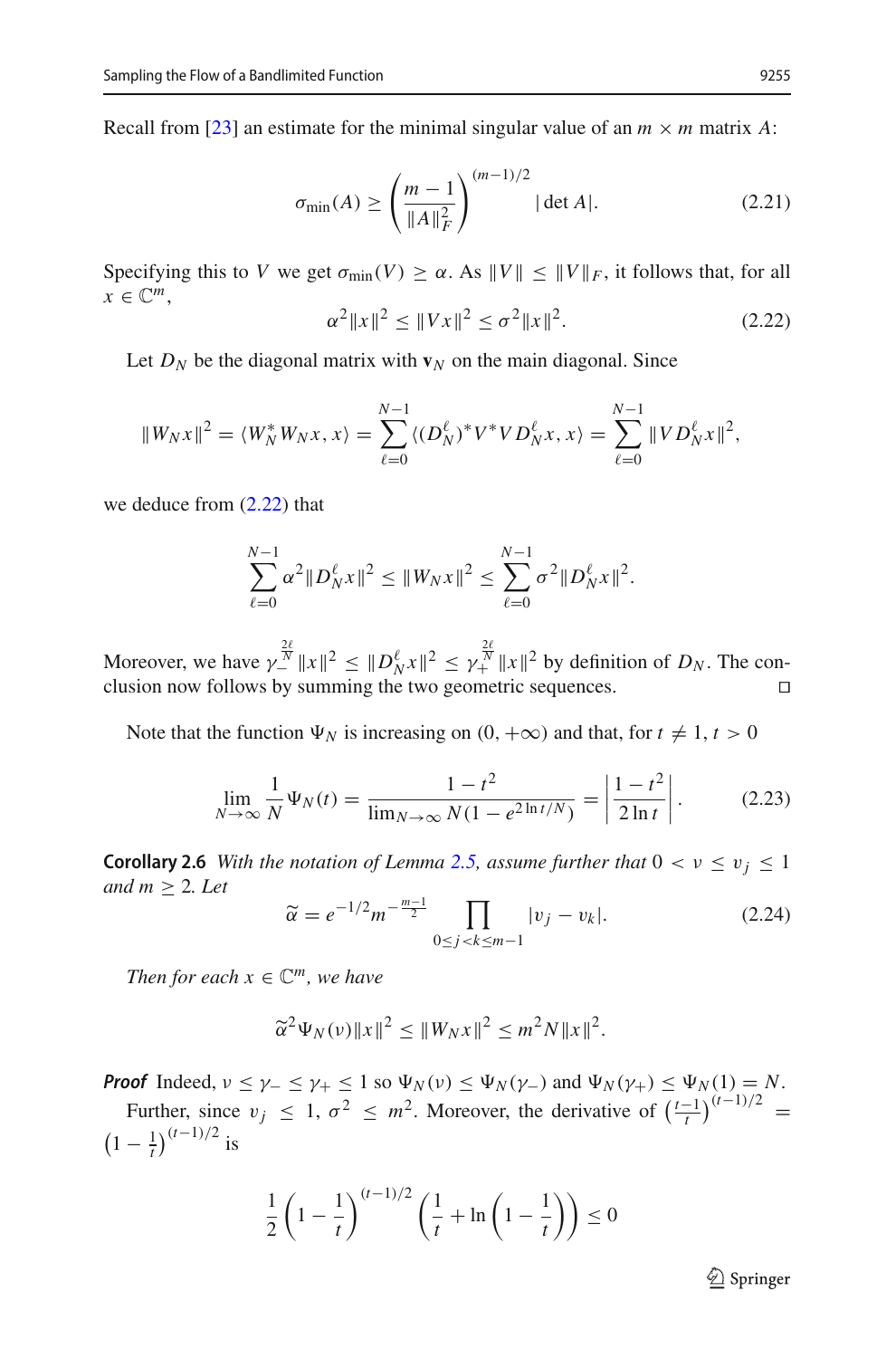"

for  $t \geq 1$ . Thus,

Γ

Γ

Thus,  

$$
\left(\frac{m-1}{m}\right)^{(m-1)/2} \ge \lim_{t\to+\infty} \exp\left[\frac{t-1}{2}\ln\left(1-\frac{1}{t}\right)\right] = e^{-1/2}.
$$

It follows that  $\alpha$  in the statement of Lemma [2.5](#page-11-0) satisfies

$$
\alpha \geq \frac{\prod_{0 \leq j < k \leq m-1} |v_j - v_k|}{\sqrt{em^{(m-1)/2}}},
$$

<span id="page-15-0"></span>and the result is established.

**Proposition 2.7** *Let*  $\phi \in \Phi$ *. Define* 

$$
\begin{aligned} \mathsf{n2.7} \ \textit{Let } \phi \in \Phi. \ \textit{Define} \\ \Delta_m(\xi) &= \prod_{0 \le j < k \le m-1} \left| \widehat{\phi}_p \left( \frac{2c}{m} (\xi + j) \right) - \widehat{\phi}_p \left( \frac{2c}{m} (\xi + k) \right) \right|. \end{aligned}
$$

*Then, for each*  $x \in \mathbb{C}^m$ *, we have* 

$$
\frac{1}{2em^{m^2}}\Delta_m(\xi)^2\cdot\frac{1-\kappa_{\phi}^{2/m}}{|\ln \kappa_{\phi}|}\|x\|^2\leq \langle \mathcal{B}_m(\xi)x, x\rangle \leq m\|x\|^2.
$$

*Proof* We fix  $\xi$  and apply Corollary [2.6](#page-14-1) to  $v_j = (\widehat{\phi})_p \left( \frac{2c}{m} (\xi + j) \right)$  $\frac{1}{m}$ . With  $\tilde{\alpha}$  given by [\(2.24\)](#page-14-2), <sup>7</sup> Corollary 2.0 to  $v_j = (4)$  $(\frac{1}{m} + j)$  With  $\alpha$ <br>(2*c*  $\frac{1}{m}$ 

$$
\widetilde{\alpha} = e^{-1/2} m^{-\frac{m-1}{2}} \prod_{0 \le j < k \le m-1} \left| \widehat{\phi}_p \left( \frac{2c}{m} (\xi + j) \right)^{1/m} - \widehat{\phi}_p \left( \frac{2c}{m} (\xi + k) \right)^{1/m} \right|,
$$

we get

$$
\widetilde{\alpha}^2 \Psi_N(\kappa_\phi^{1/m}) \|x\|^2 \le \|W_N x\|^2 \le m^2 N \|x\|^2.
$$

On the other hand,  $\frac{1}{mN} W_N^* W_N$  equals the left-end  $mN$ -term Riemann sum for the integral defining  $\mathcal{B}_m(\xi)$ . It follows that

$$
\langle \mathcal{B}_m(\xi)x, x \rangle = \lim_{N \to \infty} \frac{1}{mN} \langle W_N^* W_N x, x \rangle = \lim_{N \to \infty} \frac{1}{mN} ||W_N x||^2.
$$

Using  $(2.23)$ , we get

$$
\widetilde{\alpha}^2 \frac{1 - \kappa_{\phi}^{2/m}}{2m |\ln \kappa_{\phi}|} ||x||^2 \leq \langle \mathcal{B}_m(\xi)x, x \rangle \leq m ||x||^2.
$$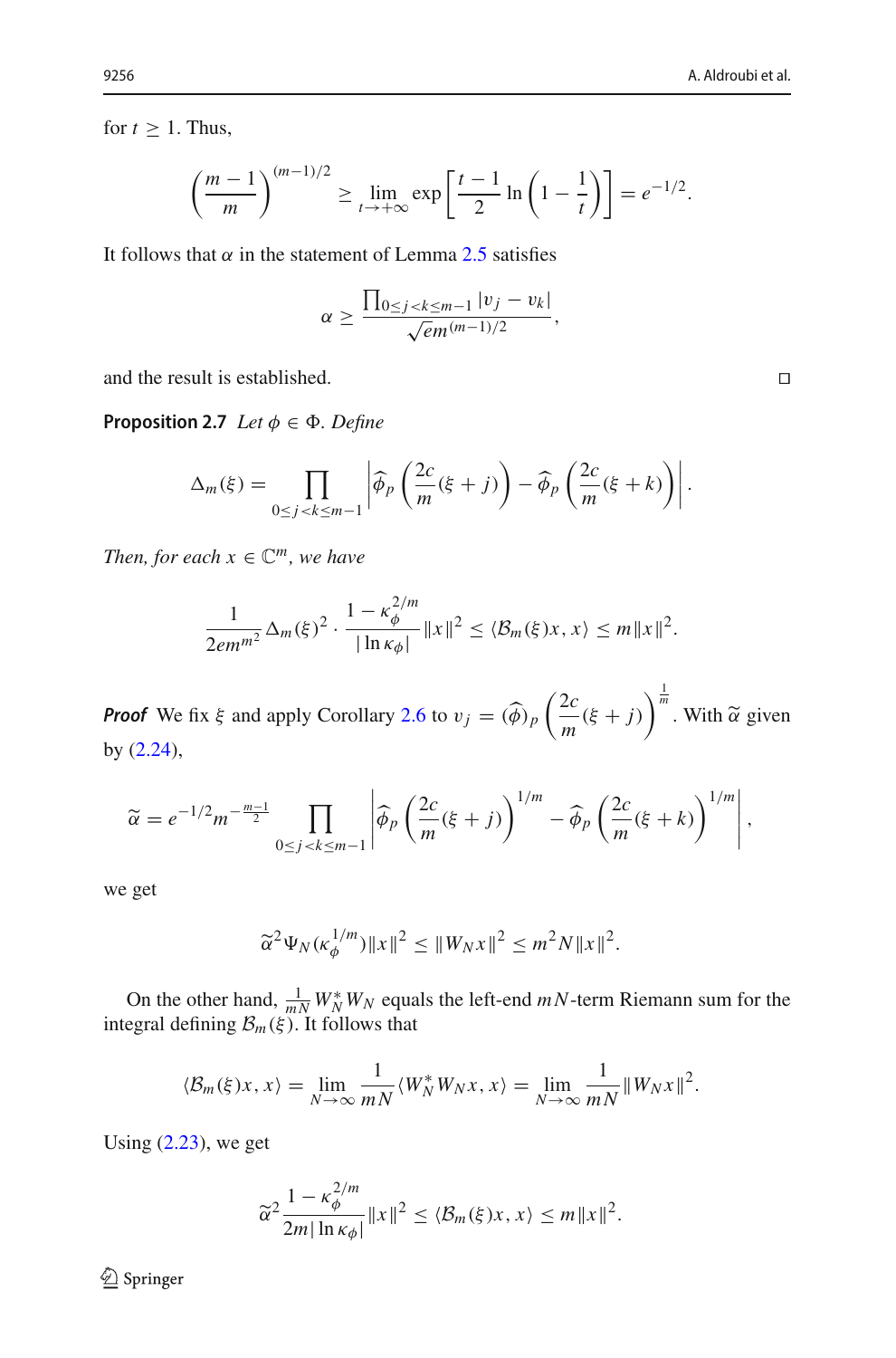Finally, note that if  $0 < a, b \le 1$ , using the mean value theorem, there is an  $\eta \in (a, b)$ such that

$$
|a^{1/m} - b^{1/m}| = \frac{1}{m}|a - b|\eta^{-1+1/m} \ge \frac{1}{m}|a - b|.
$$

Therefore

$$
m^{1/2} = m^{1/2}
$$
  
\n
$$
\widetilde{\alpha} = e^{-1/2} m^{-\frac{m-1}{2}} \prod_{0 \le j < k \le m-1} \left| \widehat{\phi}_p \left( \frac{2c}{m} (\xi + j) \right)^{1/m} - \widehat{\phi}_p \left( \frac{2c}{m} (\xi + k) \right)^{1/m} \right|
$$
  
\n
$$
\ge e^{-1/2} m^{-\frac{m-1}{2} - \frac{m(m-1)}{2}} \Delta(\xi) = e^{-1/2} m^{-\frac{m^2 - 1}{2}} \Delta(\xi)
$$

establishing the postulated estimates.

For an upper estimate of the minimal eigenvalue  $\lambda_{\min}^{(m)}(\xi)$  we use the estimates of the singular values of Pick matrices by Beckerman-Townsend [\[7](#page-33-8)]. For  $p_i \in \mathbb{C}$ ,  $j = 1, \ldots, m$ , and  $0 < a \le x_1 < x_2 < \cdots < x_m \le b$  let

<span id="page-16-0"></span>
$$
(P_m)_{jk} = \frac{p_j + p_k}{x_j + x_k}, \qquad j, k = 1, \dots, m,
$$
\n(2.25)

be the corresponding Pick matrix. Then the smallest singular value  $s_{\text{min}}$  of  $P_m$  is bounded above by ial

<span id="page-16-1"></span>finding Pick matrix. Then the smallest singular value 
$$
s_{\text{min}}
$$
 of  $P_m$  is

\nby

\n
$$
s_{\text{min}} \leq \min \left\{ 1, 4 \left[ \exp\left( \frac{\pi^2}{2 \ln\left(\frac{4b}{a}\right)} \right) \right]^{-2\lfloor m/2 \rfloor} \right\} s_{\text{max}},\tag{2.26}
$$

where  $s_{\text{max}}$  is the largest singular value.

If  $(\widetilde{P}_m)_{jk} = \frac{1-c_jc_k}{x_j+x_k}$ , then  $\widetilde{P}_m$  is related to a Pick matrix of the form [\(2.25\)](#page-16-0) via the diagonal matrix  $\dot{D} = \text{diag}(1 + c_i)$ :

$$
\frac{1}{2}D^{-1}\widetilde{P}_mD^{-1}=P_m
$$

with  $p_j = \frac{1 - c_j}{1 + c_j}, c_j \neq -1.$ 

In  $p_j = \frac{1 - c_j}{1 + c_j}, c_j \neq -1.$ <br>
In our case, see [\(2.20\)](#page-10-0),  $x_j = \psi\left(\frac{2c}{m}(\xi + j)\right)$  and  $c_j = e^{-x_j} \in (0, 1]$ , so Id  $\leq D \leq$ 2Id and the singular values of  $\mathcal{B}_m(\xi)$  and the corresponding Pick matrix  $P_m$  differ at with  $p_j = \frac{1 - c_j}{1 + c_j}$ ,  $c_j \neq -1$ .<br>
In our case, see (2.20),  $x_j = \psi\left(\frac{2c}{m}(\xi + j)\right)$  and  $c_j = e^{-x_j} \in (0, 1]$ , so Id  $\leq D \leq 2$ Id and the singular values of  $\mathcal{B}_m(\xi)$  and the corresponding Pick matrix  $P_m$  differ a mo  $\begin{aligned} \n\forall i \in (0, 1) \\ \n\psi \left( \frac{2c}{m} \right) \n\end{aligned}$ In our case, see (2.20)<br>2Id and the singular valu<br>most by a factor 4. There:<br>and  $b(\xi) = \max \{ \psi \left( \frac{2c}{m} \right)$  $\frac{dS}{dt}(\xi + k)$  :  $k \in I_{\xi}$ ,  $I_{\xi}$  defined in [\(2.19\)](#page-10-1), and an additional  $f(k) \neq 0$  $\psi$  ( $\frac{2c}{m}$ ( $\xi$  +

For our main examples, we have  $\psi(\xi) = |\xi|^{\alpha}, \alpha > 0$ . This yields

factor 4 provided that 
$$
a(\xi) \neq 0
$$
.  
\nFor our main examples, we have  $\psi(\xi) = |\xi|^{\alpha}$ ,  $\alpha > 0$ . This yields  
\n
$$
b(\xi) \leq c^{\alpha} \text{ and } a(\xi) = \min \left\{ \left| \frac{2c}{m}(\xi - k) \right|^{\alpha} : \frac{2c}{m} |\xi - k| \leq c, |\xi| \leq \frac{1}{2} \right\} = \left( \frac{2c}{m} |\xi| \right)^{\alpha}
$$

 $\mathcal{D}$  Springer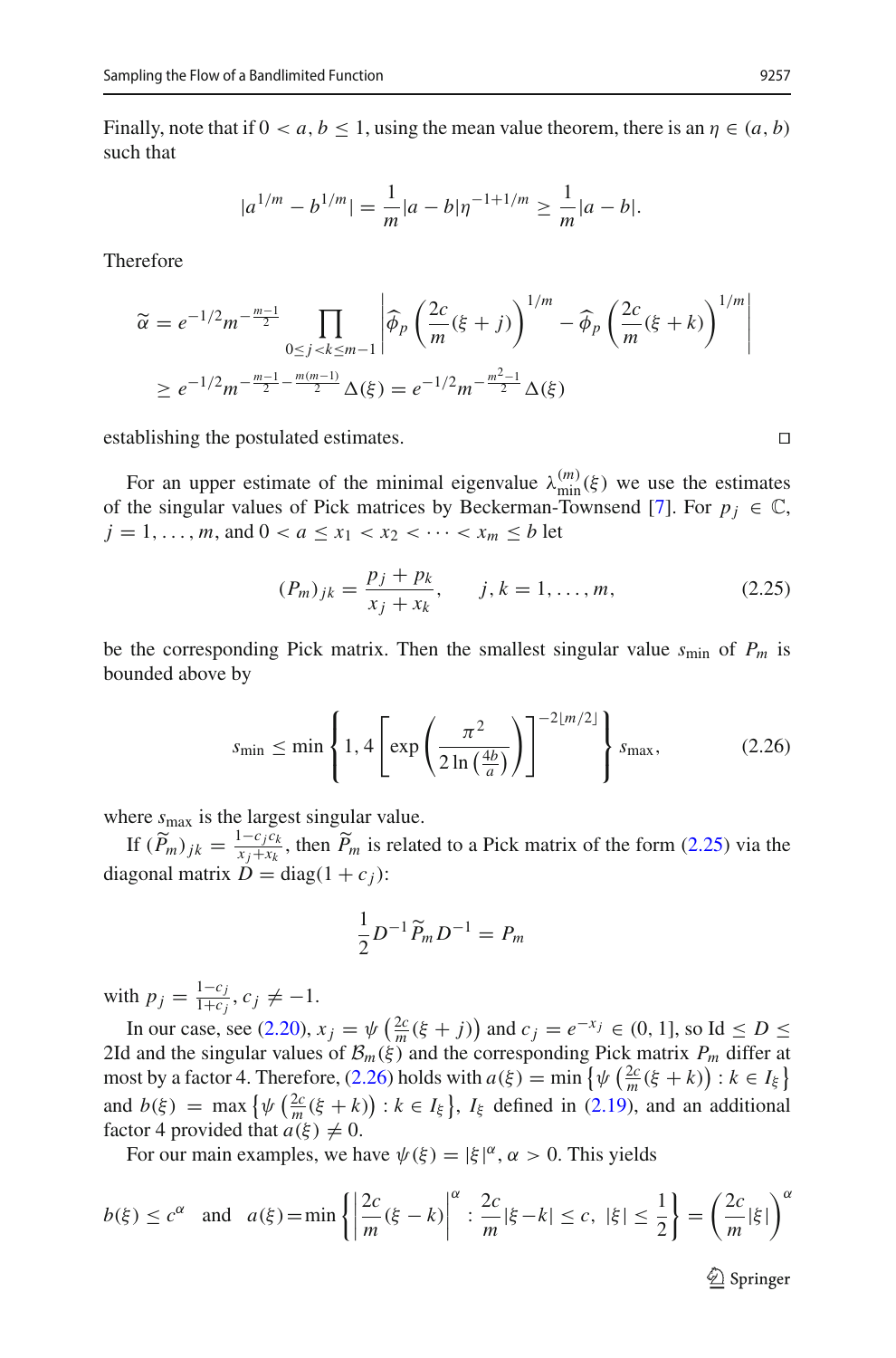So for the smallest singular value of  $\mathcal{B}_m(\xi)$  we obtain the estimate

<span id="page-17-1"></span>
$$
\lambda_{\min}^{(m)}(\xi) \le 4^2 \left[ \exp\left(\frac{\pi^2}{2\ln 4 \left(\frac{m}{2|\xi|}\right)^{\alpha}}\right) \right]^{-2\lfloor m/2 \rfloor} m
$$
\n
$$
\le 16m \exp\left(-\frac{(m-1)\pi^2}{\ln 16 + 2\alpha \ln \frac{m}{2|\xi|}}\right).
$$
\n(2.27)

Observe that the Beckerman-Townsend estimate [\(2.26\)](#page-16-1) holds for *all* Pick matrices with the same values for  $a = \min x_i$  and  $b = \max x_i$  and is completely independent of the particular distribution of the  $x_j$ . Regardless, it shows that the condition number grows nearly exponentially with *m*, establishing limitations on how well the space– time trade-off can work numerically. Of course, the condition number may be much worse if two values  $x_j$  and  $x_{j+1}$  are close together (if  $x_j = x_{j+1}$ , then  $P_m$  is singular). Thus, [\(2.27\)](#page-17-1) is an optimistic upper estimate for  $\lambda_{\min}^{(m)}(\xi)$ . By comparison, our lower estimate in Proposition [2.7](#page-15-0) depends crucially on the distribution of the parameters  $x_i$  and is much harder to obtain. It does, however, establish an upper bound on the condition number and, thus, shows that the space–time trade-off may be useful. A precise result is formulated in the following subsection.

### **2.3 Partial Recoverability**

<span id="page-17-0"></span>**Theorem 2.8** *Let*  $\phi \in \Phi$ ,  $m \geq 2$  *an integer and*  $E \subseteq I = [0, 1]$  *be a compact set. Assume that there exists*  $\delta > 0$  *such that, for every*  $0 \leq j < k \leq m-1$  *and every* ξ ∈ *E* Ĭ

$$
\left|\widehat{\phi}_p\left(\frac{2c}{m}(\xi+j)\right)-\widehat{\phi}_p\left(\frac{2c}{m}(\xi+k)\right)\right|\geq \delta.
$$

Let  $E = \left(\frac{2c}{m}(\tilde{E} + \mathbb{Z})\right)$  $\cap$  [−*c*, *c*]. Then for any  $f \in PW_c$ , the function  $\hat{f}$ **1***E can be recovered from the samples*

$$
\mathcal{M} = \left\{ f_t \left( \frac{m\pi}{c} k \right) : k \in \mathbb{Z}, 0 \le t \le 1 \right\}
$$
 (2.28)

have

in a stable way. Moreover, we have  
\n
$$
A \|\widehat{f}\mathbf{1}_E\|^2 \le \int_0^1 \sum_{k \in \mathbb{Z}} \left| f_t \left( \frac{m\pi}{c} k \right) \right|^2 dt \le \frac{c}{2\pi^2} \|\widehat{f}\|^2,
$$
\n(2.29)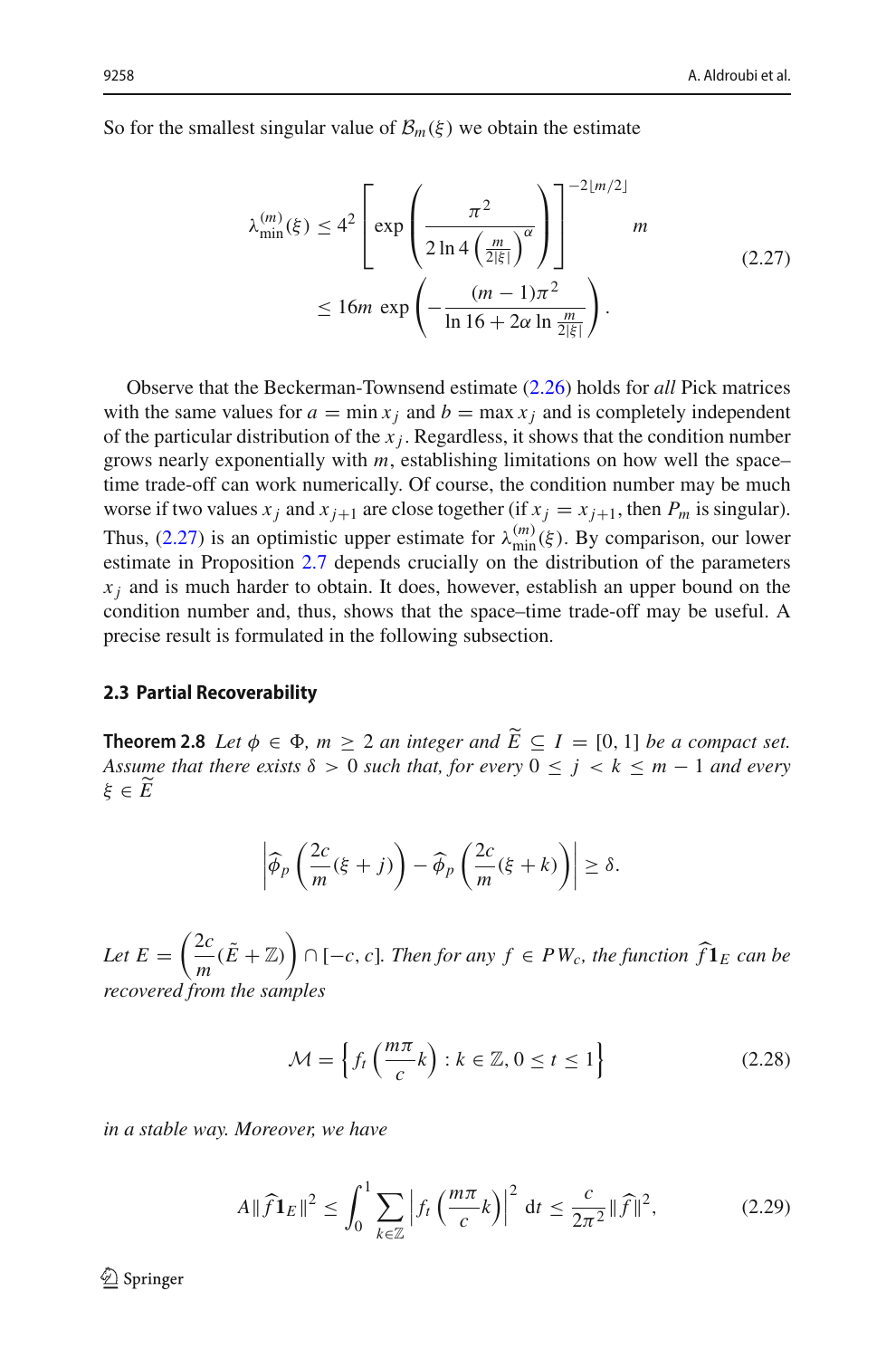*where*

$$
A = \frac{c}{4e\pi^2} \frac{\delta^{m(m-1)} \kappa_{\phi}^{2/m} - 1}{m^{1+m^2}}.
$$

*Proof* Recall from [\(2.15\)](#page-9-0) that we need to estimate

all from (2.15) that we need to estimate  
\n
$$
\int_0^1 \sum_{k \in \mathbb{Z}} \left| f_t \left( \frac{m\pi}{c} k \right) \right|^2 dt = \left( \frac{c}{m\pi} \right)^2 \int_0^1 \mathbf{f}(\xi)^* \mathcal{B}_m(\xi) \mathbf{f}(\xi) d\xi.
$$

The upper bound follows directly from Proposition 2.7, and (2.14):  
\n
$$
\int_0^1 \mathbf{f}(\xi)^* \mathcal{B}_m(\xi) \mathbf{f}(\xi) d\xi \le m \int_0^1 ||\mathbf{f}(\xi)||^2 d\xi = \frac{m^2}{2c} ||\widehat{f}||^2.
$$

Let us now prove the lower bound using [\(2.18\)](#page-10-2). First,  $\Delta_m(\xi) \geq \delta^{\frac{m(m-1)}{2}}$ . It follows from Proposition [2.7](#page-15-0) that, if  $\xi \in E$  then

$$
\mathbf{f}(\xi)^* \mathcal{B}_m(\xi) \mathbf{f}(\xi) \ge \frac{\kappa_{\phi}^{2/m} - 1}{2em^{m^2} \ln \kappa_{\phi}} \delta^{m(m-1)} \|\mathbf{f}(\xi)\|^2.
$$

Taking 
$$
\kappa = \frac{\kappa_{\phi}^{2/m} - 1}{2em^{m^2} \ln \kappa_{\phi}} \delta^{m(m-1)}
$$
 in (2.18) gives the result.

*Remark 2.9* The condition number implied by the above theorem is not the best possible one can obtain through this method. For instance, a better estimate for the  $\sigma_{min}$ of a Vandermonde matrix may be used in place of [\(2.21\)](#page-14-4).

However, the method will always lead to a deteriorating estimate of the condition number as *m* increases. This follows from the Beckerman-Townsend estimate [\(2.26\)](#page-16-1) we discussed in the previous subsection. 

<span id="page-18-1"></span>**Corollary 2.10** *Assume that*  $\phi \in \Phi$ ,  $\widehat{\phi}$  *is even and strictly decreasing on*  $\mathbb{R}_+$ *, and*  $m \geq 2$  *is an integer. Given*  $\eta \in (0, \frac{1}{4})$ *, let*  $\widetilde{E} = [-\frac{1}{2} + \eta, -\eta] \cup [\eta, \frac{1}{2} - \eta]$  *and*  $E = \left(\frac{2c}{m}(\tilde{E} + \mathbb{Z})\right) \cap [-c, c]$ *. Then there exists A* > 0 *such that, for any f* ∈ *PW<sub>c</sub>*,<br>  $A \|\widehat{f}\mathbf{1}_E\|^2 \leq \int_c^1 \sum \left|f_t\left(\frac{m\pi}{c}k\right)\right|^2 dt \leq \|\widehat{f}\|^2$ *.* Then the exists  $A > 0$  such th<br>  $\left(\frac{m\pi}{c}k\right)\Big|^2 dt \leq \|\widehat{f}\|$ 

$$
A\|\widehat{f}\mathbf{1}_E\|^2 \leq \int_0^1 \sum_{k\in\mathbb{Z}} \left|f_t\left(\frac{m\pi}{c}k\right)\right|^2 \, \mathrm{d}t \leq \|\widehat{f}\|^2.
$$

*Proof* We look into the main condition of Theorem [2.8:](#page-17-0) *there exists*  $\delta > 0$  *such that, for every*  $0 \le j < k \le m - 1$  *and every*  $\xi \in \widehat{E}$ 

<span id="page-18-0"></span>
$$
\left| \widehat{\phi}_p \left( \frac{2c}{m} (\xi + j) \right) - \widehat{\phi}_p \left( \frac{2c}{m} (\xi + k) \right) \right| \ge \delta. \tag{2.30}
$$

 $\mathcal{D}$  Springer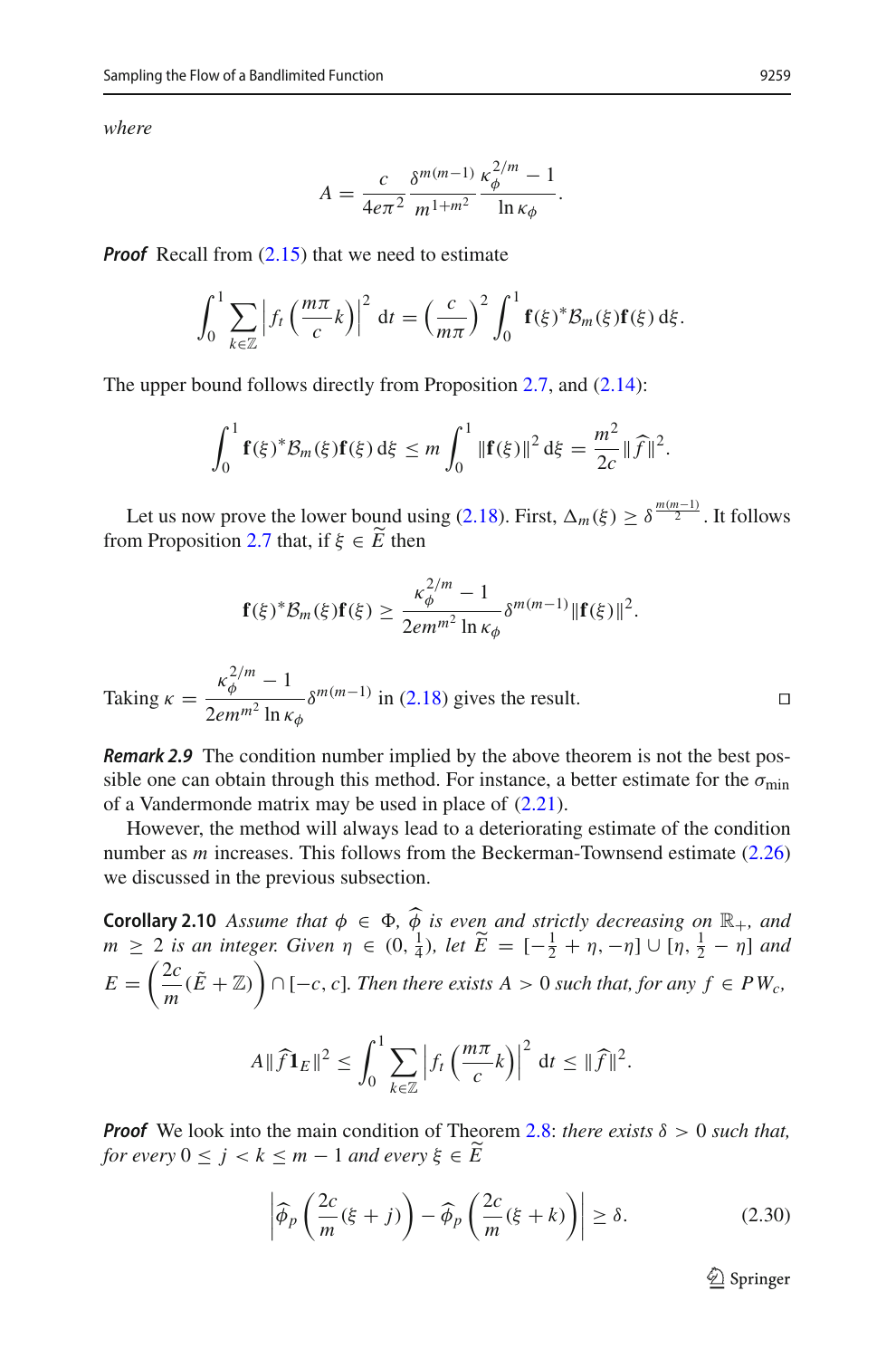For a general  $\phi \in \Phi$ , the function  $\phi$  is continuous and, therefore,  $\phi_p$  is continuous, For a general  $\phi \in \Phi$ , the function  $\widehat{\phi}$  is continuous and, therefore,  $\widehat{\phi}_p$  is continuous,<br>except possibly on  $c + 2c\mathbb{Z}$  where a jump discontinuity occurs if  $\widehat{\phi}(-c) \neq \widehat{\phi}(c)$ . Under current assumptions, however,  $\phi$  is even and, therefore  $\phi_p$  is continuous everywhere. --

For 
$$
0 \le \ell \le m - 1
$$
 and  $\xi \in I$ , we have  $-\frac{1}{2m} \le \frac{\xi + \ell}{m} \le 1 - \frac{1}{2m}$  and  

$$
\widehat{\phi}_p\left(\frac{2c}{m}(\xi + \ell)\right) = \begin{cases} \widehat{\phi}\left(\frac{2c}{m}(\xi + \ell)\right) & \text{if } \frac{\xi + \ell}{m} < 1/2 \\ \widehat{\phi}\left(\frac{2c}{m}(\xi + \ell - m)\right) & \text{if } \frac{\xi + \ell}{m} \ge 1/2 \end{cases}
$$

Thus, the condition of Theorem [2.8](#page-17-0) would be satisfied with  $E = I$  if  $|\phi|$  were one-to-one on *I*, that is, either strictly decreasing or strictly increasing. However,  $\hat{\phi}$ is even and strictly decreasing on  $\mathbb{R}_+$ , so that  $\widehat{\phi}_p$  is continuous, strictly decreasing on [0, *c*] and strictly increasing on [−*c*, 0]. It follows that [\(2.30\)](#page-18-0) may only fail in small intervals around the points  $\xi \in I$  where  $\widehat{\phi}_p\left(\frac{2c}{m}(\xi+j)\right) - \widehat{\phi}_p\left(\frac{2c}{m}(\xi+k)\right) = 0$  for some *j*,  $k \in \mathbb{Z}$ . Such points must satisfy

$$
\frac{\xi+j}{m} = 1 - \frac{\xi+\ell}{m}, \ 0 \le j \le \frac{m-1}{2} < \ell \le m-1.
$$

Thus, we need  $\xi = \frac{1}{2}(m - j - \ell)$ , i.e.  $\xi \in \{0, \pm \frac{1}{2}\}$ . In view of the continuity of  $\widehat{\phi}_p$ , it follows that there exists  $\eta > 0$  such that [\(2.30\)](#page-18-0) holds for  $\xi \in \widetilde{E} = [-\frac{1}{2} + \eta, -\eta] \cup$  $[\eta, \frac{1}{2} - \eta]$ . It remains to observe that with any given  $\eta \in (0, \frac{1}{4})$  inequality [\(2.30\)](#page-18-0) will hold for  $\delta$  sufficiently small.

### **2.4 Explicit Quantitative Estimates for the Gaussian**

To obtain explicit estimates, we need to establish a precise relation between  $\eta$  and  $\delta$ in the proof of Corollary [2.10.](#page-18-1) In other words, we need to estimate  $\min_{\xi \in \widetilde{E}} \psi(\xi)$ , where, ξ∈*E* as above,  $\widetilde{E} = [-\frac{1}{2} + \eta, -\eta] \cup [\eta, \frac{1}{2} - \eta], \eta \in (0, \frac{1}{4})$ , and the function  $\psi$  is given by  $] \cup [\eta, \frac{1}{2} - \eta], \eta \in (0, \frac{1}{4})$ , and the function

$$
\omega(\xi) = \min_{j,k \in \mathbb{Z}} \left| \widehat{\phi}_p \left( \frac{2c}{m} (\xi + j) \right) - \widehat{\phi}_p \left( \frac{2c}{m} (\xi + k) \right) \right|.
$$

<span id="page-19-0"></span> $\omega(\xi) = \min_{j,k \in \mathbb{Z}} \left| \widehat{\phi}_p \left( \frac{2c}{m} (\xi + j) \right) - \widehat{\phi}_p \left( \frac{2c}{m} (\xi + k) \right) \right|.$ <br> **Lemma 2.11** *Let E and E be as in Corollary [2.10.](#page-18-1)* Assume that the kernel  $\phi \in \Phi$  is such that  $\widehat{\phi}$  is differentiable on *E and*  $\$ *such that* φ *is differentiable on E and*

$$
\min_{\xi \in E} |\widehat{\phi}'(\xi)| \geq R.
$$

*Then*

$$
\min_{\xi \in \widetilde{E}} \omega(\xi) \ge \frac{4cR\eta}{m}.
$$

 $\textcircled{2}$  Springer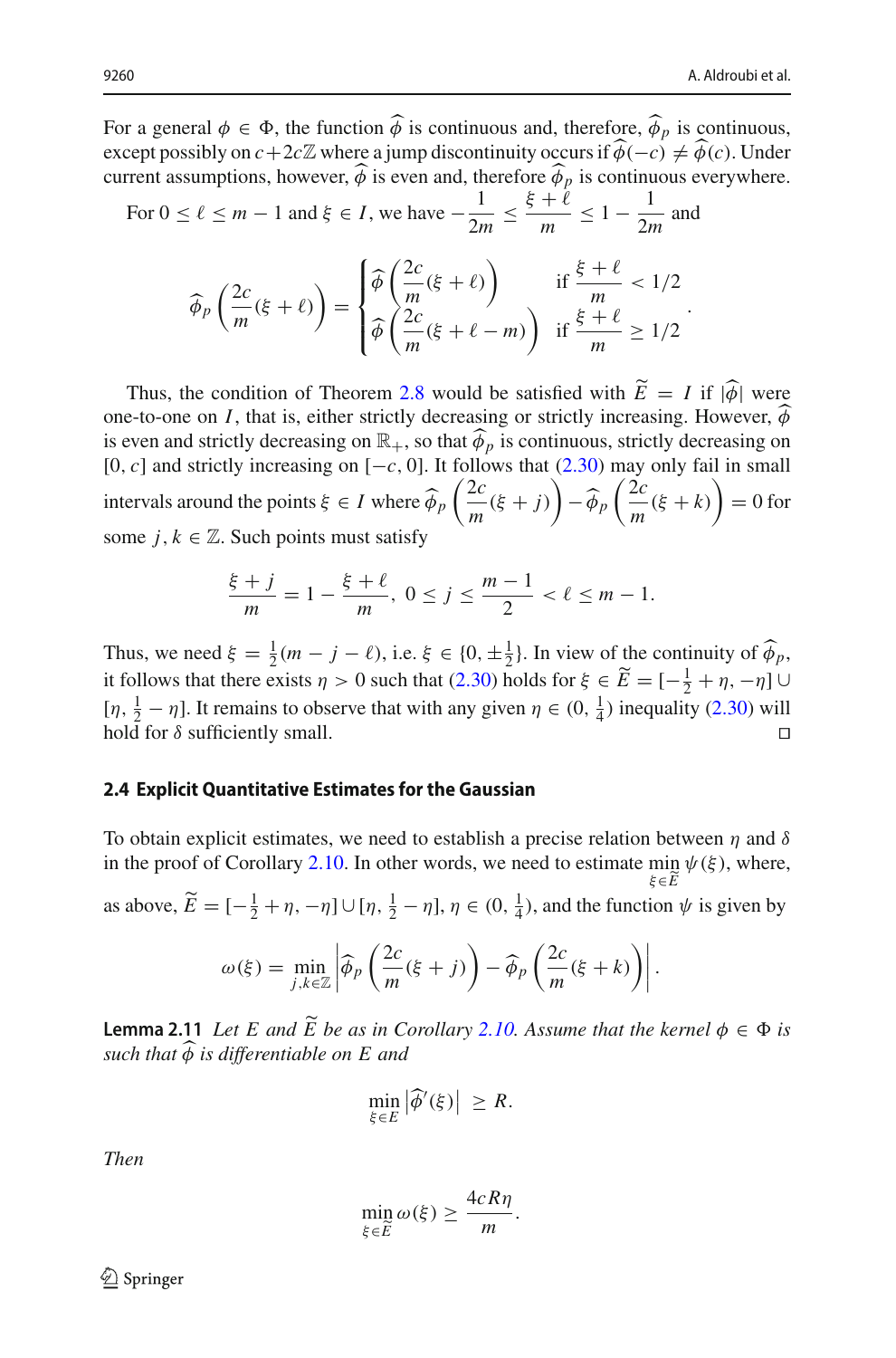j j

*Proof* Observe that

$$
\min_{\xi \in \widetilde{E}} \min_{j,k \in \mathbb{Z}} \left| \left| \frac{2c}{m} (\xi + j) \right| - \left| \frac{2c}{m} (\xi + k) \right| \right| = \frac{2c}{m} 2\eta.
$$

j

j

j j

With this, the assertion of the lemma follows immediately from the mean value theorem.

<span id="page-20-3"></span>The above observation leads to the following explicit estimate for the Gaussian kernel. **Proposition 2.12** *Let*  $\hat{\varphi}(\xi) = e^{-\sigma^2 \xi^2}$ ,  $\sigma \neq 0$ , and  $m \geq 2$  *be an integer. Given*  $\eta \in \mathbb{R}$ t,

 $(0, \frac{1}{4})$ *, let*  $\widetilde{E} = [-\frac{1}{2} + \eta, -\eta] \cup [\eta, \frac{1}{2} - \eta]$  and  $E = \left(\frac{2c}{m}(\tilde{E} + \mathbb{Z})\right) \cap [-c, c]$ *. Then, for any f* ∈  $PW_c$ , we have<br>  $A \parallel \widehat{f} \mathbf{1}_E$ 

<span id="page-20-2"></span>we have  
\n
$$
A \|\widehat{f}\mathbf{1}_E\|^2 \le \int_0^1 \sum_{k \in \mathbb{Z}} \left| f_t\left(\frac{m\pi}{c}k\right) \right|^2 dt \le \|\widehat{f}\|^2,
$$
\n(2.31)

<span id="page-20-1"></span>*where*

where  
\n
$$
A = \frac{c}{2e\pi^2 (2(\sigma c)^2 + m)} \frac{(4cR\eta)^{m(m-1)}}{m^{1-m+2m^2}} \quad \text{with} \quad R = 2\sigma^2 \min \left\{ \eta e^{-(\sigma \eta)^2}, c e^{-(\sigma c)^2} \right\}.
$$
\n(2.32)

*Proof* Observe that Lemma [2.11](#page-19-0) applies with *R* given by [\(2.32\)](#page-20-1). It remains to apply Theorem [2.8](#page-17-0) with  $\kappa_{\phi} = e^{-(\sigma c)^2}$  and  $\delta = 4cR\eta/m$ . We deduce that [\(2.31\)](#page-20-2) holds with

$$
A = \frac{c}{4e\pi^2} \frac{\delta^{m(m-1)}}{m^{1+m^2}} \frac{\kappa_\phi^{2/m} - 1}{\ln \kappa_\phi} = \frac{c}{2e\pi^2} \frac{1 - e^{-\frac{2(\sigma c)^2}{m}}}{\frac{2(\sigma c)^2}{m}} \cdot \frac{(4cR\eta)^{m(m-1)}}{m^{2-m+2m^2}}.
$$

Using  $\frac{1-e^{-t}}{t}$ *t* ≥ 1  $\frac{1}{t+1}$ , we obtain the claimed bound.

We remark that the estimate in the above proposition is quite pessimistic. Our numerical experiments showed that the true bound may be much better.

## **3 Remez-Turán Property and Fixing the Blind Spots**

<span id="page-20-0"></span>**3 Remez-Turán Property and Fixing the Blind Spots**<br>In Theorem [2.8,](#page-17-0) the main issue is that the lower bound is only in terms of  $\|\widehat{f}\mathbf{1}_E\|$  and **3 Rem**<br>In Theory<br>not  $\Vert \widehat{f} \Vert$ not  $\|\widehat{f}\|$  so that stability is not obtained. In this section, we consider a certain class of subsets of  $PW_c$  for which Theorem [2.8](#page-17-0) does lead to stable reconstruction.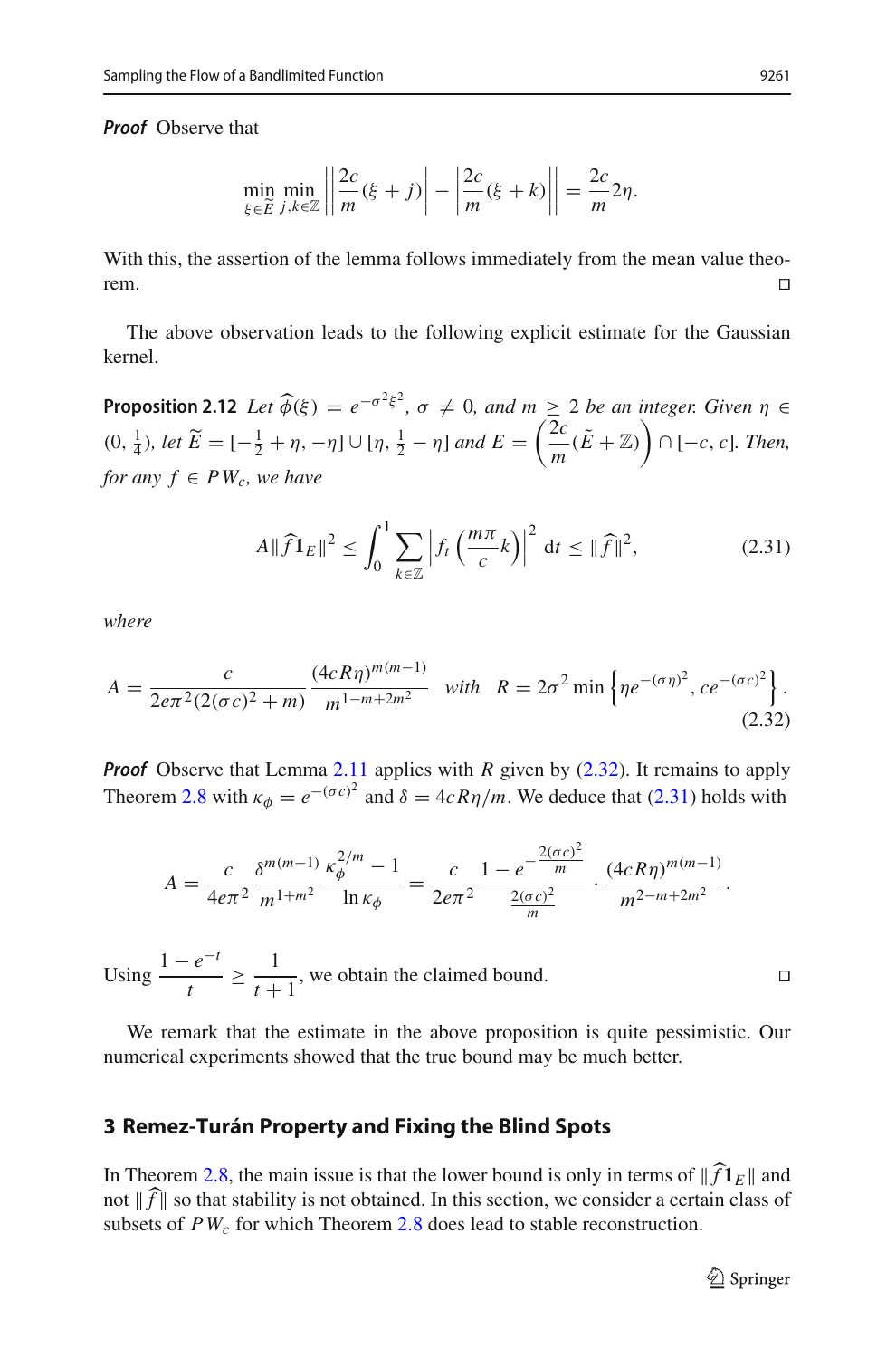# **3.1 Remez-Turán Property** -

**Definition 3.1** Let  $V \subset PW_c$  and write  $\widehat{V} = \{\widehat{f} : f \in V\} \subset L^2([-c, c])$ . We **Definition 3.1** Let  $V \subset PW_c$  and write  $\widehat{V} = \{\widehat{f} : f \in V\} \subset L^2([-c, c])$ . will say that *V* has the Remez-Turán property if, for every  $E \subset [-c, c]$  of positive Lebesgue measure, there exists  $C = C(E, V)$  such that, for every  $f \in V$ ,<br>  $\|\hat{f}\mathbf{1}_E\|_2 \ge C \|\hat{f}\mathbf{1}_{[-c,c]}\|_2$ .

$$
\|\widehat{f}\mathbf{1}_E\|_2 \ge C \|\widehat{f}\mathbf{1}_{[-c,c]}\|_2. \tag{3.33}
$$

When *V* is a finite dimensional subspace of  $PW_c$  such that *V* consists of analytic functions (restricted to *I*), then *V* has the Remez-Turán property since  $||f1_E||_2$  is subspace of  $PW_c$  such that  $\hat{V}$  consists of  $\hat{V}$  has the Remez-Turán property since  $\|\hat{f}\|$ When *V* is a finite dimensional subspace of  $PW_c$  such that  $\widehat{V}$  consists of functions (restricted to *I*), then  $\widehat{V}$  has the Remez-Turán property since  $\|\cdot\|$ , then a norm on *V* which, by finite dimensionality then a norm on V which, by finite dimensionality of V, is equivalent to  $\|\widehat{f}\mathbf{1}_{[-c,c]}\|_2$ . However, the previous argument does not provide any quantitative estimate on the constant  $C(E, V)$ . Let us start with two fundamental examples of spaces that have the Remez-Turán property, and for which quantitative estimates are known.

#### **3.2 Fourier Polynomials**

Let *V<sub>N</sub>* be given by [\(1.11\)](#page-5-1), so that  $\widehat{V}_N = \{P\mathbf{1}_{[-c,c]}, P \in \mathbb{C}_N[x]\}$  is the space of polynomials of degree at most *N*, restricted to *I*. The quantitative form of the Remez-Turán property for  $V_N$  is then known as the Remez Inequality [\[9](#page-33-12)]: for every polynomial of degree at most *N*,

<span id="page-21-0"></span>
$$
||P1_{[-c,c]}||_2 \le \left(\frac{8c}{|E|}\right)^{N+1/2} ||P1_E||_2.
$$
 (3.34)

## **3.3 Sparse Sinc Translates with Free Nodes** -

Let  $V_N$  be given by [\(1.10\)](#page-5-0), so that  $V_N =$ *P***1**<sub>[−*c*,*c*] :  $P(\xi) = \sum^{N}$ </sub> *N n*=1 *cne*<sup>2</sup>*i*πλ*<sup>n</sup>* <sup>ξ</sup> . Recall --

that  $V_N$  is not a linear subspace. The fact that  $V_N$  has the Remez-Turán property is a deep result of Nazarov [\[17\]](#page-33-6): for every exponential polynomial of order at most *N*, *i.e.* that  $\widehat{V}_N$  is not a linear subspace. The fact that  $\widehat{V}_N$  has<br>deep result of Nazarov [17]: for every exponential pol<br>every *P* of the form  $P(\xi) = \sum_{n=1}^{N} c_n e^{2i\pi \lambda_n \xi}$  one has<br> $||P1_{[-c,c]}|| \leq \left(\frac{\gamma c}{|F|}\right)^{N+1/2}$ 

$$
||P1_{[-c,c]}|| \le \left(\frac{\gamma c}{|E|}\right)^{N+1/2} ||P1_E||, \tag{3.35}
$$

where  $\gamma$  is an absolute constant.

### **3.4 Prolate Spheroidal Wave Functions (PSWF)**

The Prolate spheroidal wave functions (PSWFs) denoted by  $(\psi_{n,c}(\cdot))_{n>0}$ , are defined as the bounded eigenfunctions of the Sturm-Liouville differential operator  $\mathcal{L}_c$ , defined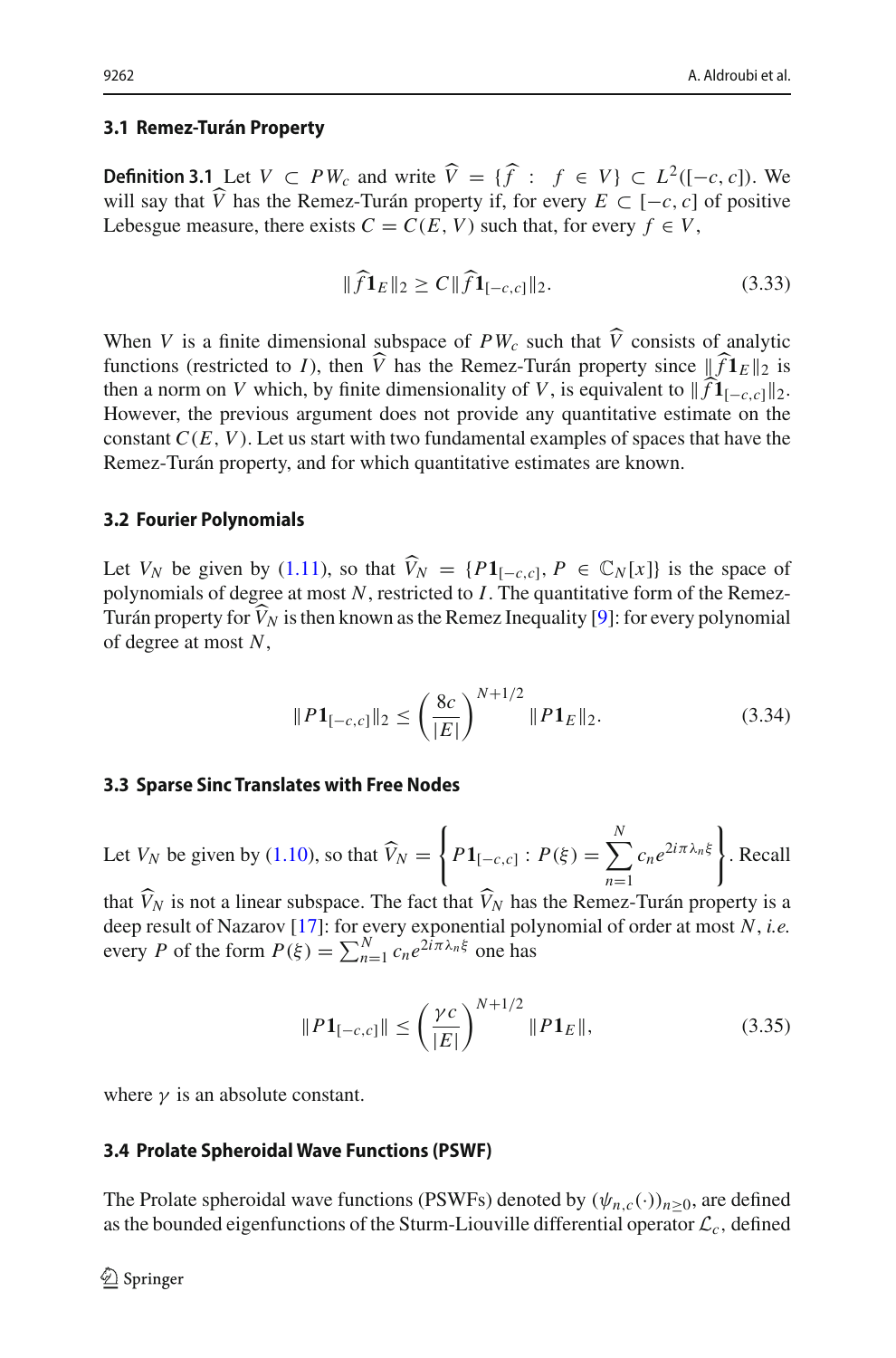on  $C^2([-1, 1])$ , by

$$
\mathcal{L}_c(\psi) = -(1 - x^2) \frac{d^2 \psi}{dx^2} + 2x \frac{d\psi}{dx} + c^2 x^2 \psi.
$$
 (3.36)

They are also the eigenfunctions of the finite Fourier transform  $\mathcal{F}_c$ , as well as the ones of the operator  $Q_c = \frac{c}{2\pi} \mathcal{F}_c^* \mathcal{F}_c$ , which are defined on  $L^2([-1, 1])$  by

$$
\mathcal{F}_c(f)(x) = \int_{-1}^1 e^{i c x y} f(y) dy, \text{ and } \mathcal{Q}_c(f)(x) = \int_{-1}^1 \frac{\sin(c(x - y))}{\pi(x - y)} f(y) dy.
$$
\n(3.37)

They are normalized so that  $\|\psi_{n,c}\|_{L^2([-1,1])} = 1$  and  $\psi_{n,c}(1) > 0$ . We call  $(\chi_n(c))_{n \ge 0}$ the corresponding eigenvalues of  $\mathcal{L}_c$ ,  $\mu_n(c)$  the eigenvalues of  $\mathcal{F}_c$ 

<span id="page-22-1"></span>
$$
\mu_n(c)\psi_{n,c}(x) = \int_{-1}^1 \psi_{n,c}(y)e^{-icxy} dy, \ x \in [-1, 1]. \tag{3.38}
$$

and  $\lambda_n(c)$  the ones of  $\mathcal{Q}_c$  which are arranged in decreasing order. They are related by

$$
\lambda_n(c) = \frac{c}{2\pi} |\mu_n(c)|^2.
$$

A well known property is then that  $\|\psi_{n,c}\|_{L^2(\mathbb{R})} = \frac{1}{\sqrt{\lambda_n}}$ property is then that  $\|\psi_{n,c}\|_{L^2(\mathbb{R})} = \frac{1}{\sqrt{\lambda_n(c)}}$ . Further, their Fourier transform is given by

<span id="page-22-0"></span>
$$
\widehat{\psi_{n,c}}(\xi) = \int_{\mathbb{R}} \psi_{n,c}(x) e^{-ix\xi} dx = (-1)^k \frac{2\pi}{c} \frac{\mu_n}{|\mu_n(c)|^2} \psi_{n,c}\left(\frac{\xi}{c}\right) \mathbf{1}_{|\xi| \le c} \tag{3.39}
$$

The crucial commuting property of  $\mathcal{L}_c$  and  $\mathcal{Q}_c$  has been first observed by Slepian and co-authors [\[21\]](#page-33-13), whose name is closely associated with all properties of PSWFs, the spectrum of the operators  $\mathcal{L}_c$  and  $\mathcal{Q}_c$  and almost time- and band-limited functions. Among the basic properties of PSWFs, we cite their analytic extension to the whole real line and their unique properties to form an orthonormal basis of  $L^2([-1, 1])$  and an orthogonal basis of *PWc*.

The prolate spheroidal wave functions admit a good representation in terms of the orthonormal basis of Legendre polynomials. In agreement with the standard practice, we will be denoting by  $P_k$  the classical Legendre polynomials, defined by the threeterm recursion

$$
P_{k+1}(x) = \frac{2k+1}{k+1} x P_k(x) - \frac{k}{k+1} P_{k-1}(x),
$$

with the initial conditions

$$
P_0(x) = 1, P_1(x) = x.
$$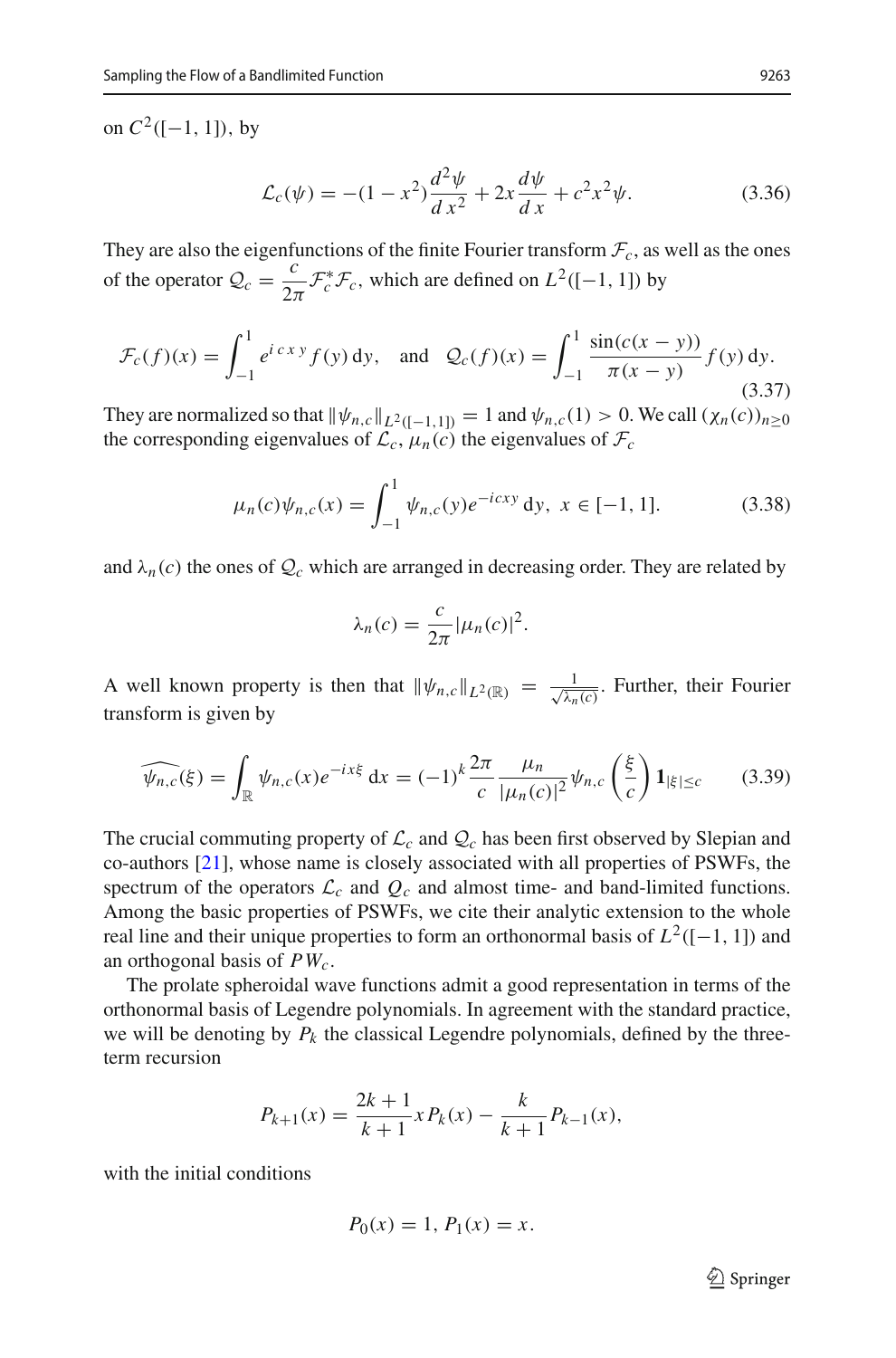These polynomials are orthogonal in  $L^2([-c, c])$  and are normalized so that

are orthogonal in 
$$
L^2([-c, c])
$$
 and are normal  
 $P_k(1) = 1$  and  $\int_{-1}^1 P_k(x)^2 dx = \frac{1}{k + 1/2}$ .

We will denote by  $P_{k,c}$  the normalized Legendre polynomial  $\widetilde{P}_{k,c}(x) = \sqrt{\frac{2k+1}{2c}} P_k \left(\frac{x}{c}\right)$ *c* and the  $P_k$ , *c*'s then form an orthonormal basis of  $L^2([-c, c])$ .

We start from the following identity relating Bessel functions of the first kind to the finite Fourier transform of the Legendre polynomials, *see* [\[6](#page-33-14)]: for every  $x \in \mathbb{R}$ ,

<span id="page-23-0"></span>
$$
\int_{-1}^{1} e^{ixy} P_k(y) \, dy = 2i^k j_k(x), \ k \in \mathbb{N}, \tag{3.40}
$$

where *j<sub>k</sub>* is the spherical Bessel function defined by  $j_k(x) = (-x)^k \left(\frac{1}{x}\right)^k$ *x* d d*x*  $\frac{k}{\sin x}$  $\frac{1}{x}$ . Note that *j<sub>k</sub>* has the same parity as *k* and recall that, for  $x \ge 0$ ,  $j_k(x) = \sqrt{\frac{\pi}{2x}} J_{k+1/2}(x)$ where  $J_{\alpha}$  is the Bessel function of the first kind. In particular, from the well-known bound  $|J_{\alpha}(x)| \leq \frac{|x|^{\alpha}}{2^{\alpha} \Gamma(\alpha+1)}$ , valid for all  $x \in \mathbb{R}$ , we deduce that

$$
|j_k(x)| \le \sqrt{\pi} \frac{|x|^k}{2^{k+1} \Gamma(k+3/2)}, \ k \in \mathbb{N}.
$$

Using the bound  $\Gamma(x) > \sqrt{2\pi} x^{x-1/2} e^{-x}$  we get

<span id="page-23-1"></span>
$$
|j_k(x)| \le \frac{e^{k+3/2}}{\sqrt{2}(2k+3)^{k+1}} |x|^k, \ k \in \mathbb{N}.
$$
 (3.41)

<span id="page-23-2"></span>We have the following lemma.

**Lemma 3.2** *Write*  $\widehat{\psi}_{n,c} = \sum_{k \geq 0} \beta_k^n(c) P_{k,c}$ . *Then for every k*,  $\ell \geq 0$ 

$$
|\beta_k^n| \le \frac{10}{c^{3/2} |\lambda_n(c)|} \left(\frac{e}{2k+3}\right)^{k+1}
$$

This bound is an adaptation of techniques from [\[15\]](#page-33-7) to improve the proof of the exponential decay from [\[22](#page-33-15)].

*Proof* Using [\(3.39\)](#page-22-0), we have

ng (3.39), we have  
\n
$$
\beta_k^n(c) = \langle \psi_{n,c}, P_{k,c} \rangle_{L^2(I)} = \int_{-c}^c \widehat{\psi_{n,c}}(x) P_{k,c}(x) dx
$$
\n
$$
= (-1)^k \frac{\mu_n(c)}{|\mu_n(c)|^2} \frac{2\pi}{c} \sqrt{\frac{2k+1}{2c}} \int_{-c}^c \psi_{n,c}(x/c) P_k\left(\frac{x}{c}\right) dx
$$

 $\mathcal{D}$  Springer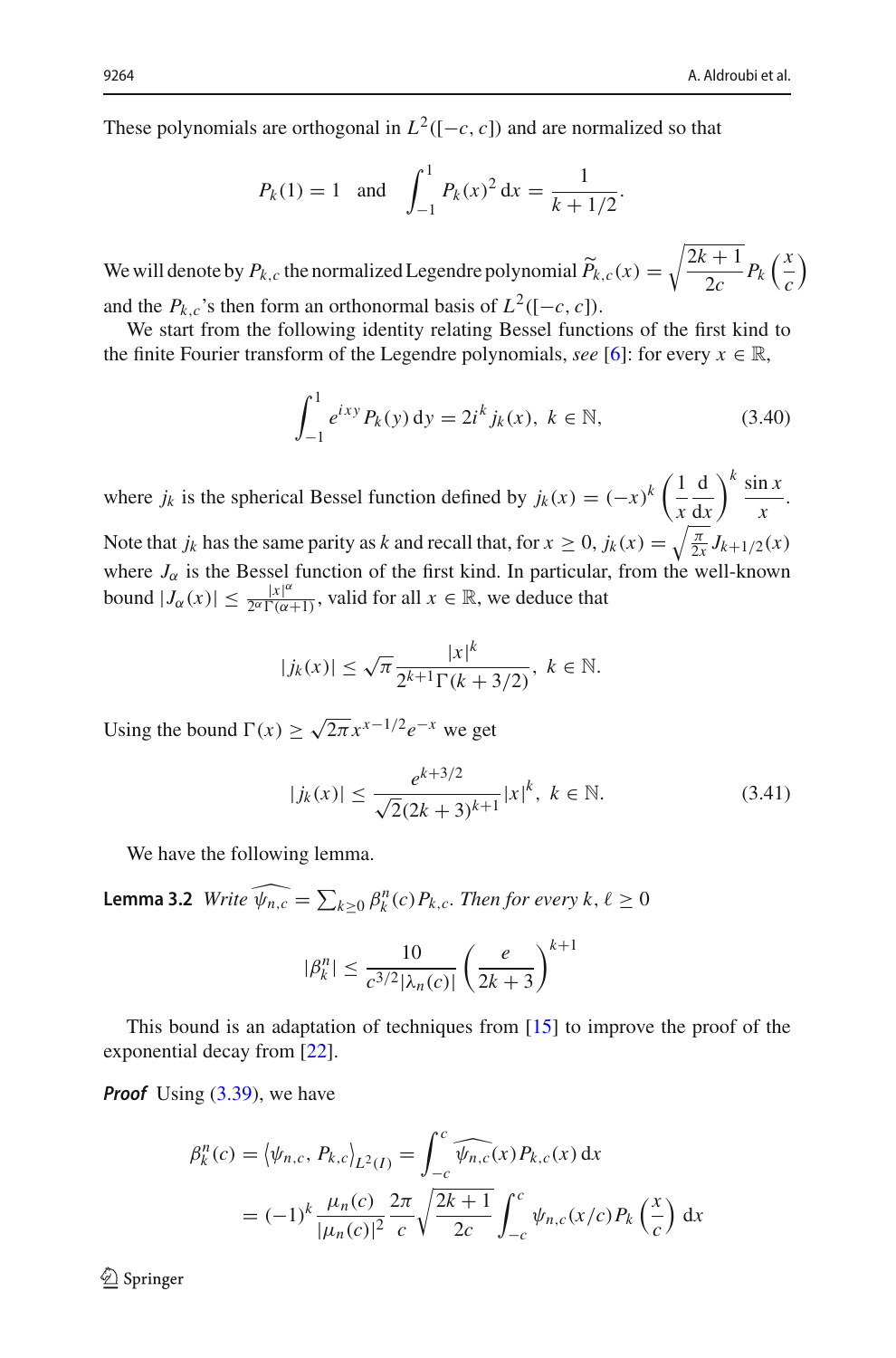$$
= (-1)^{k} \pi \frac{\mu_{n}(c)}{c^{1/2}|\mu_{n}(c)|^{2}} \sqrt{4k+2} \int_{-1}^{1} \psi_{n,c}(x) P_{k}(x) dx
$$
  
= 
$$
\frac{(-1)^{k} \pi \sqrt{4k+2}}{c^{1/2}|\mu_{n}(c)|^{2}} \int_{-1}^{1} \int_{-1}^{1} \psi_{n,c}(y) e^{-icxy} dy P_{k}(x) dx
$$

with [\(3.38\)](#page-22-1). Recalling that  $\lambda_n(c) = \frac{c}{2\pi} |\mu_n(c)|^2$  and using Fubini, we get

$$
\beta_k^n(c) = \frac{(-1)^k 2\sqrt{4k+2}}{c^{3/2}\lambda_n(c)} \int_{-1}^1 \int_{-1}^1 P_k(x) e^{-icxy} dx \psi_{n,c}(y) dy
$$
  
= 
$$
\frac{(-i)^k 4\sqrt{4k+2}}{c^{3/2}\lambda_n(c)} \int_{-1}^1 \psi_\ell(y) j_k(y) dy
$$

with  $(3.40)$ . But then, from  $(3.41)$  and Cauchy-Schwarz, we deduce that

$$
|\beta_{k}^{n}(c)| \leq \frac{4\sqrt{4k+2}}{c^{3/2}\lambda_{n}(c)} \left(\int_{-1}^{1} j_{k}(y)^{2} dy\right)^{1/2}
$$
  
 
$$
\leq \frac{4\sqrt{2k+1}e^{k+3/2}}{(2k+3)^{k+1}c^{3/2}\lambda_{n}(c)} \left(\int_{-1}^{1} |y|^{2k} dy\right)^{1/2}
$$
  
 
$$
= 4\sqrt{2e} \frac{1}{c^{3/2}\lambda_{n}(c)} \left(\frac{e}{2k+3}\right)^{k+1}.
$$

As  $4\sqrt{2e} \le 10$ , the result follows.

<span id="page-24-0"></span>We will also need the following estimate.

**Lemma 3.3** *The eigenvalues* [\(3.38\)](#page-22-1) *of Q<sup>c</sup> satisfy* 9J

**a 3.3** The eigenvalues (3.38) of 
$$
Q_c
$$
 satisfy  
\n
$$
\Lambda_N := \left(\sum_{n=0}^N \frac{1}{\lambda_n(c)}\right)^{1/2} \le \begin{cases} \sqrt{3+ec} & \text{if } N \le \max(ec, 2) \\ \left(\frac{2(N+1)}{ec}\right)^{\frac{2N+1}{2}} & \text{if } N \ge \max(ec, 2) \end{cases}
$$
\n(3.42)

*Proof* Precise pointwise estimates of the  $\lambda_n(c)$ 's have been obtained in [\[15](#page-33-7), Section 4] & Appendix C] and have been further improved in [\[8\]](#page-33-16) to

pointwise estimates of the 
$$
\lambda_n(c)
$$
's have been obtained  
 ] and have been further improved in [8] to  
 
$$
\lambda_n(c) \le \left(\frac{ec}{2(n+1)}\right)^{2n+1} \quad \text{for } n \ge \max\left(n, \frac{ec}{2}\right).
$$

while we always have  $\lambda_n(c) < 1$ .  $\overline{a}$  $\iota$ <sup> $\iota$ </sup>

It follows that

is that  
\n
$$
\sum_{k=0}^{N} \frac{1}{\lambda_n(c)} \ge \begin{cases} N+1 \le 3+ec & \text{if } N \le \max(ec, 2) \\ \frac{1}{\lambda_N(c)} \ge \left(\frac{2(N+1)}{ec}\right)^{2N+1} & \text{if } N \ge \max(ec, 2) \end{cases}
$$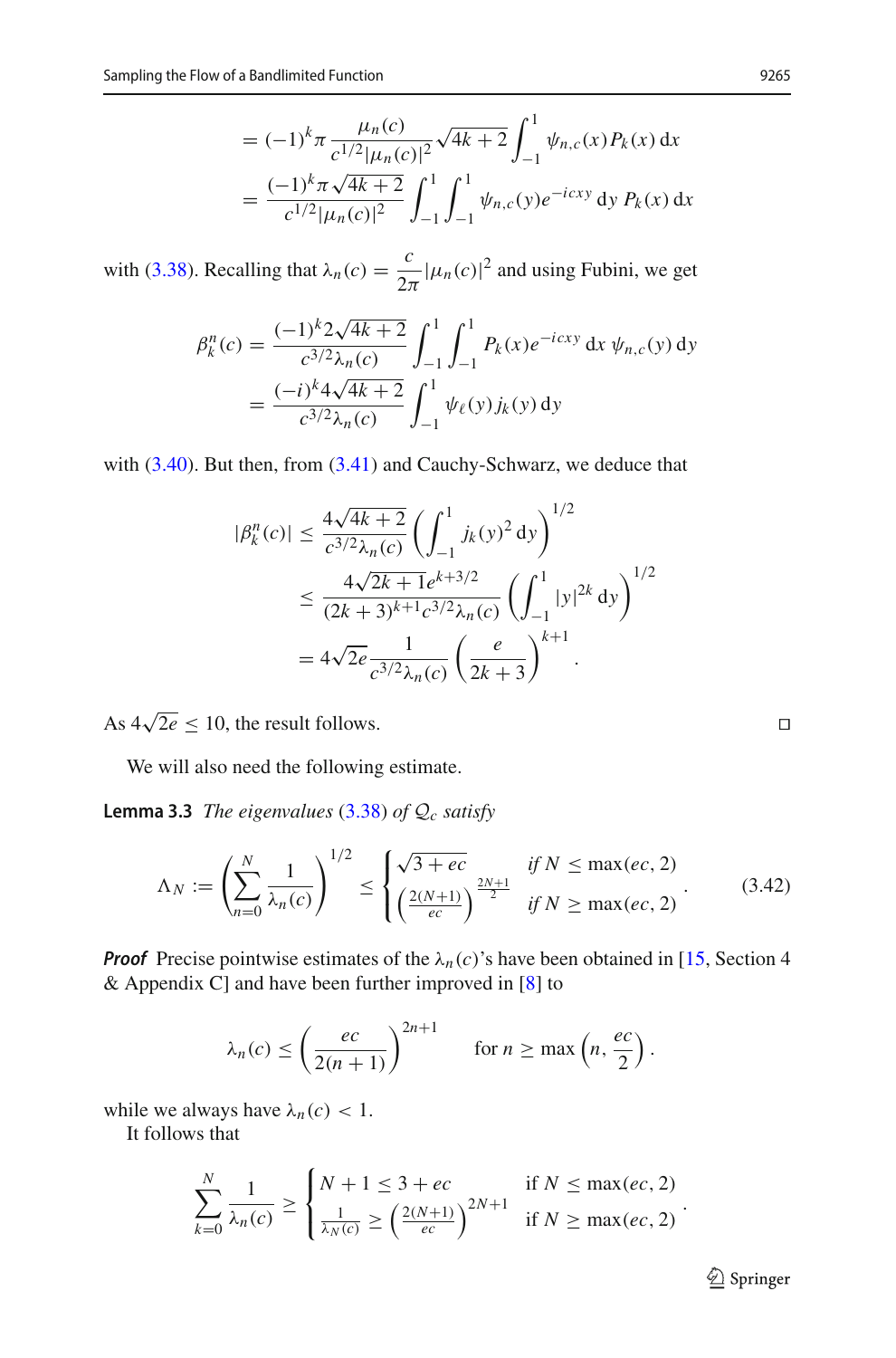The result follows.

We can now prove our Remez lemma for Prolate spheroidal wave functions.

## **Theorem 3.4 (Remez's Lemma for PSWF)** *Let N be an integer and*

$$
V_N = span{\psi_{0,c}, \ldots, \psi_{N,c}} \subset PW_c.
$$

*Then, for every*  $\psi \in \widehat{V}_N$  *and every*  $E \subseteq [-c, c]$  *of positive measure,* 

$$
\|\psi\| \le 2\left(\frac{8c}{|E|}\right)^{K(N)} \|\widehat{\psi}\mathbf{1}_E\|,\tag{3.43}
$$

.

<span id="page-25-0"></span>*where*

where  
\n
$$
K(N) = \begin{cases} \max\left(\left\lceil \frac{3200(3+ec)}{c^3} \right\rceil, \left\lceil \frac{4ec}{|E|} \right\rceil\right) & \text{if } N \le \max(2, ec),\\ \max\left(20, N, \left\lceil \frac{8(N+1)}{|E|} \right\rceil\right) & \text{if } N \ge \max(2, ec). \end{cases}
$$
\n**Proof** Let  $\psi = \sum_{n=0}^{N} c_{\ell} \psi_{n,c}$  so that, by orthogonality and the fact that  $\|\psi_{n,c}\| =$ 

λ*n*(*c*)−1/2,

*c* so that, by orthogonal  

$$
\|\psi\| = \left(\sum_{n=0}^{N} \frac{|c_n|^2}{\lambda_n(c)}\right)^{1/2}
$$

On the other hand

$$
\widehat{\psi} = \sum_{n=0}^{N} c_{\ell} \widehat{\psi_{n,c}} = \sum_{n=0}^{N} c_{\ell} \sum_{k \ge 0} \beta_{k}^{n}(c) P_{k,c}.
$$

Let *K* be an integer that will be fixed later and write  
\n
$$
\widehat{\psi} = \sum_{n=0}^{N} c_{\ell} \sum_{k=0}^{K} \beta_{k}^{n}(c) P_{k,c} + \sum_{n=0}^{N} c_{\ell} \sum_{k>K} \beta_{k}^{n}(c) P_{k,c} := F_{K} + R_{K}.
$$

Note that  $F_K$  is a polynomial of degree  $K$  so that

omial of degree *K* so that  
\n
$$
||F_K \mathbf{1}_{[-c,c]}|| \le \left(\frac{8c}{|E|}\right)^{K + \frac{1}{2}} ||F_K \mathbf{1}_E|| \qquad (3.45)
$$

by [\(3.34\)](#page-21-0). On the other hand,

nd,  
\n
$$
R_K = \sum_{k>K} \left( \sum_{n=0}^{N} c_n \beta_k^n(c) \right) P_{k,c}
$$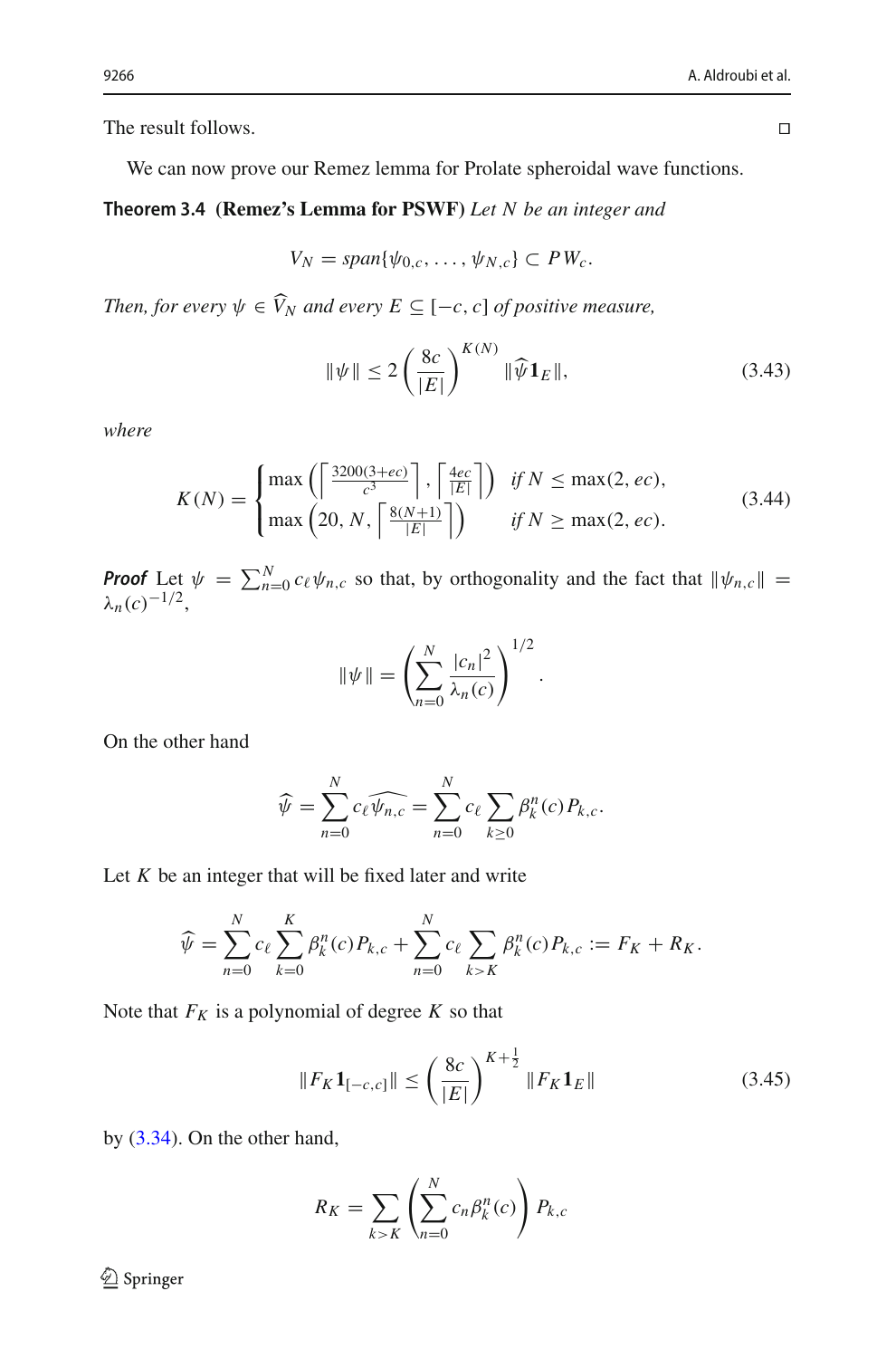so that

o that  
\n
$$
||R_K 1_E|| \le ||R_K 1_{[-c,c]}|| = \left(\sum_{k>K} \left|\sum_{n=0}^N c_n \beta_k^n(c)\right|^2\right)^{1/2} \le \left(\sum_{k>K} \sum_{n=0}^N \lambda_n(c) |\beta_k^n(c)|^2\right)^{1/2} ||\psi||
$$

by Cauchy-Schwarz. We now apply Lemma [3.2](#page-23-2) to get

$$
||R_K \mathbf{1}_E|| \leq \frac{10}{c^{3/2}} \left( \sum_{k>K} \sum_{n=0}^N \frac{1}{\lambda_n(c)} \left( \frac{e}{2k+3} \right)^{2k+2} \right)^{1/2} ||\psi||
$$
  
= 
$$
\frac{10}{c^{3/2}} \left( \sum_{n=0}^N \frac{1}{\lambda_n(c)} \right)^{1/2} \left( \sum_{k>K} \left( \frac{e}{2k+3} \right)^{2k+2} \right)^{1/2} ||\psi||
$$
  

$$
\leq \frac{12}{c^{3/2}} \left( \sum_{n=0}^N \frac{1}{\lambda_n(c)} \right)^{1/2} \left( \frac{e}{2K+5} \right)^{K+1} ||\psi||.
$$

Using Lemmas [3.3](#page-24-0) and [3.2](#page-23-2) we can rewrite this in the form  $||R_K 1_E|| \leq \Lambda_N \Phi_K ||\psi||$ with emmas 3.3 and 3.2 we can rewrite this in the form  $||R_K \mathbf{1}_E|| \leq \Lambda_N$ 

with  
\n
$$
\Lambda_N := \begin{cases}\n\sqrt{3+ec} & \text{if } N \le \max(ec, 2) \\
\left(\frac{2(N+1)}{ec}\right)^{N+\frac{1}{2}} & \text{if } N \ge \max(ec, 2)\n\end{cases}\n\text{ and }\n\Phi_K = \frac{12}{c^{3/2}} \left(\frac{e}{2K+5}\right)^{K+1}.
$$

Next

Next  
\n
$$
\|\widehat{\psi}\mathbf{1}_{E}\| \geq \|F_{K}\mathbf{1}_{E}\| - \|R_{K}\mathbf{1}_{E}\| \geq \left(\frac{|E|}{8c}\right)^{K + \frac{1}{2}} \|F_{K}\mathbf{1}_{[-c,c]}\| - \|R_{K}\mathbf{1}_{[-c,c]}\|
$$
\n
$$
\geq \left(\frac{|E|}{8c}\right)^{K + \frac{1}{2}} \|\widehat{\psi}\| - \left(1 + \left(\frac{|E|}{8c}\right)^{K + \frac{1}{2}}\right) \|R_{K}\mathbf{1}_{[-c,c]}\|
$$
\n
$$
\geq \left(\frac{|E|}{8c}\right)^{K + \frac{1}{2}} \|\widehat{\psi}\| - 2\|R_{K}\mathbf{1}_{[-c,c]}\|
$$
\nsince  $E \subset [-c, c]$  implies  $\left(\frac{|E|}{8c}\right)^{K + \frac{1}{2}} \leq 1$ . Therefore

*c*, *c*] implies  $\left(\frac{|E|}{8c}\right)^{K+\frac{1}{2}} \leq 1$ . Therefore

$$
-c, c] \text{ implies } \left(\frac{|E|}{8c}\right)^{K+\frac{1}{2}} \le 1. \text{ Therefore}
$$

$$
\|\widehat{\psi}\mathbf{1}_E\| \ge \left(\frac{|E|}{8c}\right)^{K+\frac{1}{2}} \left(1 - 2\Lambda_N \Phi_K\left(\frac{8c}{|E|}\right)^{K+\frac{1}{2}}\right) \|\widehat{\psi}\|.
$$

It remains to choose *K* so that  $\Lambda_N \Phi_K \leq \frac{1}{4}$ 4 |*E*| 8*c*  $\frac{K+\frac{1}{2}}{K+\frac{1}{2}}$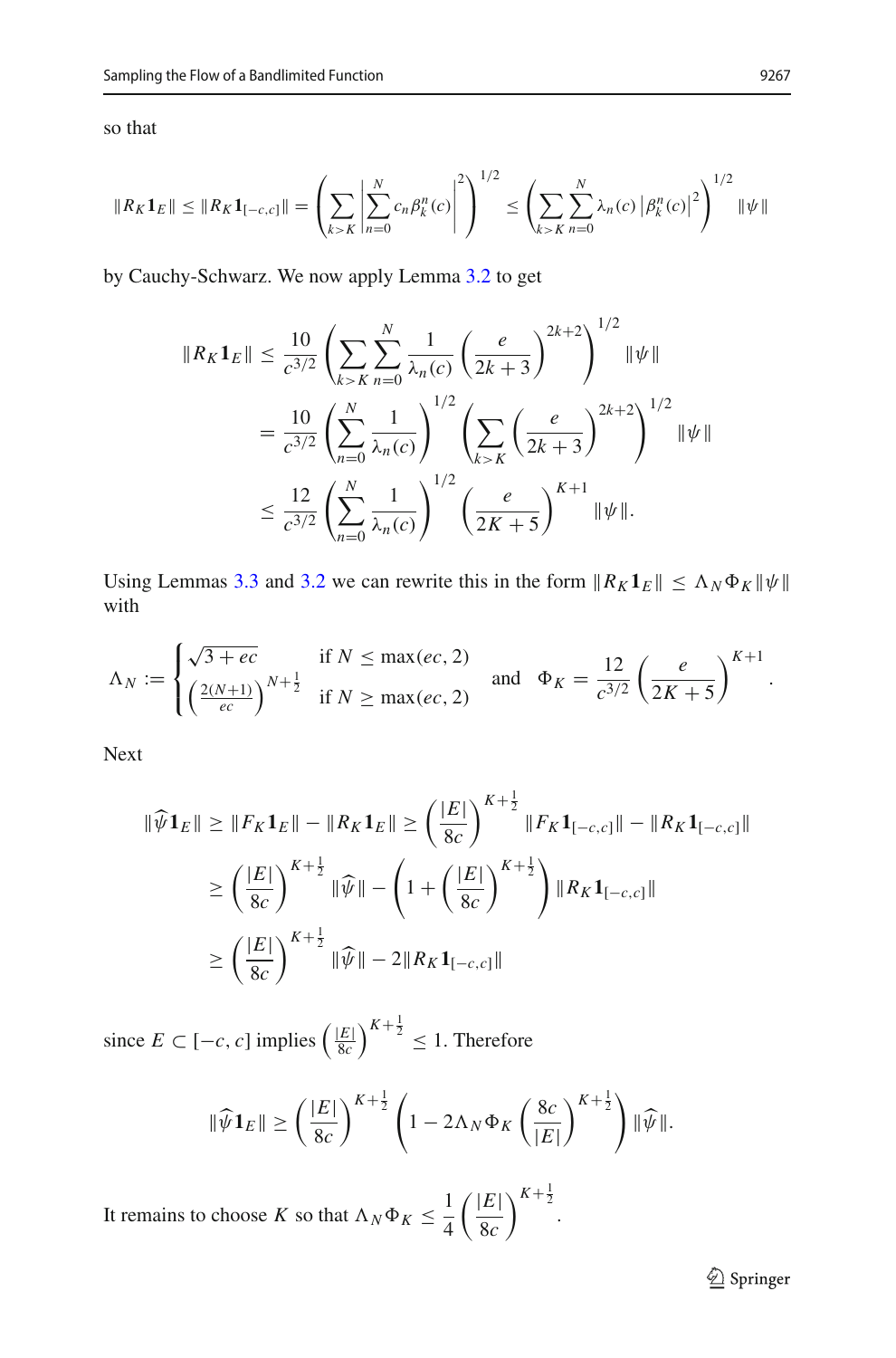First, if  $N \leq \max(e, 2)$ , then we want

First, if 
$$
N \le \max(ec, 2)
$$
, then we want\n
$$
\left(\frac{e}{2K+5}\right)^{1/2} \left(\frac{e}{2K+5}\right)^{K+1/2} = \left(\frac{e}{2K+5}\right)^{K+1} \le \frac{e^{3/2}}{48\sqrt{3+ec}} \left(\frac{|E|}{8c}\right)^{K+\frac{1}{2}}
$$

so that it is enough that  $\frac{e}{2K+5} \le \frac{c^3}{48^2(3+ec)}$ and  $\frac{e}{2K+5} \le \frac{|E|}{8c}$  so we take gh that  $\frac{e}{2K+5} \le \frac{c^3}{48^2(3+ec)}$  and  $\frac{e}{2K+5} \le \frac{1}{8}$ <br>  $K = K(N) := \max\left(\left\lceil \frac{3200(3+ec)}{c^3} \right\rceil, \left\lceil \frac{4ec}{|F|} \right\rceil \right)$ 

$$
K = K(N) := \max\left(\left\lceil \frac{3200(3 + ec)}{c^3} \right\rceil, \left\lceil \frac{4ec}{|E|} \right\rceil \right).
$$

On the other hand, if 
$$
N \ge \max(ec, 2)
$$
, then we want  
\n
$$
\left(\frac{e}{2K+5}\right)^{1/2} \left(\frac{e}{2K+5}\right)^{K+1/2} = \left(\frac{e}{2K+5}\right)^{K+1} \le \frac{1}{4} \left(\frac{ec}{2(N+1)}\right)^{N+\frac{1}{2}} \left(\frac{|E|}{8c}\right)^{K+\frac{1}{2}}
$$
\nTaking  $K := K(N) = \max\left(20, N, \left\lceil \frac{8(N+1)}{|E|} \right\rceil \right)$ , we get

 $\frac{N+1j}{|E|}$   $\Big|$ , we get  $K(\lambda)$   $\longrightarrow$   $\left(20 \lambda \right)$   $\left[8(N+1)\right]$   $\longrightarrow$ 

$$
\left(\frac{e}{2K+5}\right)^{K+1} \le \frac{1}{4} \left(\frac{e}{2K}\right)^{K+1/2} \le \frac{1}{4} \left(\frac{ec}{2(N+1)}\frac{|E|}{8c}\right)^{K+1/2}
$$

which gives the desired estimate since  $2(N + 1) > ec$  and  $K \geq N$ .

### **3.5 Sampling the Heat Flow**

Equipped with the Remez-Turán Property, we are ready to close the blind spots in Theorem [2.8.](#page-17-0) We do it only in the case of heat flow as it should be clear how to obtain similar estimates in the case of other kernels  $\phi \in \Phi$ . **Theorem 2.8.** We do it only in the case of heat flow as it should be clear how to obtain similar estimates in the case of other kernels  $\phi \in \Phi$ .<br> **Theorem 3.5** *Let*  $\hat{\phi}(\xi) = e^{-\sigma^2 \xi^2}$ ,  $\sigma \neq 0$ , and  $m \geq 2$  *be a* 

<span id="page-27-0"></span>

given by (1.9), (1.10), or (1.11). Then, for every 
$$
f \in V
$$
,  

$$
\kappa \|\widehat{f}\|^2 \le \int_0^1 \sum_{k \in \mathbb{Z}} \left| f_t \left( \frac{m\pi}{c} k \right) \right|^2 dt \le \|\widehat{f}\|^2,
$$
(3.46)

*where*

$$
\kappa =
$$
\n
$$
\kappa = \frac{c\kappa_0(c)}{(\sigma c)^2 + m} \exp\left(-\kappa_1(c)N - m^2(-\kappa_2(c)\ln\sigma + \kappa_3(c)\sigma^2 + \ln m)\right) \tag{3.47}
$$

*with*  $\kappa$ *<sub>i</sub> positive constants that depend on c only.* 

*Remark 3.6* For  $V = V_N$  given by [\(1.10\)](#page-5-0), [\(1.11\)](#page-5-1) and for  $V = V_N$  given by [\(1.9\)](#page-4-1) when  $N \geq \max(2, ec), \kappa_0, \kappa_1$  do not depend on *c*.

<span id="page-27-1"></span>
$$
\Box
$$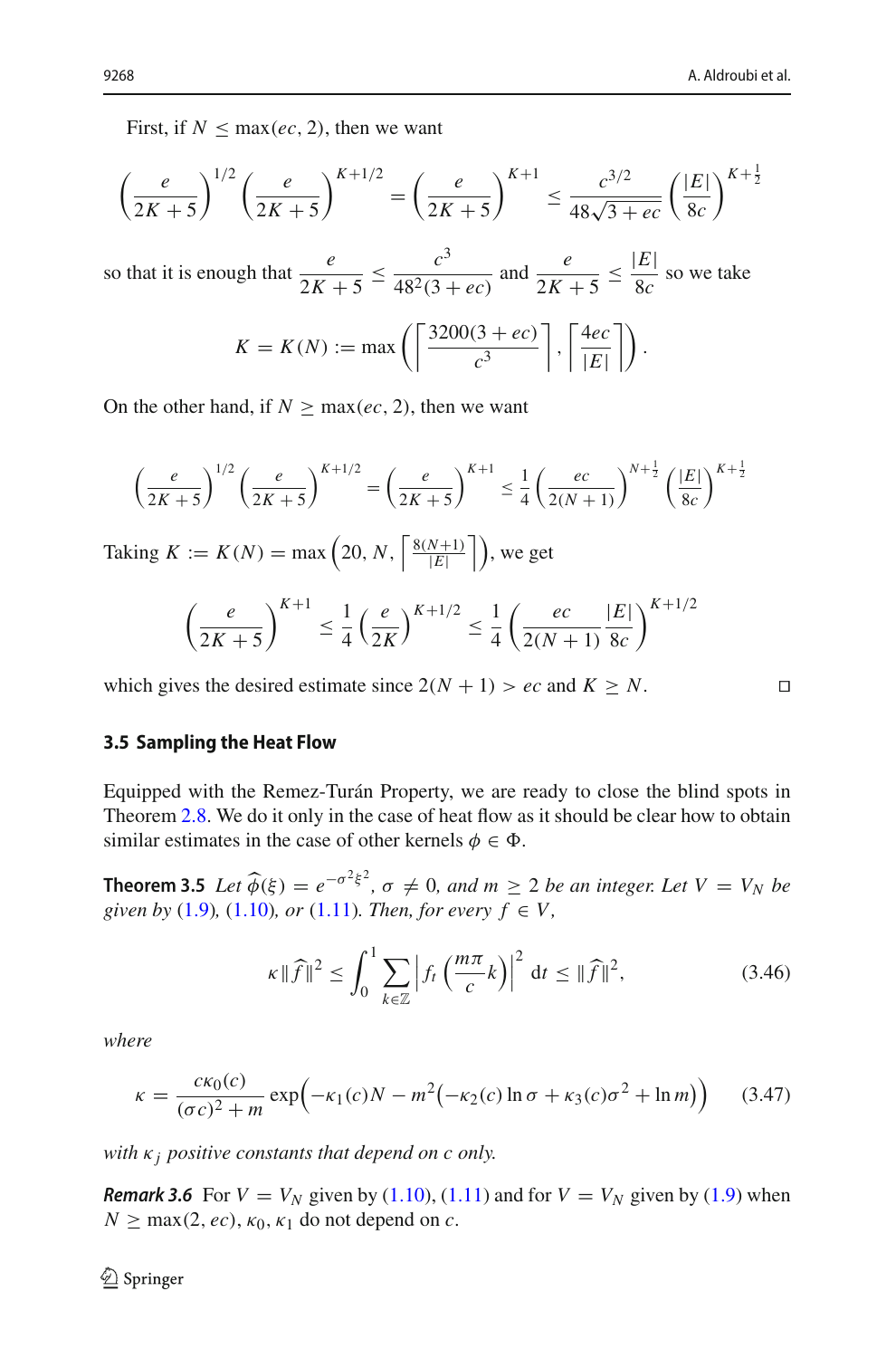*Proof* To obtain this result, we take  $\eta = \frac{1}{8}$  in Proposition [2.12.](#page-20-3) First note that if  $E =$  $\left[-\frac{3}{8}, -\frac{1}{8}\right]$ ∪  $\lceil 1 \rceil$  $\frac{1}{8}$ ,  $\frac{3}{8}$ 8 and  $E = \left(\frac{2c}{m}(\tilde{E} + \mathbb{Z})\right) \cap [-c, c]$  then  $\frac{c}{|E|} \ge$  $E = \left(\frac{2c}{m}(\tilde{E} + \mathbb{Z})\right) \cap [-c, c]$  then  $\frac{c}{|E|} \ge \frac{1}{8}$  (say). Then [\(2.31\)](#page-20-2) tells us that<br> $A \parallel \widehat{f}$ :  $\overline{a}$ 

L

s that  
\n
$$
A \|\widehat{f}\mathbf{1}_E\|^2 \le \int_0^1 \sum_{k \in \mathbb{Z}} \left| f_t\left(\frac{m\pi}{c}k\right) \right|^2 dt \le \|\widehat{f}\|^2, \tag{2.31}
$$

L

for any  $f \in PW_c$ , where

for any 
$$
f \in PW_c
$$
, where  
\n
$$
A = \frac{c}{2e\pi^2 (2(\sigma c)^2 + m)} \frac{(cR/2)^{m(m-1)}}{m^{1-m+2m^2}} \text{ with } R = 2\sigma^2 \min\left\{\frac{1}{8}e^{-(\sigma/8)^2}, ce^{-(\sigma c)^2}\right\}.
$$

Note that

$$
\frac{cR}{2} = \min \left\{ c \frac{\sigma^2}{8} e^{-(\sigma/8)^2}, c^2 \sigma^2 e^{-(\sigma c)^2} \right\} < 1
$$

so that

that  
\n
$$
\frac{(cR/2)^{m(m-1)}}{m^{1-m+2m^2}} \ge \left(\frac{cR/2}{m}\right)^{m^2} = \exp(-m^2(-\gamma_1(c)\ln\sigma + \gamma_2(c)\sigma^2 + \ln m)).
$$

 $\frac{m^{1-m+2m^2}}{m^{1-m+2m^2}} \le$ <br>Finally  $A \ge \frac{c\gamma_0}{(\sigma c)^2 + m^2}$  $\frac{(cR/2)^{m(m-1)}}{m^{1-m+2m^2}} \ge \left(\frac{cR/2}{m}\right)^m = \exp\left(-m^2\left(-\gamma_1(c)\ln\sigma + \gamma_2(c)\sigma^2 + \ln m\right)\right).$ <br>
hally  $A \ge \frac{c\gamma_0}{(\sigma c)^2 + m} \exp\left(-m^2\left(-\gamma_1(c)\ln\sigma + \gamma_2(c)\sigma^2 + \ln m\right)\right)$  where  $\gamma_0, \gamma_1(c), \gamma_2(c)$ <br>  $\gamma_1(c)$  constants depending on  $c$  only are constants depending on *c* only.

It remains to fix the blind spots  $\|\widehat{f}\mathbf{1}_E\|^2$  with the help of a Remez type inequality. For are constants depending on *c* only.<br> *V* = *V<sub>N</sub>* given by [\(1.10\)](#page-5-0), [\(1.11\)](#page-5-1) and *f* ∈ *V<sub>N</sub>*, we simply have  $||\hat{f}1_E||^2 \ge \gamma_3^{2N+1}||f||^2$ <br>
where  $\gamma_3$  < 1 is a constant.<br>
For *V* = *V<sub>N</sub>* given by [\(1.9\)](#page-4-1),  $||\hat{f}1_E||^2 \ge \$ where  $\nu_3$  < 1 is a constant.

*N* given by (1.9),  $\|\widehat{f}\mathbf{1}_E\|^2 \geq \gamma_3^{2K(N)} \|f\|^2$  where  $K(N)$  is given by [\(3.44\)](#page-25-0) ⎨given by (1.9),  $\|\hat{f}\mathbf{1}_E\|^2 \ge$ <br>
max  $\left(\left\lceil \frac{3200(3+ec)}{3}\right\rceil, \left\lceil \frac{4ec}{|E|} \right\rceil \right)$ 

$$
K(N) = \begin{cases} \max\left(\left\lceil \frac{3200(3+ec)}{c^3} \right\rceil, \left\lceil \frac{4ec}{|E|} \right\rceil \right) \leq \gamma_4(c) & \text{if } N \leq \max(2, ec),\\ \max\left(20, N, \left\lceil \frac{8(N+1)}{|E|} \right\rceil \right) \leq 64(N+1) & \text{if } N \geq \max(2, ec). \end{cases}
$$

Adding the estimates for fixing the blind spot yields [\(3.47\)](#page-27-1).

*Remark 3.7* Theorem [3.5](#page-27-0) immediately implies Theorem [1.6.](#page-5-2) We also note that if  $V =$  $V_N$  is given by [\(1.9\)](#page-4-1) or [\(1.11\)](#page-5-1), the reconstruction can be done from measurements at a finite number of spacial locations. Indeed, our results imply that in this case one can find the coefficients of  $f$  in its decomposition in a basis of  $V$  via simple least squares.

$$
\Box
$$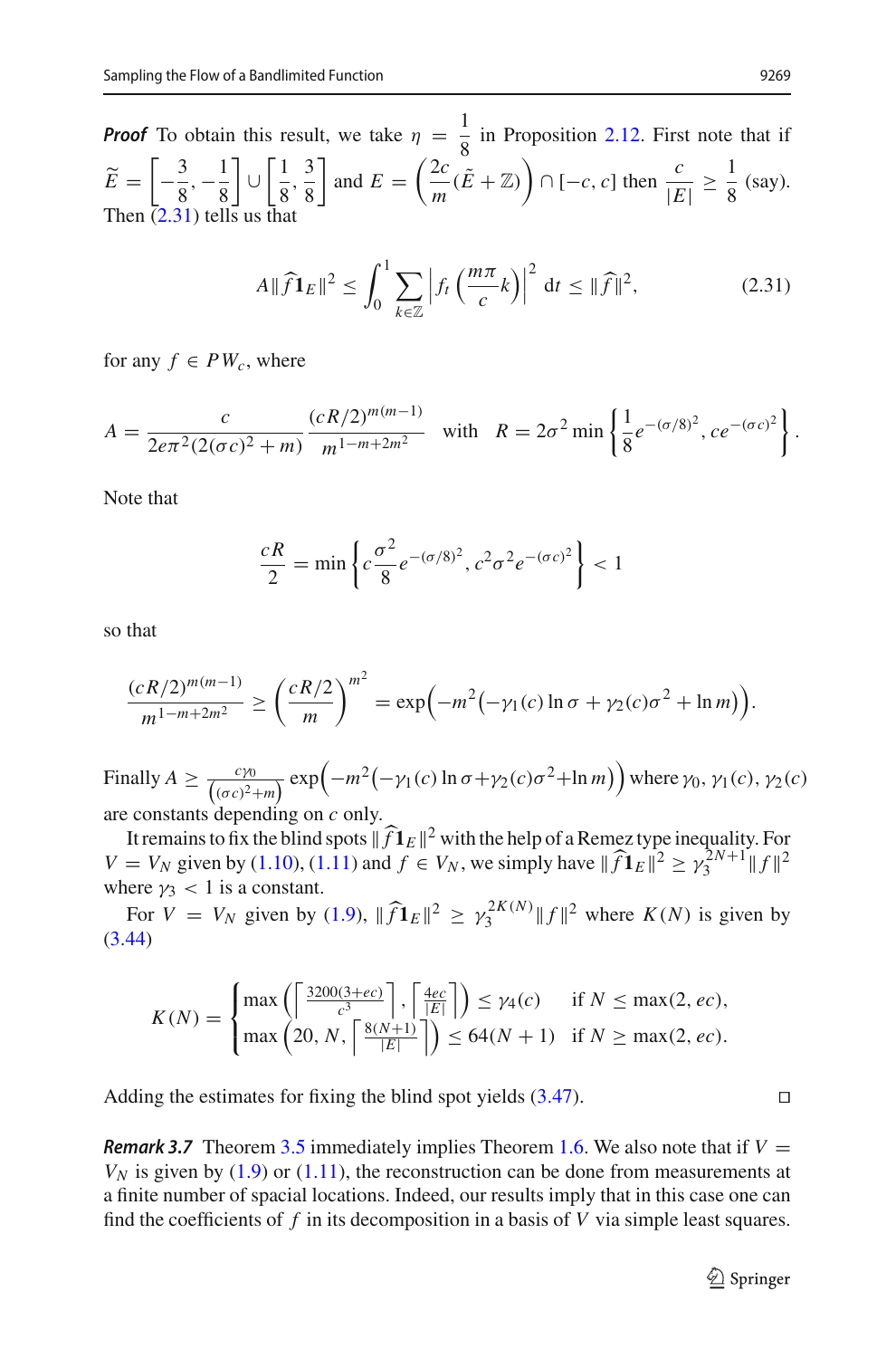### <span id="page-29-1"></span>**4 Sensor Density, Maximal Spatial Gaps and Condition Numbers**

In this section, we discuss irregular spatio-temporal sampling. We establish that stable reconstruction from dynamical samples may occur when the set  $\Lambda$  has an arbitrarily small density. More importantly, however, we show that the density cannot be arbitrarily small for fixed frame bounds in [\(1.4\)](#page-2-1). In fact, we provide an explicit estimate for the maximal spatial gap in terms of the condition number  $\frac{B}{A}$ .

<span id="page-29-0"></span>**Example 4.1** In this example, we take  $c = 1/2$  to simplify discussion. Assume that for the maximal spatia<br>**Example 4.1** In this ex<br> $\phi \in \Phi$  is such that  $\widehat{\Phi}$ ich that  $\widehat{\Phi}$  is real, even, and decreasing on [0, 1/2]. Let  $\Lambda_0 = m\mathbb{Z}$ , with  $m \in \mathbb{N}$  odd,  $\Lambda_k = mn\mathbb{Z} + k$ , where *n* is any fixed odd number and  $k = 1, \ldots \frac{m-1}{2}$ . Then  $\Lambda =$  $\frac{m-1}{2}$ *k*=0  $Λ_k$  has density  $D^-$ ( $Λ$ ) ≤  $1/n + 1/m$  and is a stable set of sampling, i.e., [\(1.7\)](#page-3-1) is satisfied.

The claim in the last example follows by stringing together several theorems on dynamical sampling. Firstly, [\[4](#page-33-10), Theorems 2.4 and 2.5] yield that any  $f \in \ell^2(\mathbb{Z})$  can be recovered from the space–time samples  $\{\phi^j * f(x_k) : j = 0, ..., m-1, x_k \in \Lambda\}$  and that the problem of sampling and reconstruction in  $PW_c$  on subsets of  $\mathbb Z$  is equivalent to the sampling and reconstruction problem of sequences in  $\ell^2(\mathbb{Z})$ . Secondly, combining [\[5](#page-33-0), Theorems 5.4 and 5.5] shows that for  $\phi \in \Phi$ ,  $f \in PW_c$  can be stably reconstructed from  $\{\phi^j * f(x_k) : j = 0, \ldots, m-1, x_k \in \Lambda\}$  if and only if [\(1.7\)](#page-3-1) is satisfied.

Example [4.1](#page-29-0) thus shows that [\(1.7\)](#page-3-1) can hold with sets having arbitrarily small densities. The goal of this section is to show that the maximal gap in such sets is controlled by the condition number *B*/*A*.

<span id="page-29-4"></span>We first establish the following lemma, which parallels [\[13](#page-33-17), Proposition 4.4].

**Lemma 4.2** *Let*  $\phi \in \Phi$  *be such that*  $\widehat{\phi}$  *is*  $\mathcal{C}^1$ *-smooth on*  $I = [-c, c]$ *. Then there exists a finite constant C*φ,*<sup>L</sup> such that*

<span id="page-29-3"></span>
$$
\int_0^L |(\text{sinc}(c \cdot) * \phi_t)(x)|^2 dt \le \frac{C_{\phi, L}}{1 + x^2}, \text{ for all } x \in \mathbb{R}.
$$
 (4.48)

*On the other hand, setting*  $c_{\phi,L} = \frac{2(\kappa_{\phi}^{2L}-1)}{\pi^2 \ln \kappa_{\phi}}$  $c_{\phi,L} = \frac{2(\kappa_{\phi}^{2L} - 1)}{\pi^2 \ln \kappa_{\phi}} > 0$ , for  $|x| \le \pi/2c$ , we have

<span id="page-29-5"></span><span id="page-29-2"></span>
$$
\int_0^L |(\text{sinc} * \phi_t)(x)|^2 dt \ge c_{\phi, L}.
$$
 (4.49)

**Proof** Firstly, writing the Fourier inversion formula shows that  
\n
$$
(\text{sinc}(c \cdot) * \phi_t)(x) = \frac{1}{2c} \int_{-c}^{c} (\widehat{\phi}(\xi))^t e^{ix\xi} d\xi
$$
\n(4.50)

 $\textcircled{2}$  Springer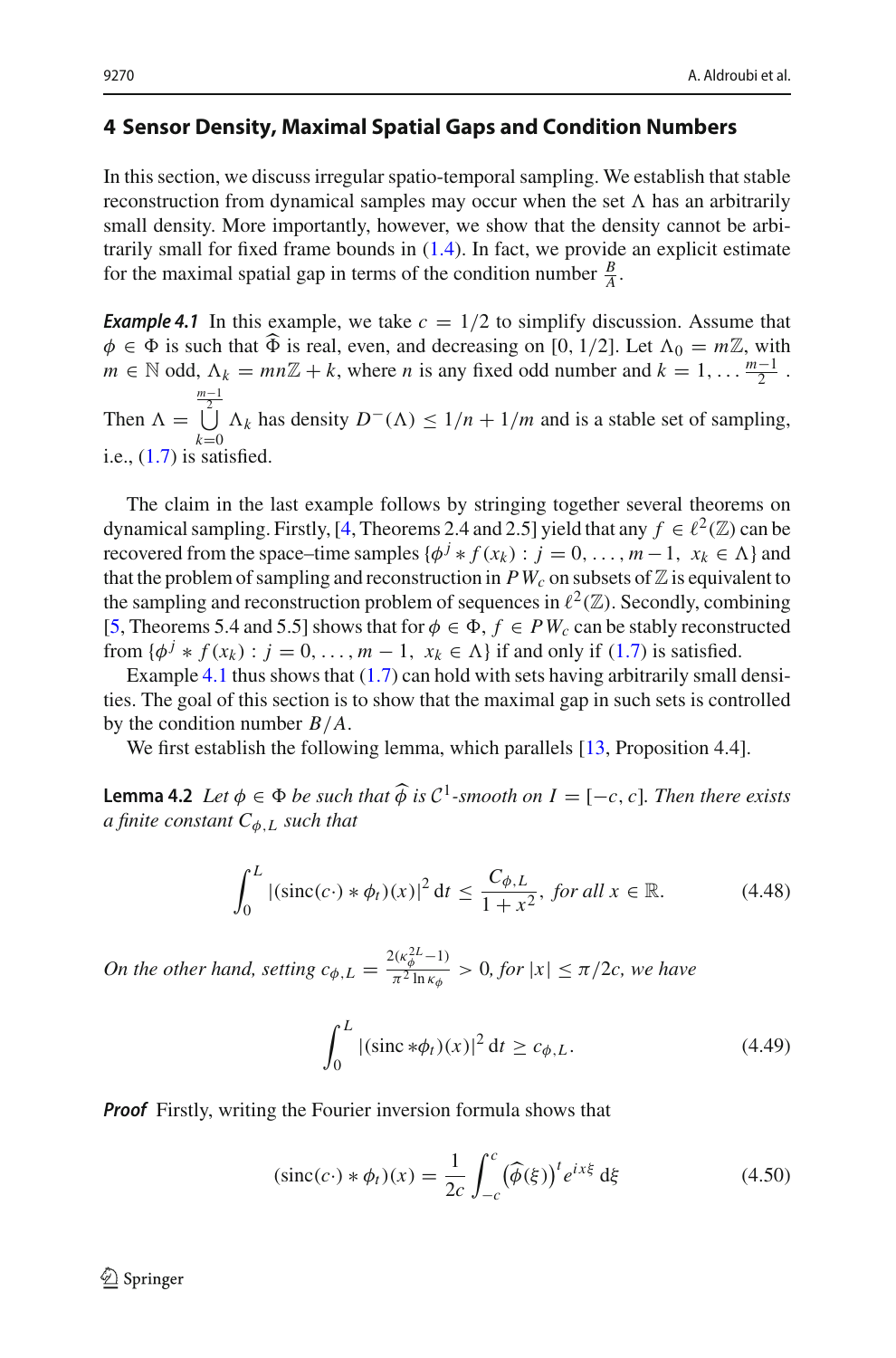from which it follows that

<span id="page-30-0"></span>
$$
\text{Ws that}
$$
\n
$$
|\text{(sinc}(c \cdot) * \phi_t)(x)| \le \frac{1}{2c} \int_{-c}^{c} |\widehat{\phi}(\xi)|^t \, \mathrm{d}\xi \le 1,\tag{4.51}
$$

Ī

due to  $|\phi| \leq 1$ . -

Secondly, note that, due to its smoothness,  $\phi'$  is bounded by  $E_{\Phi} := \sup_{\xi \in [-c,c]} |$  $\mathbf{o}$ 

Secondly, note that, due to its smoothness, 
$$
\phi'
$$
 is bounded by  $E_{\Phi} := \sup_{\xi \in [-c, c]}$   

$$
\hat{\phi}'(\xi)| < +\infty \text{ on } [-c, c] \text{ Then, integrating (4.50) by parts leads to}
$$

$$
x(\text{sinc}(c \cdot) * \phi_t)(x) = \frac{\hat{\phi}^t(c)e^{icx} - \hat{\phi}^t(-c)e^{-icx}}{2ic} - \frac{1}{2ic} \int_{-c}^c e^{ix\xi} t \hat{\phi}^{t-1}(\xi) \hat{\phi}'(\xi) d\xi,
$$

and, as  $\kappa_{\phi} \leq \phi \leq 1$  on *I*, we deduce that

$$
|x(\operatorname{sinc}(c \cdot) * \phi_t)(x)| \leq \frac{1}{c} + \frac{E_{\phi}}{\kappa_{\phi}}t.
$$

Consequently, 

$$
x^2 \int_0^L |(\operatorname{sinc}(c \cdot) * \phi_t)(x)|^2 dt \le \int_0^L \left(\frac{1}{c} + \frac{E_{\phi}}{\kappa_{\phi}} t\right)^2 dt = \frac{\kappa_{\phi}}{3E_{\phi}} \left(\left(\frac{1}{c} + \frac{E_{\phi}}{\kappa_{\phi}} L\right)^3 - \frac{1}{c^3}\right),
$$

and the estimate  $(4.48)$  follows in view of  $(4.51)$ .

On the other hand [\(4.50\)](#page-29-2) implies that

On the other hand (4.50) implies that  
\n
$$
|(\operatorname{sinc}(c \cdot) * \phi_t)(x)| \ge |\Re(\operatorname{sinc}(c \cdot) * \phi_t)(x)| = \left| \frac{1}{2c} \int_{-c}^{c} \widehat{\phi}(\xi)^t \cos x \xi \, d\xi \right|.
$$
\nBut, for  $|\xi| \le c$ , we have  $\widehat{\phi}(\xi)^t \ge \kappa_{\phi}^t$ . Further, if we also have  $|x| \le \pi/2c$ , then

 $\cos 2x\xi \geq 0$ . Therefore,

$$
|(\operatorname{sinc}(c \cdot) * \phi_t)(x)| \ge \frac{1}{2c} \int_{-c}^{c} \widehat{\phi}(\xi)^t \cos x \xi \, d\xi \ge \kappa_{\phi}^t \frac{1}{2c} \int_{-c}^{c} \cos x \xi \, d\xi = \kappa_{\phi}^t \operatorname{sinc}(cx) \ge \frac{2}{\pi} \kappa_{\phi}^t
$$
  
since  $\operatorname{sinc}(cx)$  is decreasing on  $[0, \pi/2c]$  and  $\operatorname{sinc}(c\frac{\pi}{2c}) = \frac{2}{\pi}$ . It follows that

 $f(x)$  is decreasing on [0,  $\pi/2c$ ] and sinc  $\left(c\frac{\pi}{2c}\right) = \frac{2}{\pi}$ . It follows that

$$
\int_0^L |(\text{sinc} * \phi_t)(x)|^2 dt \ge \frac{4}{\pi^2} \int_0^L \kappa_{\phi}^{2t} dt = \frac{2(\kappa_{\phi}^{2L} - 1)}{\pi^2 \ln \kappa_{\phi}} > 0,
$$

and we get the desired result.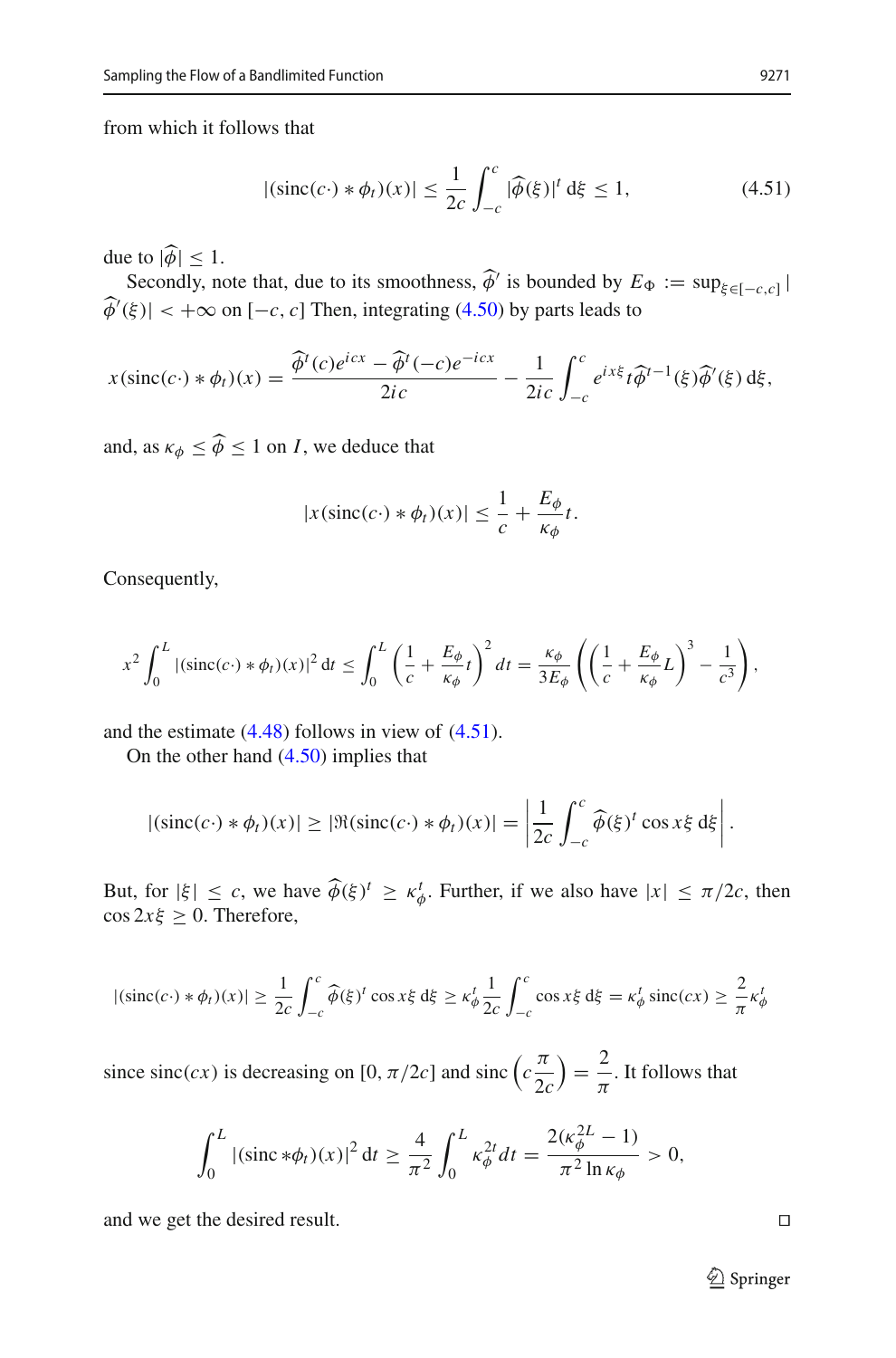*Remark 4.3* If  $\widehat{\phi}(\xi) = e^{-\sigma^2 \xi^2}$ ,  $\sigma \neq 0$ , then  $\kappa_{\phi} = e^{-(\sigma c)^2}$  and we may take  $E_{\phi} =$ 

<span id="page-31-1"></span>
$$
\frac{2}{e}|\sigma|.
$$
 Therefore, the constants  $c_{\phi, L}$  and  $C_{\phi, L}$  in the above lemma can be taken as  

$$
C_{\phi, L} = \frac{1}{c^3} + \left(1 + \sigma^2 e^{(\sigma c)^2}\right) L^3 \quad \text{and} \quad c_{\phi, L} = \frac{2(1 - e^{-2L(\sigma c)^2})}{\pi^2 (\sigma c)^2}.
$$
 (4.52)

For the estimate of  $C_{\phi, L}$  we have used that

$$
\frac{1}{3\alpha}(a+\alpha b) = a^2b + \alpha ab^2 + \frac{\alpha^2}{3}b^3 \le a^3 + \frac{b^3}{3}(1+2\alpha^{3/2} + \alpha^2) \le a^3 + b^2(1+\alpha^2)
$$

<span id="page-31-0"></span>with Hölder.

**Theorem 4.4** *Let*  $\phi \in \Phi$  *and assume that*  $\widehat{\phi}$  *is*  $\mathcal{C}^1$ *-smooth on* [−*c*, *c*]*. Assume that*  $\Lambda \subseteq \mathbb{R}$  *is a stable sampling set for Problem [1](#page-1-0) with frame bounds A, B (i.e., [\(1.4\)](#page-2-1) holds:*

$$
A\|f\|_2^2 \le \int_0^L \sum_{\lambda \in \Lambda} |(f * \phi_t)(\lambda)|^2 \, dt \le B\|f\|_2^2, \text{ for all } f \in PW_c. \tag{1.4}
$$

*Let*  $c_{\phi,L}$  *and*  $C_{\phi,L}$  *be the constants from Lemma [4.2.](#page-29-4) Then for*  $R \geq \max$ π  $\frac{\pi}{c}$ ,  $\frac{8c}{\pi}$ π *B A*  $C_{\Phi,L}$  $c_{\Phi,L}$  $\left\{ \alpha \in \mathbb{R}, \text{ we have } [a - R, a + R] \cap \Lambda \neq \emptyset$ . Further, *we have*  $D^{-}(\Lambda) \ge \min\left(\frac{c}{2\pi}, \frac{\pi}{16c}\right)$  $\binom{C_{\phi,L}}{L}$  be the  $\binom{L}{L}$  and ever<br>  $\phi$   $\geq$  min  $\left(\frac{C_{\phi,L}}{2\pi}\right)$ *A B*  $c_{\Phi,L}$  $C_{\Phi,L}$  $\left( \text{and } D^+(\Lambda) \leq 4 \frac{B}{C\Phi} \right)$  $\frac{1}{c_{\Phi,L}}$ .

*Proof* Denoting  $I_a = [a - \pi/4c, a + \pi/4c]$ ,  $a \in \mathbb{R}$ , let us bound the covering number

$$
n_{\Lambda} := \sup_{a \in \mathbb{R}} \# (\Lambda \cap I_a).
$$

 $n_{\Lambda} := \sum_{\Lambda}$ <br>We use [\(4.49\)](#page-29-5), i.e., the fact that  $\int_{\Lambda}$  $\int_0^{\pi} |(\text{sinc}(c \cdot) * \phi_t)(x)|^2 dt \ge c_{\Phi, L} \text{ for } |x| \le \pi/2c,$ and our first observation to obtain

$$
\#(\Lambda \cap I_a) \leq \frac{1}{c_{\Phi,L}} \sum_{\lambda \in \Lambda \cap I_a} \int_0^L |(\text{sinc}(c \cdot) * \phi_t)(\lambda - a)|^2 dt
$$
  

$$
\leq \frac{1}{c_{\Phi,L}} \sum_{\lambda \in \mathbb{Z}} \int_0^L |(\text{sinc}(c \cdot) * \phi_t)(\lambda - a)|^2 dt \leq \frac{B}{c_{\Phi,L}} \|\text{sinc}(t - a)\|^2
$$

where we applied [\(1.4\)](#page-2-1) to  $f(t) = \text{sinc } c(t - a)$  for all  $a \in \mathbb{R}$ . As  $\hat{f}(\xi) = \frac{\pi}{c} \mathbf{1}_{[-c,c]}$ , Parseval's relation gives  $||f||^2 = \frac{\pi}{c}$  hence

$$
n_{\Lambda} \le \frac{\pi}{c} \frac{B}{c_{\Phi, L}}.\tag{4.53}
$$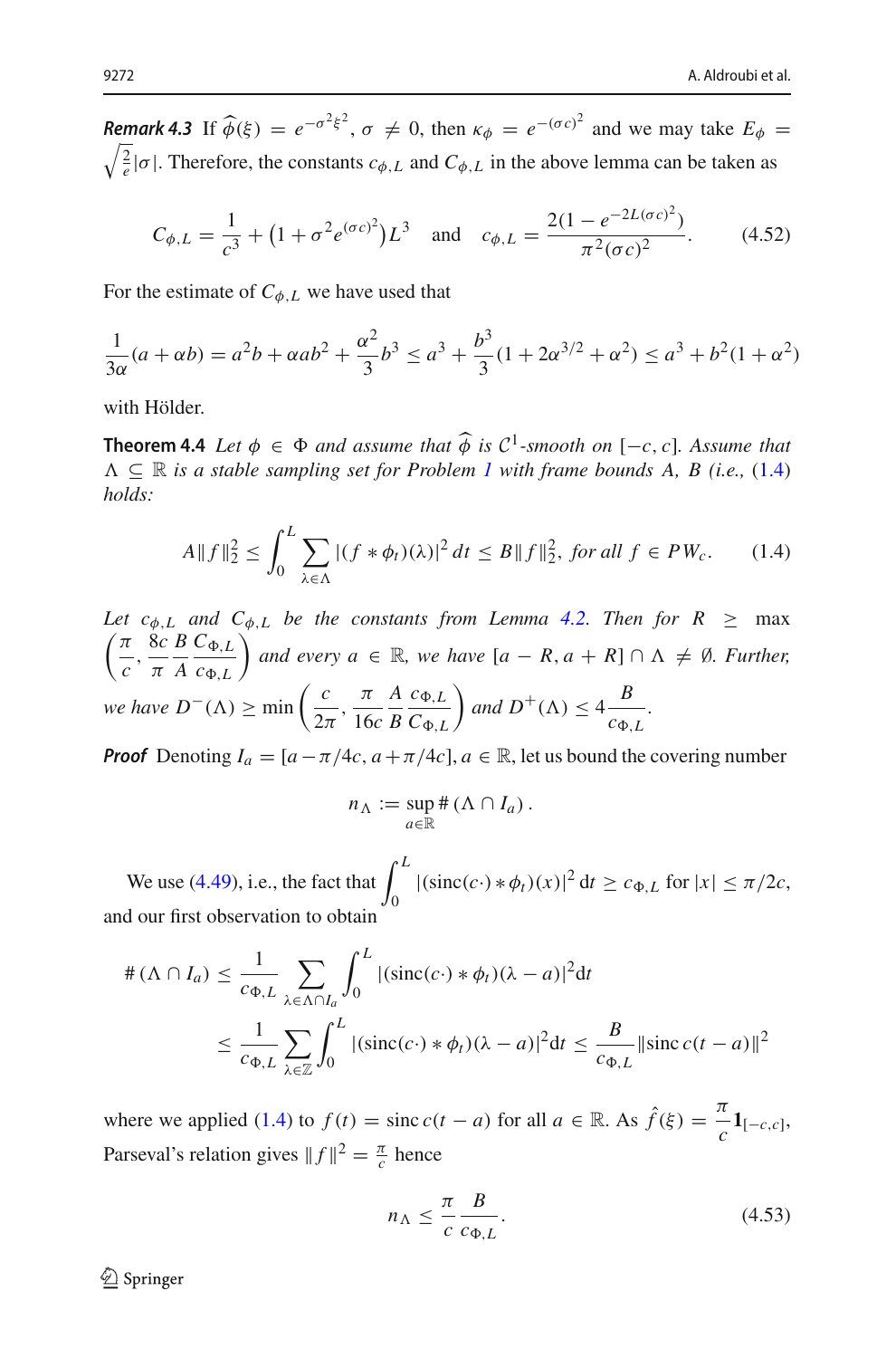As a first consequence, this implies that  $D^+(\Lambda) \leq 4 \frac{B}{c_{\Phi,L}}$ .

Now we assume that for some  $a_0 \in \mathbb{R}$ , and some  $R \geq \frac{\pi}{C}$  $\overline{C}$ , Λ ∩ [*a*<sub>0</sub> − *R*, *a*<sub>0</sub> + *R*] = Ø. As the Paley-Wiener space is invariant under translation, if  $(1.4)$  holds for  $\Lambda$ , it also holds for its translates, so that we may assume that  $a_0 = 0$ . Now we assume that for some  $a_0 \in \mathbb{R}$ , and some  $R \ge -$ ,  $\Lambda \cap [a_0 - R, a_0 + R] = \emptyset$ .<br>the Paley-Wiener space is invariant under translation, if (1.4) holds for  $\Lambda$ , it also<br>dds for its translates, so that we may assume th

$$
C_{\Phi,L}/(1+x^2)
$$
. Therefore, we have the following estimates  
\n
$$
\frac{\pi}{c}A \le \sum_{\lambda \in \Lambda} \int_0^L |(\text{sinc}(c \cdot) * \phi_t)(\lambda)|^2 dt \le \sum_{\lambda \in \Lambda} \frac{C_{\Phi,L}}{1+\lambda^2}
$$
\n
$$
\le \sum_{k=0}^{\infty} \sum_{\lambda \in \Lambda \cap [R+k\pi/2c, R+(k+1)\pi/2c]} \frac{C_{\Phi,L}}{1+\lambda^2} + \sum_{k=0}^{\infty} \sum_{\lambda \in \Lambda \cap [-R-(k+1)\pi/2c, -R-k\pi/2c]} \frac{C_{\Phi,L}}{1+\lambda^2}
$$
\n
$$
\le 2n_{\Lambda} \sum_{k=0}^{\infty} \frac{C_{\Phi,L}}{1+(R+k\pi/2c)^2} \le 4 \frac{C_{\Phi,L}B}{c_{\Phi,L}} \int_{R-\pi/2c}^{\infty} \frac{dx}{1+x^2}
$$
\n
$$
\le 4 \frac{C_{\Phi,L}B}{c_{\Phi,L}} \int_{R/2}^{\infty} \frac{dx}{x^2} = 8 \frac{C_{\Phi,L}B}{c_{\Phi,L}R}
$$

since we assumed that  $R \ge \pi/c$ . It follows that  $R \le \frac{8c}{\pi}$ π *B A*  $C_{\Phi,L}$  $\frac{C_{\Phi,L}}{C_{\Phi,L}}$ . Finally, note that this implies that  $D^{-}(\Lambda) \geq \frac{1}{2l}$  $\frac{1}{2R}$ .

*Remark 4.5* Computing the explicit estimate for  $\frac{C_{\Phi,L}}{C_{\Phi,L}}$ , we observe that the maximal allowed gap in spacial measurements grows with  $\overrightarrow{L}$ , which is to be expected. For the Gaussian, we may take the constant  $\frac{C_{\Phi,L}}{C_{\Phi,L}}$  to be  $O(L^2)$  (see [\(4.52\)](#page-31-1)). The above results also shows that for  $C^1$ -smooth functions  $\phi$ , stable sampling sets must have positive lower density.

*Remark 4.6* Theorem [4.4](#page-31-0) immediately implies Theorem [1.4.](#page-3-2)

**Acknowledgements** K. G. was supported in part by the project P31887-N32 of the Austrian Science Fund (FWF), and J. L. R. gratefully acknowledges support from the Austrian Science Fund (FWF): Y 1199 and P 29462. The authors are also grateful for the hospitality of various conferences, where we were able to work together on this project. We thank the hosts and organizers of all those events, in particular: ICERM, University of Bordeaux, and Vanderbilt University. Finally, it gives us great pleasure to dedicate this paper to Guido Weiss on the occasion of his 90*th* birthday. To a dear friend who taught so much to so many: Merry Guidmas!

**Funding** Open Access funding provided by University of Vienna

**Open Access** This article is licensed under a Creative Commons Attribution 4.0 International License, which permits use, sharing, adaptation, distribution and reproduction in any medium or format, as long as you give appropriate credit to the original author(s) and the source, provide a link to the Creative Commons licence, and indicate if changes were made. The images or other third party material in this article are included in the article's Creative Commons licence, unless indicated otherwise in a credit line to the material. If material is not included in the article's Creative Commons licence and your intended use is not permitted by statutory regulation or exceeds the permitted use, you will need to obtain permission directly from the copyright holder. To view a copy of this licence, visit [http://creativecommons.org/licenses/by/4.0/.](http://creativecommons.org/licenses/by/4.0/)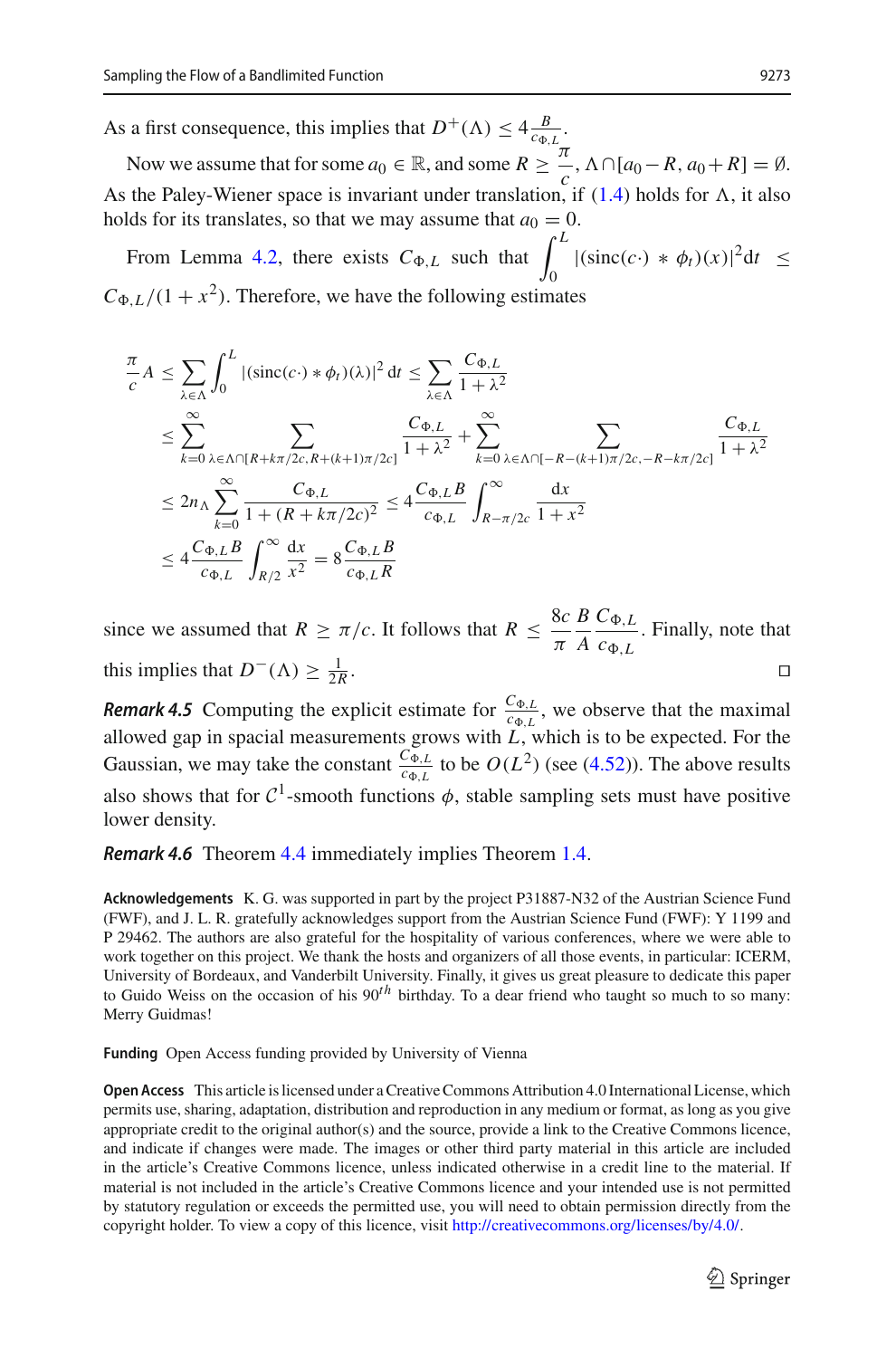## **References**

- <span id="page-33-3"></span>1. Aldroubi, A., Cabrelli, C., Çakmak, A.F., Molter, U., Petrosyan, A.: Iterative actions of normal operators. J. Funct. Anal. **272**(3), 1121–1146 (2017)
- 2. Aldroubi, A., Cabrelli, C., Molter, U., Tang, S.: Dynamical sampling. Appl. Comput. Harmon. Anal. **42**(3), 378–401 (2017). <https://doi.org/10.1016/j.acha.2015.08.014>
- 3. Aldroubi, A., Davis, J., Krishtal, I.: Dynamical sampling: time-space trade-off. Appl. Comput. Harmon. Anal. **34**, 495–503 (2013)
- <span id="page-33-10"></span>4. Aldroubi, A., Davis, J., Krishtal, I.: Exact reconstruction of signals in evolutionary systems via spatiotemporal trade-off. J. Fourier Anal. Appl. **21**(1), 11–31 (2015)
- <span id="page-33-0"></span>5. Aldroubi, A., Huang, L.X., Petrosyan, A.: Frames induced by the action of continuous powers of an operator. J. Math. Anal. Appl. **478**, 1059–1084 (2019)
- <span id="page-33-14"></span>6. Andrews, G.E., Askey, R., Roy, R.: Special Functions. Cambridge University Press, Cambridge (2000)
- <span id="page-33-8"></span>7. Beckermann, B., Townsend, A.: On the singular values of matrices with displacement structure. SIAM J. Matrix Anal. Appl. **38**, 1227–1248 (2017)
- <span id="page-33-16"></span>8. Bonami, A., Jaming, P., Karoui, A.: Non-asymptotic behaviour of the spectrum of the sinc-kernel operator and related applications. Available at [ArXiv:1804.01257](http://arxiv.org/abs/1804.01257)
- <span id="page-33-12"></span>9. Borwein, P., Erdélyi, T.: Polynomials and Polynomial Inequalities. Springer, New York (1995)
- <span id="page-33-9"></span>10. Fasino, D., Olshevsky, V.: How bad are symmetric Pick matrices? In Structured matrices in mathematics, computer science, and engineering, I (Boulder, CO, 1999), volume 280 of Contemp. Math., pages 301–311. Amer. Math. Soc., Providence, RI, 2001
- <span id="page-33-1"></span>11. Fornasier, M., Rauhut, H.: Continuous frames, function spaces, and the discretization problem. J. Fourier Anal. Appl. **11**(3), 245–287 (2005)
- 12. Gautschi, W.: On inverses of Vandermonde and confluent Vandermonde matrices. Numer. Math. **4**, 117–123 (1962)
- <span id="page-33-17"></span>13. Gröchenig, K., Romero, J.L., Unnikrishnan, J., Vetterli, M.: On minimal trajectories for mobile sampling of bandlimited fields. Appl. Comput. Harmon. Anal. **39**(3), 487–510 (2015)
- 14. Güngör, A.D.: Erratum to "An upper bound for the condition number of a matrix in spectral norm"[J. Comput. Appl. Math. 143: 141–144]. J. Comput. Appl. Math. **234**(316), 2010 (2002)
- <span id="page-33-7"></span>15. Jaming, Ph, Karoui, A., Spektor, S.: The approximation of almost time and band limited functions by their expansion in some orthogonal polynomials bases. J. Approx. Theory **212**, 41–65 (2016)
- <span id="page-33-2"></span>16. Lu, Y.M., Vetterli, M.: Spatial super-resolution of a diffusion field by temporal oversampling in sensor networks. In: IEEE International Conference on Acoustics, p. 2009. Speech and Signal Processing, IEEE (2009)
- <span id="page-33-6"></span>17. Nazarov, F.: Local estimates for exponential polynomials and their applications to inequalities of the uncertainty principle type. Algebra i Analiz. **5**, 3–66 (1993)
- <span id="page-33-5"></span>18. Papoulis, A.: Generalized sampling expansion. IEEE Trans. Circuit. Syst. CAS **24**(11), 652–654 (1977)
- 19. Piazza, G., Politi, T.: An upper bound for the condition number of a matrix in spectral norm. J. Comput. Appl. Math. **143**(1), 141–144 (2002)
- <span id="page-33-4"></span>20. Ranieri, J., Chebira, A., Lu, Y.M., Vetterli, M.: Sampling and reconstructing diffusion fields with localized sources. In: 2011 IEEE International Conference on Acoustics, Speech and Signal Processing (ICASSP), pp. 4016–4019 (2011)
- <span id="page-33-13"></span>21. Slepian, D., Pollak, H.O.: Prolate spheroidal wave functions, Fourier analysis and uncertainty I. Bell Syst. Tech. J. **43**, 3009–3058 (1964)
- <span id="page-33-15"></span>22. Xiao, H., Rokhlin, V., Yarvin, N.: Prolate spheroidal wave functions, quadrature and interpolation. Inverse Probl. **17**, 805–838 (2001)
- <span id="page-33-11"></span>23. Yu, Y.-S., Gu, D.-H.: A note on a lower bound for the smallest singular value. Linear Algebra Appl. **253**, 25–38 (1997)

**Publisher's Note** Springer Nature remains neutral with regard to jurisdictional claims in published maps and institutional affiliations.